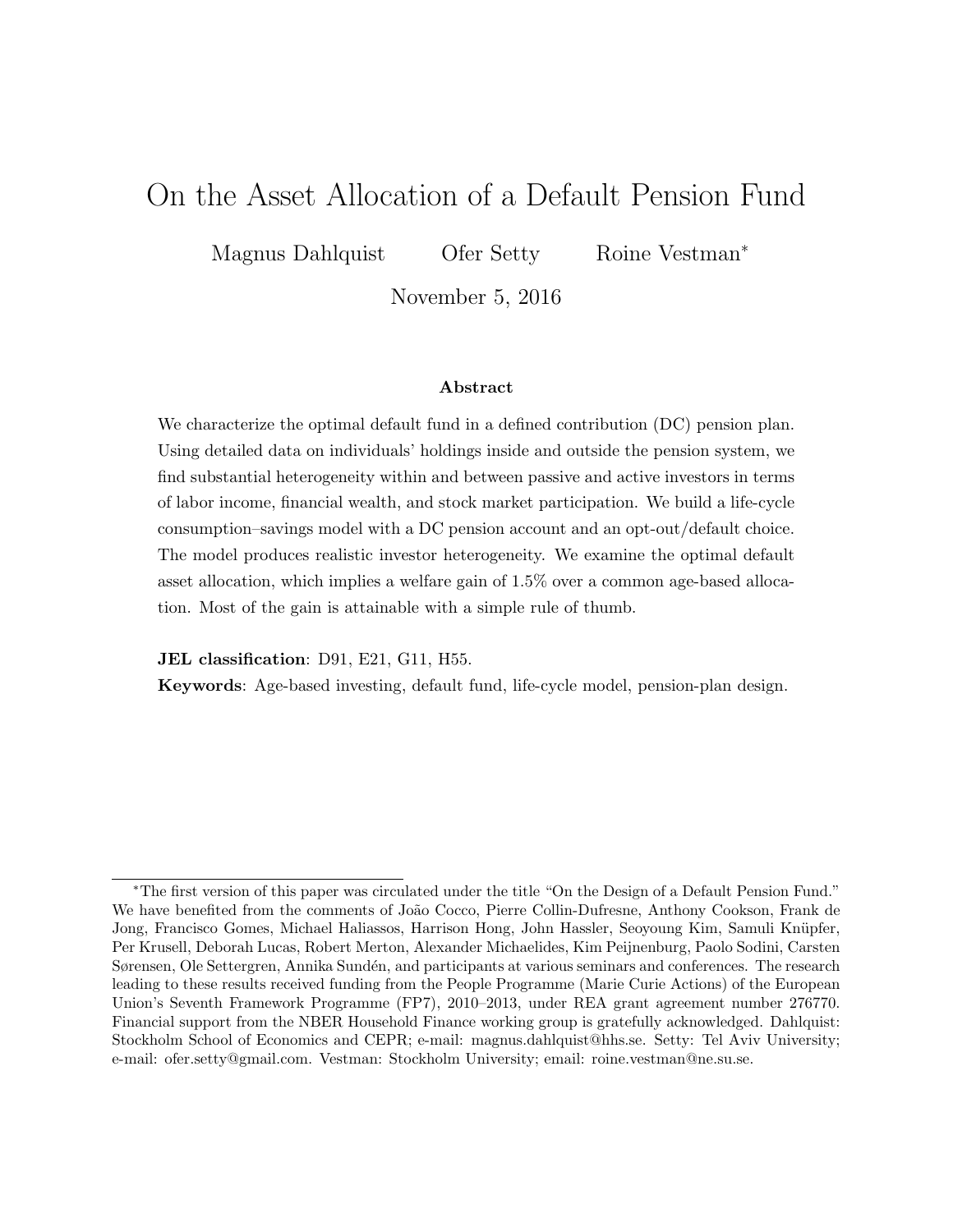# 1 Introduction

The worldwide shift from defined benefit (DB) to defined contribution (DC) pension plans challenges pension investors, who have been given greater responsibility to choose their contribution rates and manage their savings. Many investors seem uninterested, display inertia (Madrian and Shea, 2001), or lack financial literacy (Lusardi and Mitchell, 2014), and end up in the default option. Consequently, the design of the default option in a pension plan is a powerful tool for improving investment outcomes.[1](#page-1-0)

This paper studies one important aspect of the design of the default option: the optimal asset allocation. The asset allocation aspect is particularly suitable for designing wise default funds as the optimal allocation decision requires knowledge about asset classes and financial literacy while knowledge about the optimal contribution rate may be intrinsic to the individual (Carrol et al., 2009; Choi et al., 2010). We make both an empirical and a theoretical contribution to this literature. We begin by constructing a dataset of Swedish investors' detailed asset holdings inside and outside the pension system.<sup>[2](#page-1-1)</sup> We find that remaining in the default fund or being passive for a long time after an initial opt-out decision is a strong indicator of not having any equity exposure outside the pension system. These default and passive investors (henceforth simply referred to as passive investors) have a 27% lower stock market participation rate outside the pension system than do active investors (a gap of 16 percentage points), one third of the difference being unexplained by observable characteristics such as labor income, financial wealth, and education. Overall, passive investors can be characterized as less sophisticated. Moreover, there is a great deal of heterogeneity among

<span id="page-1-0"></span><sup>1</sup>Studies have examined the design of the enrollment features (Carrol et al., 2009), contribution rates (Madrian and Shea, 2001; Choi et al., 2003), choice menus (Cronqvist and Thaler, 2004), and equity exposures within pension plans (Benartzi and Thaler, 2001; Huberman and Jiang, 2006). Benartzi and Thaler (2007) have reviewed heuristics and biases in retirement savings behavior. More recently, Chetty et al. (2014) document inertia among 85% of Danish pension investors with respect to their contribution rates, Poterba (2014) discusses the savings rates required in order to obtain warranted replacement rates, and Sialm et al. (2015) argue that sponsors of DC plans adjust the options of the plan to overcome investor inertia.

<span id="page-1-1"></span><sup>&</sup>lt;sup>2</sup>Calvet et al. (2007, 2009) have made use of the data on asset holdings outside the pension system. To the best of our knowledge, we are the first to combine these register-based data with information about savings inside the pension system. Bergstresser and Poterba (2004) and Christelis et al. (2011) use survey data when studying equity exposure and the location choice between taxable and tax-deferred accounts.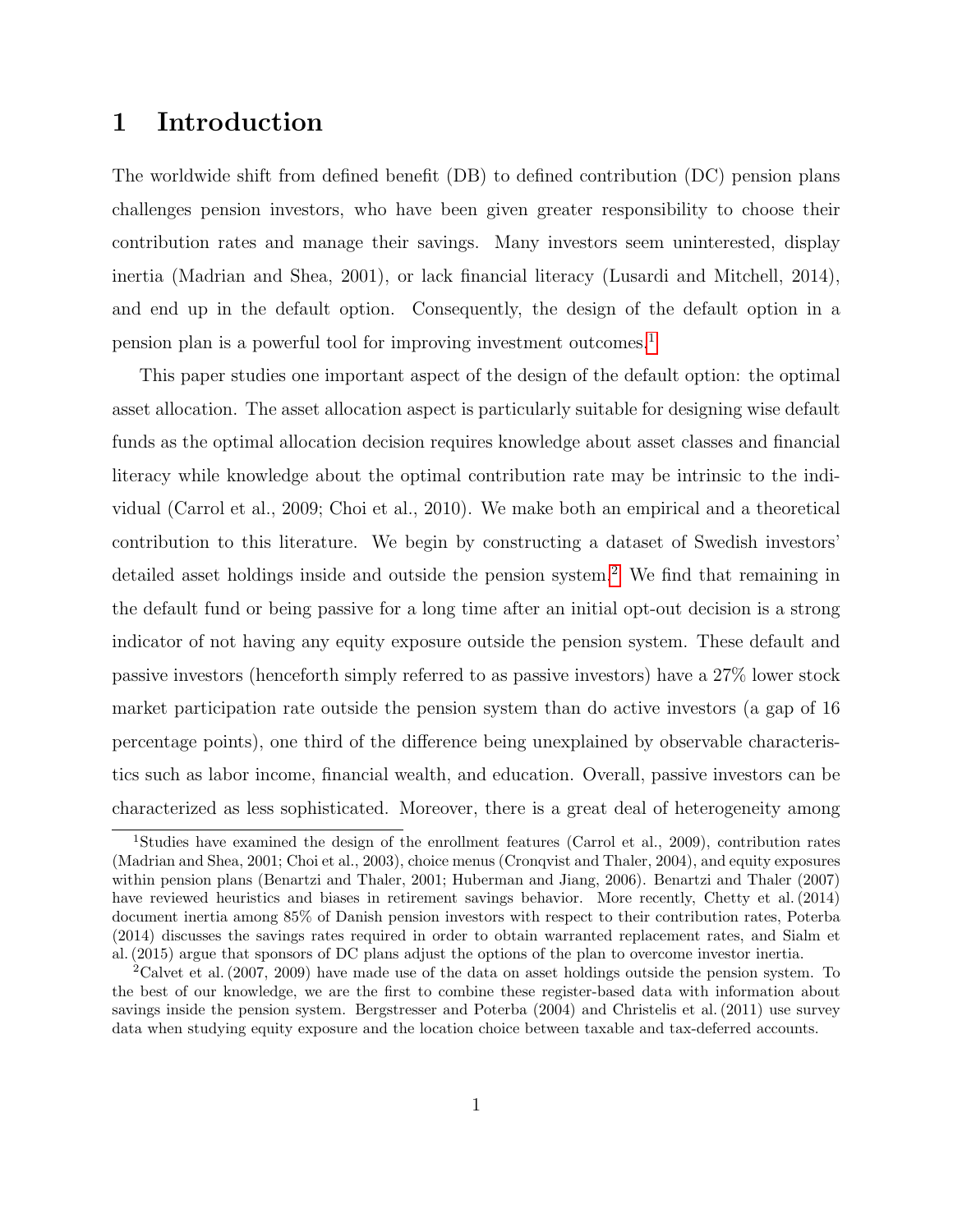passive investors. Passive investors who participate in the stock market have financial wealth equal to 1.4 years of labor income, while passive investors who do not participate have financial wealth equal to only five months of labor income. Similarly, participating passive investors have 4.3 times as much financial wealth as do non-participating passive investors. These basic facts make it reasonable to question the ability of a one-size-fits-all design of the default fund to meet all passive investors' needs.

We then set up a model to study the decision of whether to be active or not and to study the optimal asset allocation of the default fund for passive investors. Our model belongs to the class of life-cycle portfolio choice models with risky labor income (see, e.g., Cocco et al., 2005; Gomes and Michaelides, 2005), which we extend to include a pension system. The pension system has a DC pension account so that illiquid savings inside the pension system coexist with liquid savings outside the pension system. The decision to be active or passive in the DC pension account and the decision whether to participate in the stock market outside of the pension system are endogenous but subject to costs. We justify a dispersion in costs with heterogeneity in financial literacy and financial sophistication (e.g., experience of making investment decisions and various costs associated with investing). While an endogenous decision for stock market participation is standard, our model is the first to endogenously determine the passive pension investors. Supported by our empirical work, the model matches the stock market participation rates among passive and active pension investors. The source of the 16 percentage points gap is driven partly by the two costs being modestly positively correlated. Our rich model also generates cross-sectional heterogeneity in labor income and financial wealth (in line with the data).

We use the model to study the optimal asset allocation for default investors with different individual characteristics and for investors who have experienced different stock market returns. The model provides a normative suggestion on what the asset allocation should be. We find substantial heterogeneity in the optimal allocation to equity in the DC pension account. The year before retirement, the highest decile has an optimal equity share above 39%, while the lowest decile has an optimal equity share below 9%. We also find that the optimal equity share varies substantially with the stock market's past performance. The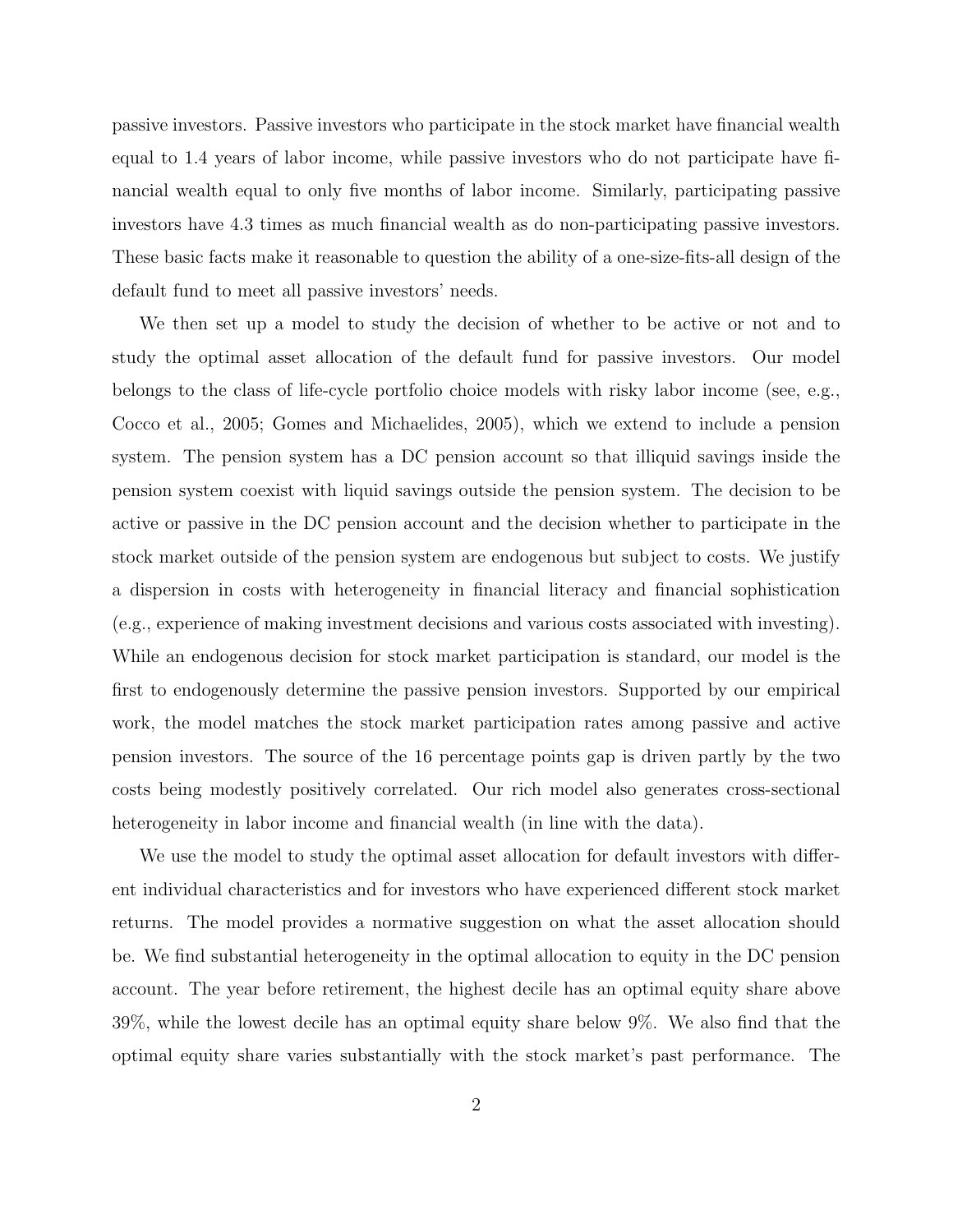year before retirement, the optimal equity share for the average investor is above 34% with a 10% probability and below 20% with a 10% probability. The reason is that the optimal asset allocation involves active rebalancing.

In terms of welfare gains, a full customization of the default fund implies individual improvements in the range of 0.9% to 2.9% of consumption equivalent during the retirement phase, with a mean gain of 1.5%. Importantly, changes to the default fund's asset allocation are Pareto improving. There are only winners and no losers seen from an ex ante perspective, unlike for instance a redistributive tax reform. This suggests that efforts spent to create wise default asset allocations are well spent.

That passive and active investors are endogenously determined in the model is important. As in Carroll et al. (2009), passive investors endogenously adapt to changes in the default design. We examine how the share of passive investors change as the degree of customization of the default to individual circumstances increases. Starting from a common age-based investing rule (100 minus one's age being the percentage allocated to equity), we find that a simple rule of thumb that conditions on the age, the DC account balance, and stock market participation status of the investor reduces the share of active investors (who opt out) by 40%. Furthermore, 58% of the total welfare gain associated with the implementation of the true optimal design is achieved by implementing our proposed rule of thumb. Moreover, we find that the rule can be robustly estimated across different (endogenously created) samples of default investors. This suggests that the rule is flexible enough to accommodate default investors that have arisen from varying institutional settings and initial designs.

These results are encouraging for a designer of the default option in a DC pension plan (e.g., a plan sponsor such as an employer or the government) as a large share of the total welfare gain is achievable through simple mass-customization based on few observable characteristics. We know of no previous rule of thumb derived from the optimal default design within the class of life-cycle portfolio choice models. At a conceptual level, the proposed rule of thumb only diverges in two ways from standard age-based investing or inter-temporal hedging (Merton, 1971). First, the DC account balance in itself is a useful instrument guiding the asset allocation decision. If the account balance is low e.g. due to poor past equity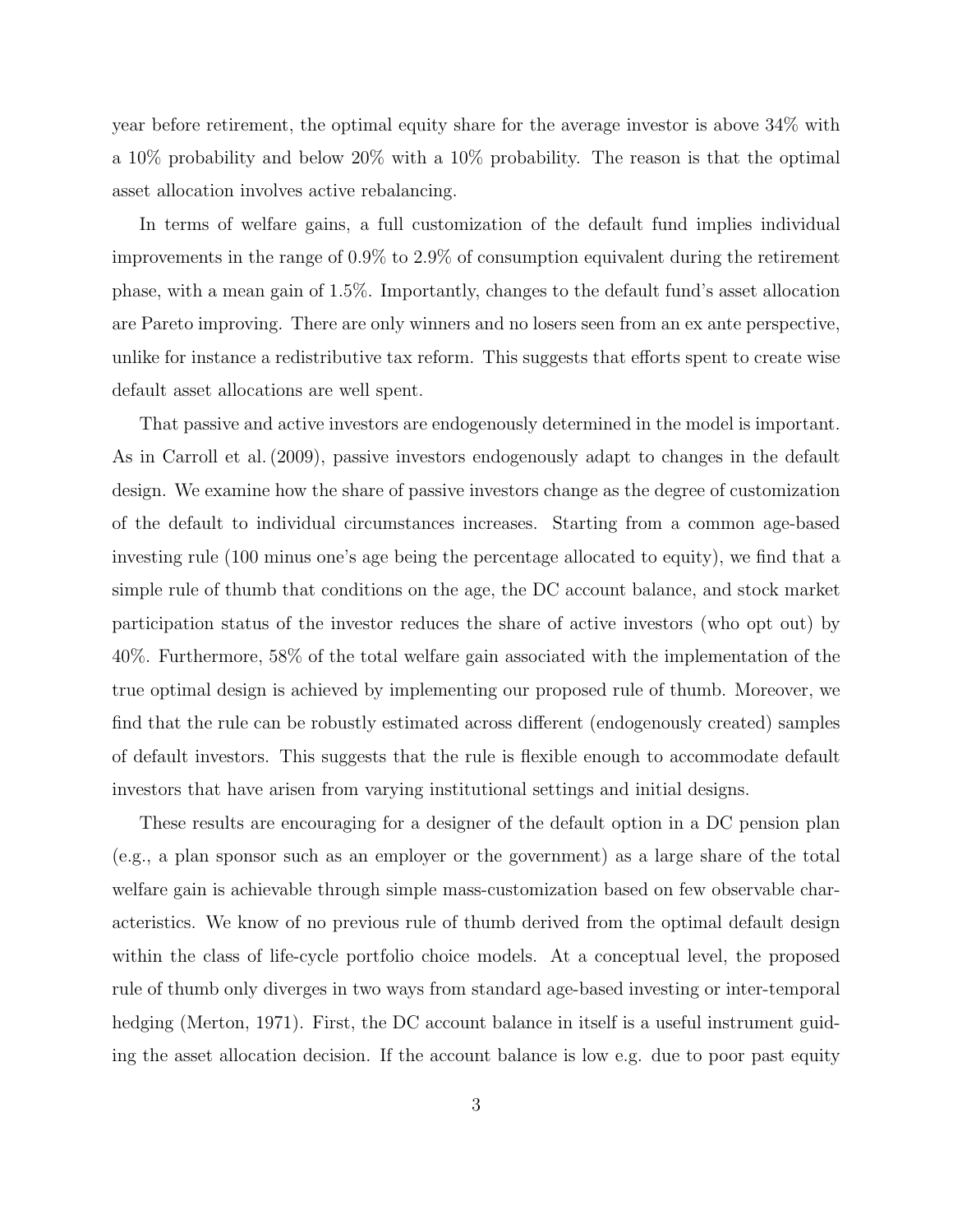returns, more equity risk can be assumed, while the reverse is the case if the account balance is high due to good past equity returns. We find this result particularly useful because the account balance itself is readily available information, making the rule cost effective to implement (see Bodie et al., 2009, for a discussion of the costs of individualized allocations). Second, we find that the stock market participation status outside the pension system provides considerable information about the investor. On average, non-participants should have a 20-percentage-point higher equity share relative to that of participants. The intuition is simply that non-participants have no access to stocks outside of the pension system and therefore the exposure within the default fund is of great importance.

Importantly, our results hold if investors' portfolio choices outside the pension system are subject to frictions or investment mistakes (Choi et al., 2009; Card and Randsom, 2011; Chetty et al. 2014; Campbell, 2016), if the equity risk premium is low, if equity returns are left-skewed, or if the baseline share of passive investors is small. In particular, the welfare gain, the fraction of it that can be achieved by using the rule of thumb, and the changes in the fraction of investors who opt out, are all similar to those in the main analysis.

Our work relates to that of Gomes et al. (2009), Campanale et al. (2014), and Dammon et al. (2004). Gomes et al. (2009) study the effects of tax-deferred retirement accounts and find the largest effects on savings rates relative to a non-tax environment for investors with high savings rates. Campanale et al. (2014) investigate how stock market illiquidity affects a portfolio choice model's ability to replicate the distribution of stock holdings over the life cycle and the wealth distribution. Dammon, Spatt, and Zhang (2004) study the location decision for stocks and bonds in liquid taxable and illiquid tax-deferrable accounts.

Our work also relates to that of Lucas and Zeldes (2009), who deal with the investment decisions of pension plans in the aggregate. However, our model considers individual outcomes beyond aggregate ones at the pension plan level. In this sense, Shiller's (2006) evaluation of the life-cycle personal accounts for Social Security is closer to our study. Our focus on investor heterogeneity is complementary to the work of Poterba et al. (2007), who simulate individuals' pension benefits in DB and DC plans and report distributions across individuals.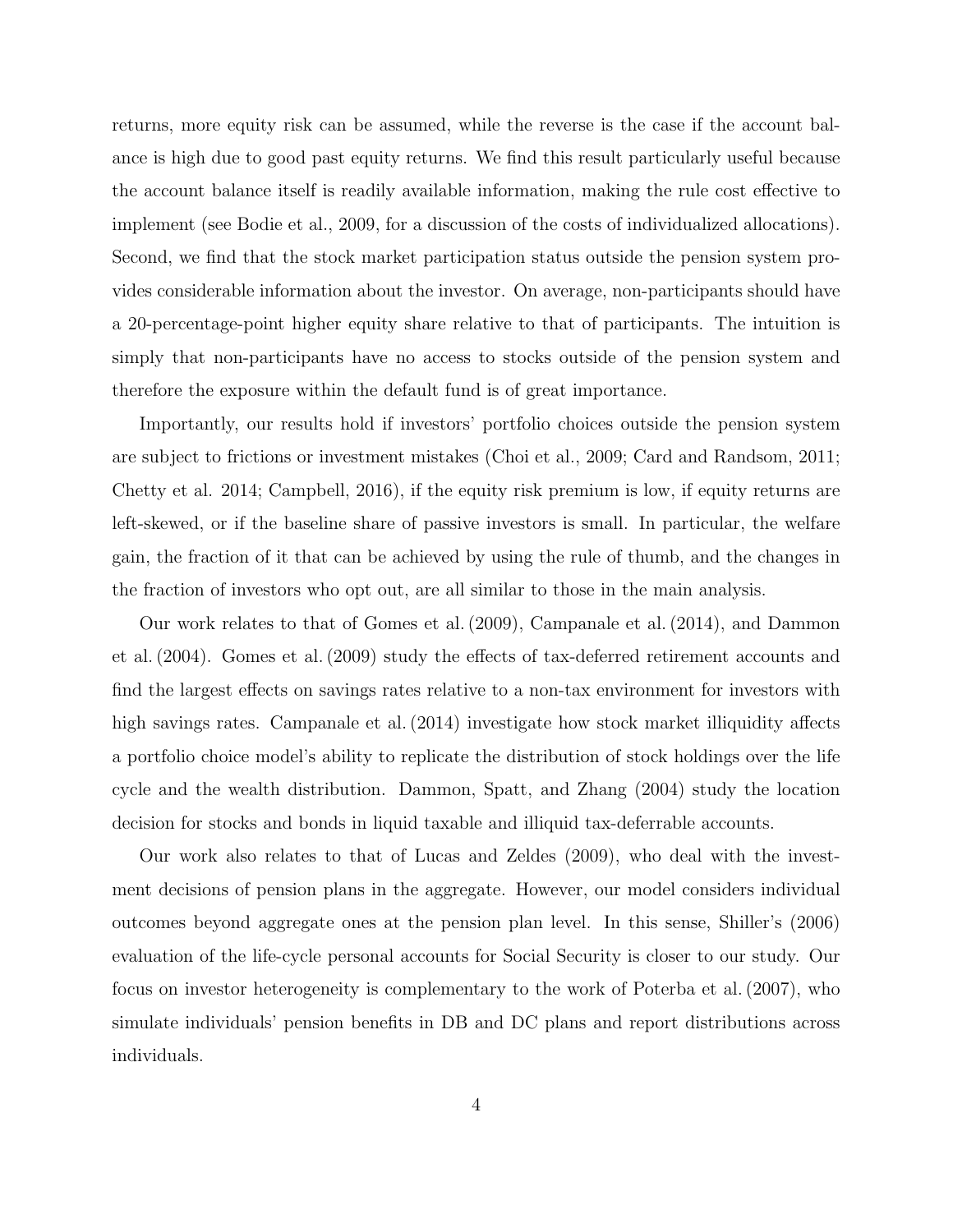The paper proceeds as follows. Section [2](#page-5-0) provides an overview of the Swedish pension system. Section [3](#page-6-0) describes our data. Section [4](#page-8-0) empirically analyzes individuals' portfolio choices inside and outside the pension system and how they are related. Section [5](#page-14-0) presents our life-cycle model and its calibration. Section [6](#page-29-0) analyzes the optimal design of the default pension fund. It also analyzes gradual customization and considers various robustness tests. Finally, Section [7](#page-43-0) concludes.

# <span id="page-5-0"></span>2 The Swedish pension system

The Swedish pension system rests on three pillars: public pensions, occupational pensions, and private savings. Below, we describe the public and occupational pensions.

The public pension system was reformed in 2000.<sup>[3](#page-5-1)</sup> It has two major components referred to as the income-based pension and the premium pension. A means-tested benefit provides a minimum guaranteed pension.

The contribution to the income-based pension is 16% of an individual's income, though the income is capped (in 2016 the cap is SEK [4](#page-5-2)44,750, or approximately USD  $53,300$ ).<sup>4</sup> The return on the contribution equals the growth rate of aggregate labor income measured by an official "income index." Effectively, the return on the income-based pension is similar to that of a real bond. The income-based pension is notional in that it is not reserved for the individual but is instead used to fund current pension payments as in a traditional pay-asyou-go system. The notional income-based pension is also DC, but to avoid confusion we simply refer to it as the notional pension.

The contribution to the premium pension is 2.5% of an individual's income (capped as above). Unlike the income-based pension, the premium pension is a fully funded DC account used to finance the individual's future pension. Individuals can choose to actively

<span id="page-5-1"></span><sup>&</sup>lt;sup>3</sup>Individuals born between 1938 and 1954 are enrolled in a mix of the old and new pension systems, while individuals born after 1954 are enrolled entirely in the new system.

<span id="page-5-2"></span><sup>&</sup>lt;sup>4</sup>In the beginning of 2016 the SEK/USD exchange was 8.35. During our sample period, the exchange rate has fluctuated between six and ten SEK per USD. We often report numbers from 2007 when the exchange rate at the end of the year was 6.47. We henceforth report numbers in SEK.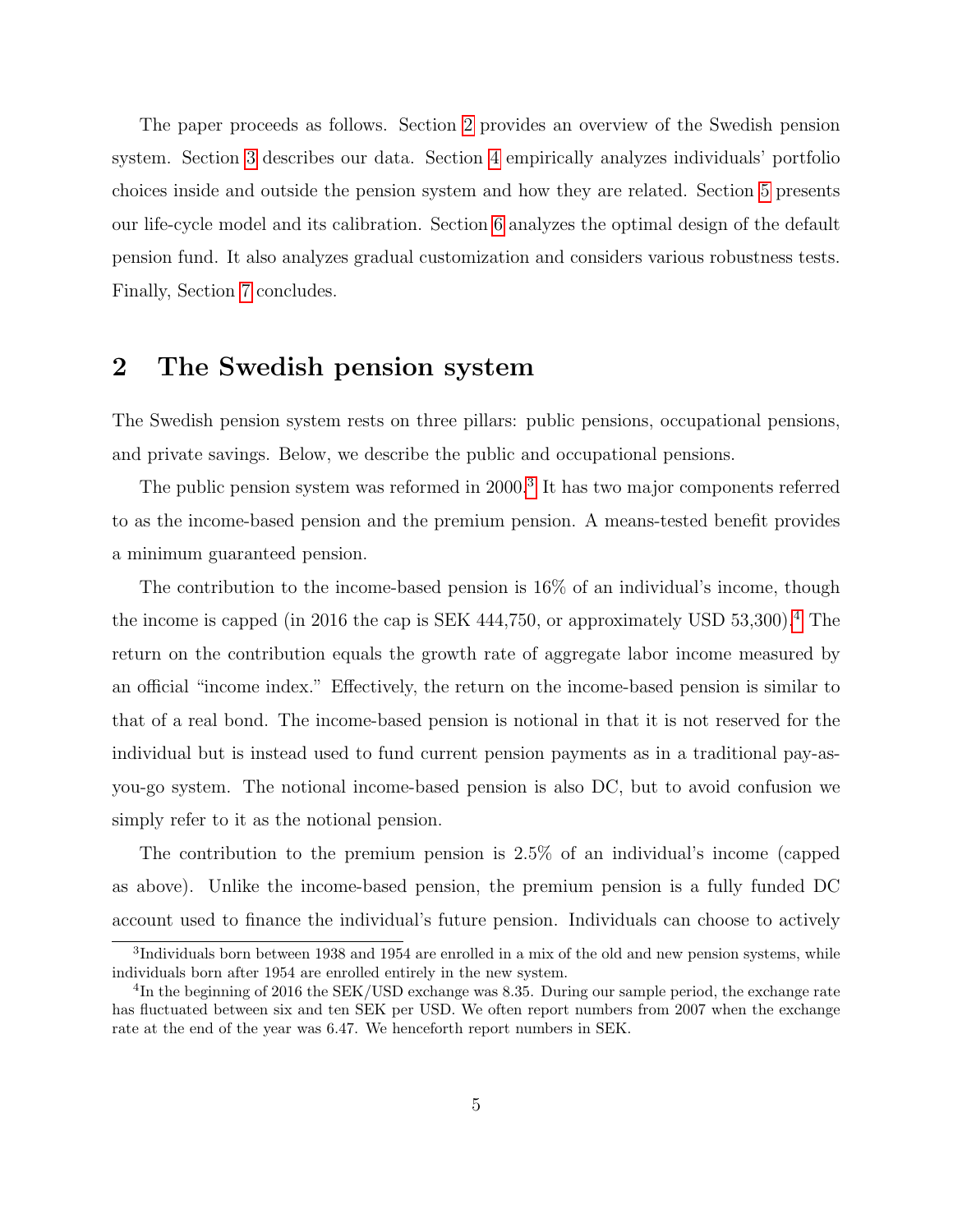allocate their contributions to up to five mutual funds from a menu of several hundred. The premium pension makes it possible for individuals to gain equity exposure. Indeed, most of the investments in the system have been in equity funds (see, e.g., Dahlquist et al., 2016). A government agency manages a default fund for individuals who are passive and do not make an investment choice. Up to 2010, the default fund invested mainly in stocks but also in bonds and alternatives. In 2010, the default fund became a life-cycle fund. At the time of retirement, the savings in the income-based pension and the premium pension are transformed into actuarially fair life-long annuities.

In addition to public pensions, approximately 90% of the Swedish workforce is entitled to occupational pensions. Agreements between labor unions and employer organizations are broad and inclusive and have gradually been harmonized across educational and occupational groups. For individuals born after 1980, the rules are fairly homogenous, regardless of education and occupation. The contribution is 4.5% of an individual's income up to the cap in the public pension system and greater for the part of the income that exceeds that cap, in order to compensate for the cap in the public pension and to achieve a similar replacement rate even for high-income individuals. These contributions go into a designated individual DC account. While the occupational pension is somewhat more complex and tailored to specific needs, it shares many features with the premium pension. Specifically, it is an individual DC account and there is a menu of mutual funds to choose from. The plan sponsor decides on the default fund.

Next we discuss our data on individuals' savings inside and outside the pension system.

# <span id="page-6-0"></span>3 Data

We tailor a registry-based dataset to our specific needs. This dataset's foundation is a representative panel dataset for Sweden, LINDA (Longitudinal Individual Data). LINDA covers more than 300,000 households and is compiled by Statistics Sweden. We use eight waves between 2000 and 2007 and consider socioeconomic information such as age, education, and labor income. Our sample period is determined by the launch of the new pension system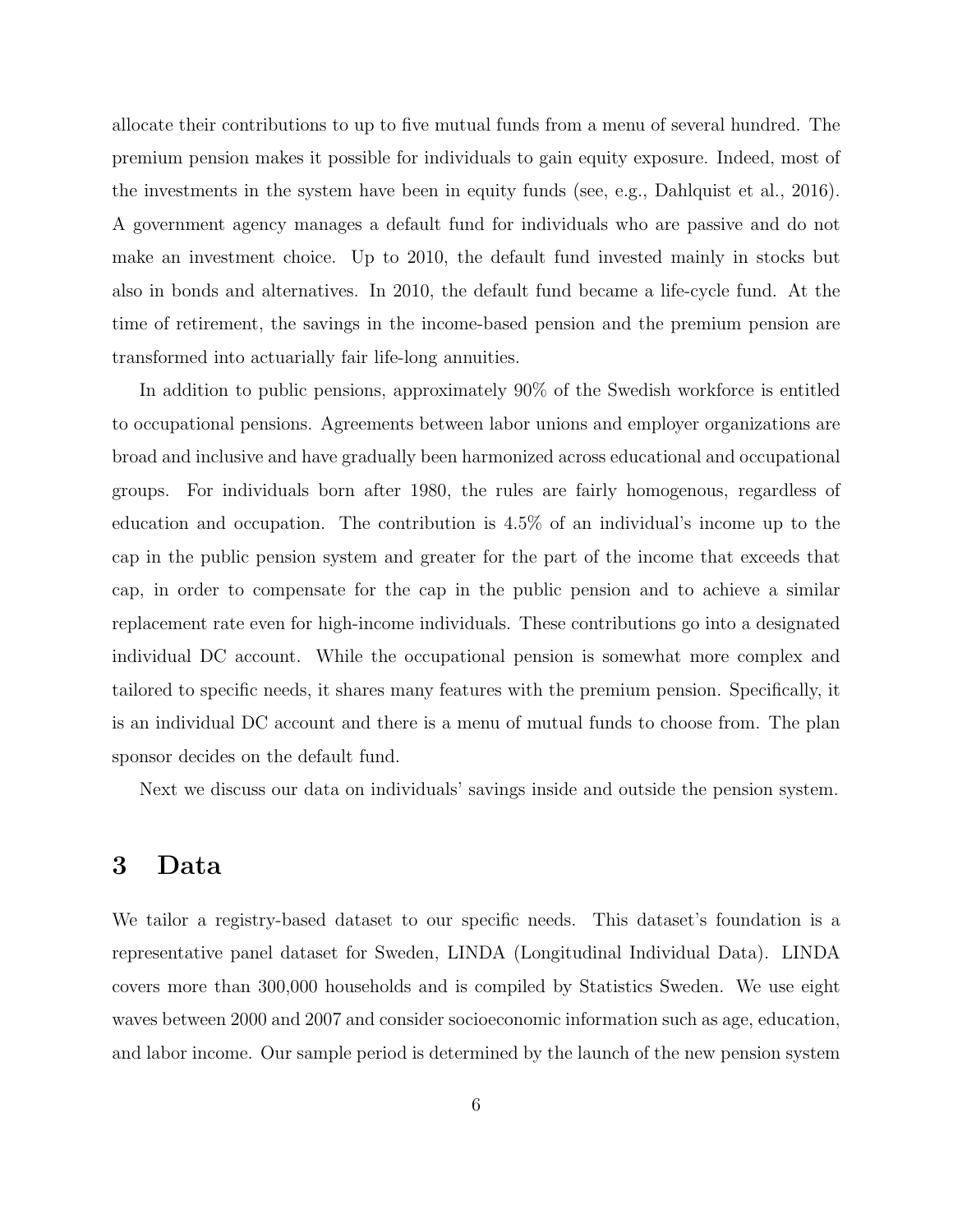in 2000 and by the availability of detailed financial wealth data (described below) up to 2007. The Online Appendix contains further information on LINDA. We match LINDA with data from two additional sources.

We first add data from the Swedish Tax Agency (through Statistics Sweden) which cover each individual's non-pension financial wealth. It is a registry-based source of financial holdings outside the public pension system. Specifically, the tax reporting allows us to compute the value of the holdings of all bonds, stocks, and mutual funds that an individual holds at the end of each year. There are three exceptions to these detailed tax reports. The first exception is the holdings of financial assets within private pension accounts, for which we observe only additions and withdrawals. The second exception is that bank accounts with small balances are missing. To match the aggregate these missing values are imputed. The third exception is the so-called capital insurance accounts, for which we observe the account balances but not the detailed holdings.<sup>[5](#page-7-0)</sup> There is also a tax on real estate, which allows us to accurately measure the value of owner-occupied single-family houses and second homes. Apartment values are also available, though they are less accurately measured.

We also add data from the Swedish Pensions Agency which cover pension savings. We have information on individuals' entry into the pension system and on their mutual fund holdings in their premium pension accounts at the end of each year. Unfortunately, it is impossible to match these data with occupational pension accounts because these accounts are administered by private entities. Moreover, individuals' holdings in occupational pension plans are not covered by the tax-based dataset described above. However, we know the typical contribution rates in occupational pension plans and the typical allocation of these plans to equities and bonds. In our model, we will assume that the typical contribution rate and allocation in occupational pension plans apply to all enrolled individuals.

In previous studies, the tax-based holdings information and records from the Swedish Pensions Agency have been used separately. Calvet et al. (2007, 2009), Vestman (2015), and

<span id="page-7-0"></span><sup>5</sup>Capital insurance accounts are savings vehicles that are not subject to the regular capital gains and dividend income taxes, but are instead taxed at a flat rate on the account balance. According to Calvet et al. (2007), these accounts accounted for 16% of aggregate financial wealth in 2002.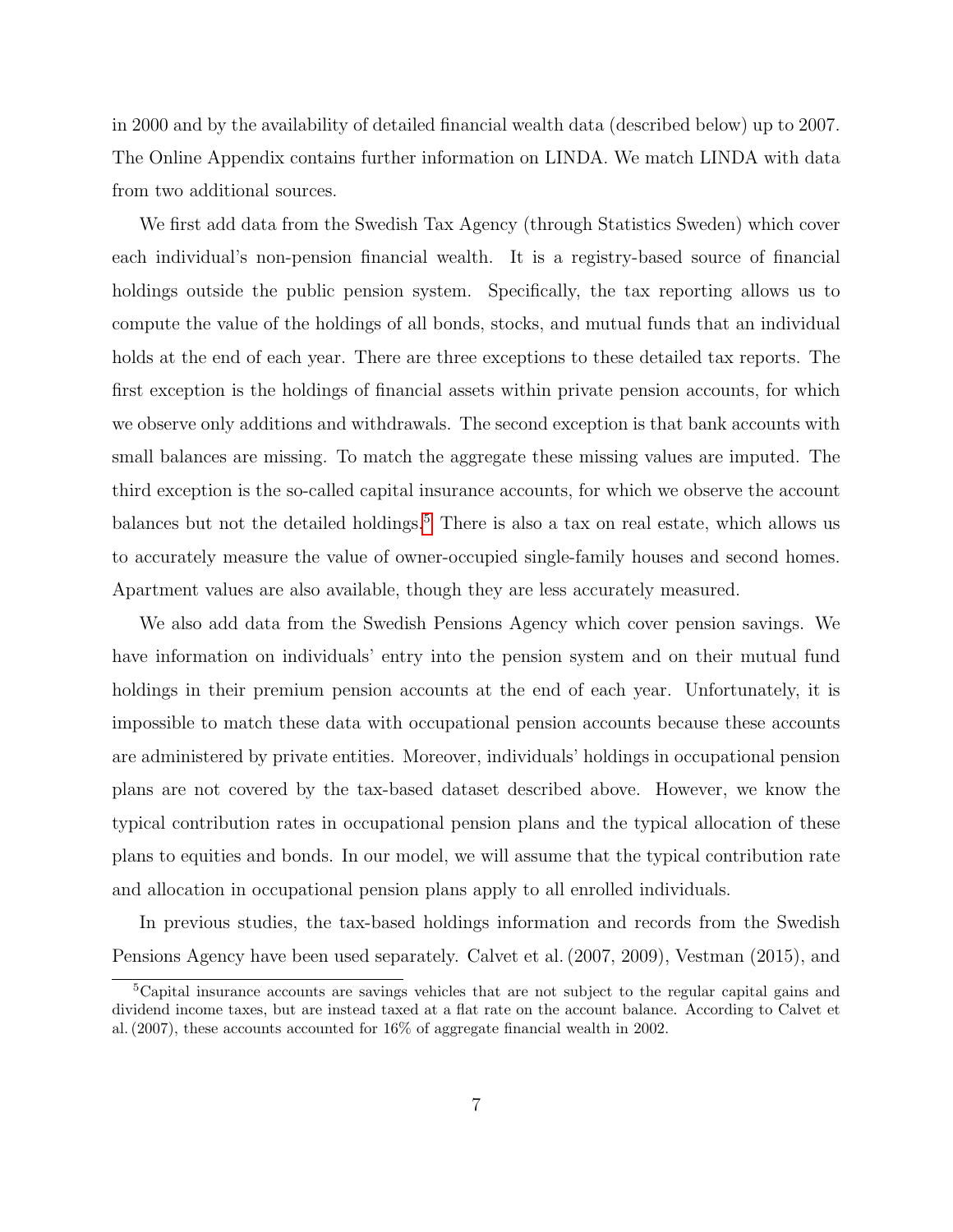Koijen et al. (2015) use non-pension financial wealth to answer questions related to investors' diversification, portfolio rebalancing, housing and stock market participation, and consumption expenses. Dahlquist et al. (2016) use information from the Swedish Pensions Agency to analyze the activity and performance of pension investors. To the best of our knowledge, we are the first to combine comprehensive and high-quality panel data on individuals' investments inside and outside the pension system.

# <span id="page-8-0"></span>4 Empirical analysis

## 4.1 Sample restrictions

We begin with all individuals in the 2007 wave of LINDA and match them with the Swedish Pensions Agency's records of DC account holdings at the end of every year between 2000 and 2007. There are 430,216 individuals covered in both datasets. We then impose four sample restrictions. We exclude individuals for whom we lack portfolio information at the end of each year since they entered the premium pension system. To better match the model to data, we also exclude the richest percentile in terms of net worth. We also exclude individuals below age 25 as they do not fully qualify for occupational pension plans. Finally, we exclude individuals for whom we lack educational information; this applies mainly to recent immigrants and the very old. Our final sample consists of 301,632 individuals.

## 4.2 Passive and active pension investors

We classify all individual investors as either passive or active. We base the classification on the activity in the DC account between 2000 and 2007. Passive investors are either investors who have had their premium pension in the default fund since entering the pension system or investors that opted out of the default fund when entering the pension system but since then have never changed their allocations.

The default investors have clearly been passive. Our classification of the initially active investors as passive is based on three arguments. First, at the time of the launch there was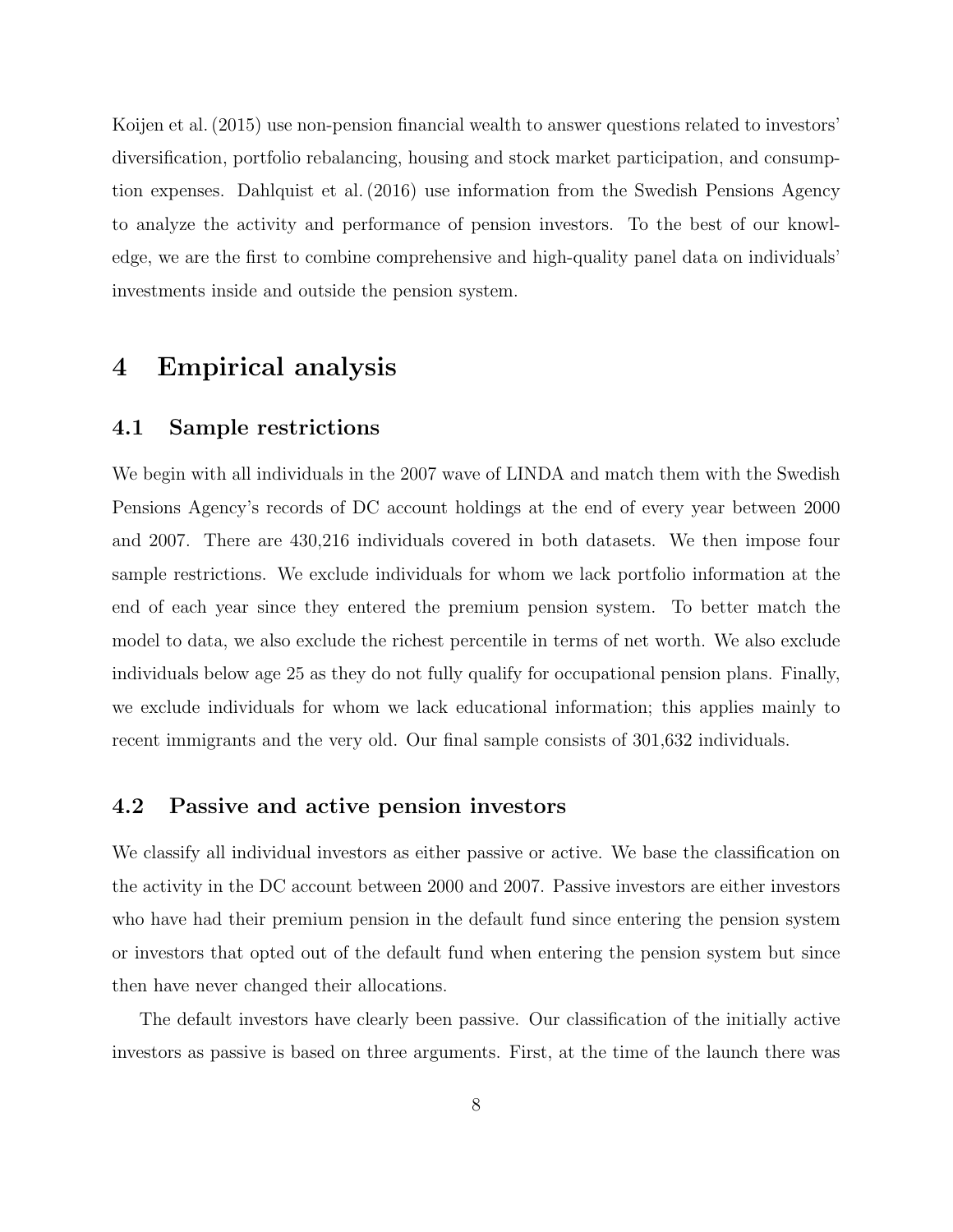strong encouragement to actively choose a portfolio of one's own. This was done via massive advertising campaigns from the government and money management firms (see Cronqvist and Thaler, 2004, who characterize the launch of the plan as "pro choice"). However, that many individuals who opted out never made any subsequent allocation changes suggests that they would have been in the default fund if not so strongly encouraged to opt out. Second, Dahlquist et al. (2016) document that initially active investors on average have had worse returns than active and default investors, which refutes the idea that the reason for their passivity is complacency. Third, our classification is consistent with the substantial increase of default investors in the years after the launch. For example, among 25 year-old individuals the fraction of new investors that stayed in the default increased from 27% in 2000 to 66% in 2001, and thereafter increased steadily to 92% in 2007.

Active investors have, after entering the pension system, opted out and made at least one change to their allocations. Note that our classification based on activity relies on the panel dimension of the data. Previous analysis of the choice between taxable and tax-deferred accounts has relied on cross-sectional data (see, e.g., Christelis et al., 2011).

### 4.3 Summary statistics

Table [1](#page-49-0) reports the averages of key variables in 2007. The first column reports the values for all investors and the remaining two columns report the values for passive and active investors. Passive investors account for 60.5% of all investors while active investors account for 39.5%. Out of the passive investors, 51.8% are default investors and the remaining 48.2% opted out of the default fund when entering the pension system but since then have never changed their allocations.

The average investor is 47 years old and there is no substantial difference in age between passive and active investors. The average labor income of a passive investor is SEK 224,526, or only 79% of the average labor income of active investors. In untabulated results, we find that this ratio is fairly stable over the life cycle. Hence, the difference in labor income between passive and active investors is not attributable to age differences, but is likely an artifact of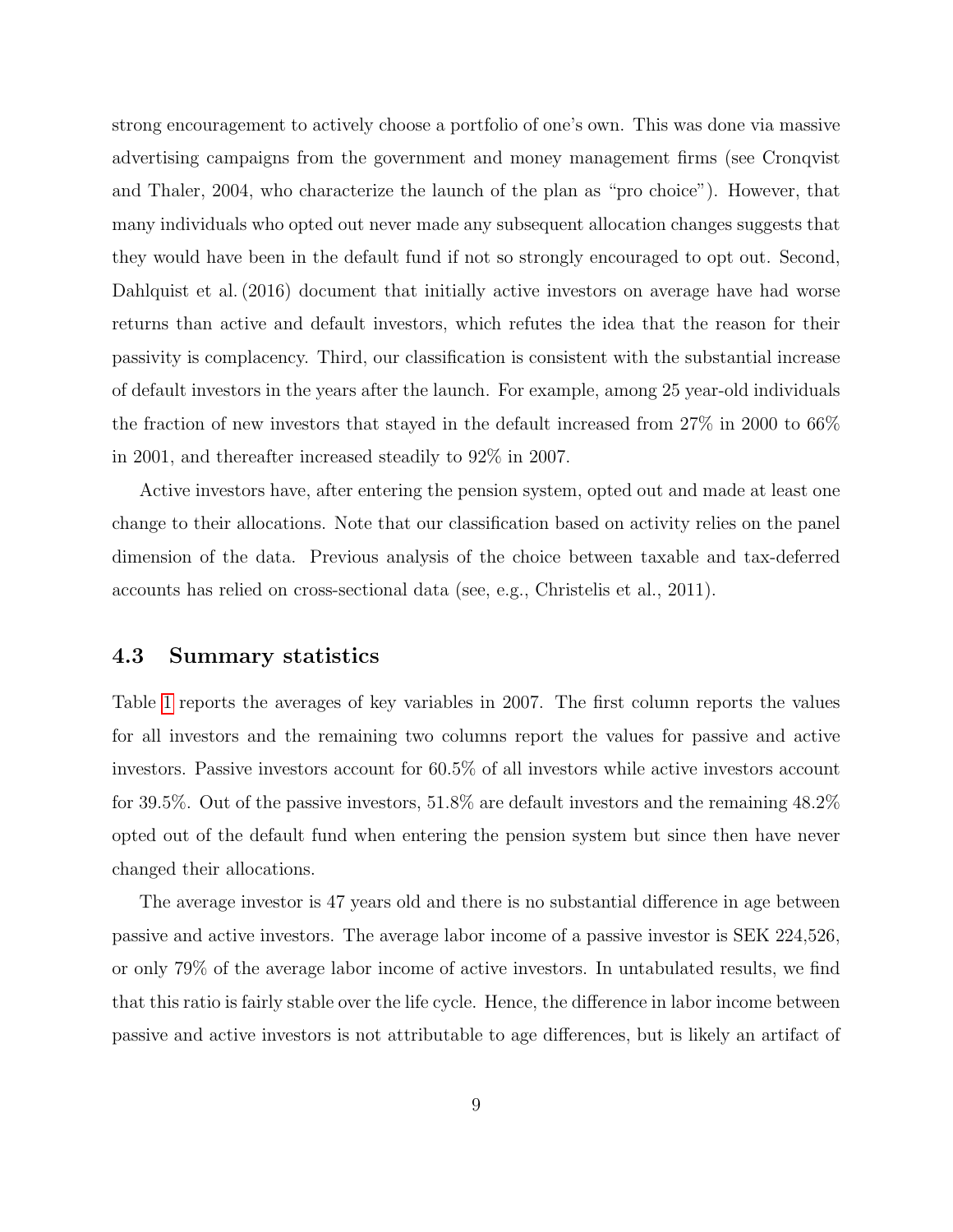other differences (e.g., educational differences, as discussed below). Similarly, there is also a substantial difference in financial wealth (i.e., liquid savings not tied to pension accounts). The financial wealth of the average passive investor relative to that of the average active investor is only 74%. Taken together, this means that the pension savings become relatively more important to passive investors.

The table also reports the stock market exposure outside the pension system. We define stock market participation as direct investments in stocks or investments in equity mutual funds. The stock market participation is 45.5% for passive investors and 61.9% for active investors. That is, passive investors have 16.4 percentage points (or 26.5%) lower stock market participation rate than active investors. The lower participation of passive investors also shows up in equity shares. The average equity share is 19.6% for passive investors and 29.0% for active investors. However, conditioning on stock market participation, the passive and active investors have similar equity shares (43.2% and 46.9%, respectively).

There are also large differences in real estate ownership. The main reason for this difference is that the real estate ownership rate among passive investors is 65.2%, much lower than the 79.3% among active investors. The differences in financial and real estate wealth are captured in net worth, which is the total wealth minus total liabilities. The differences in total wealth result from differences in both financial wealth and real estate wealth.

Finally, passive and active investors also differ in education. Though the fraction of high school graduates is about the same  $(53.9\%$  for passive investors and  $55.1\%$  for active investors), the fraction of investors with a college degree is five percentage points lower among passive investors than among active investors (26.7% versus 32.0%). Instead, passive investors are much more likely than active investors to have finished only elementary school  $(18.4\%$  versus  $11.6\%).$ 

### 4.4 Activity and stock market participation

We next turn to a more formal comparison of investment behavior inside and outside the pension system. Specifically, we study how activity inside the pension system relates to stock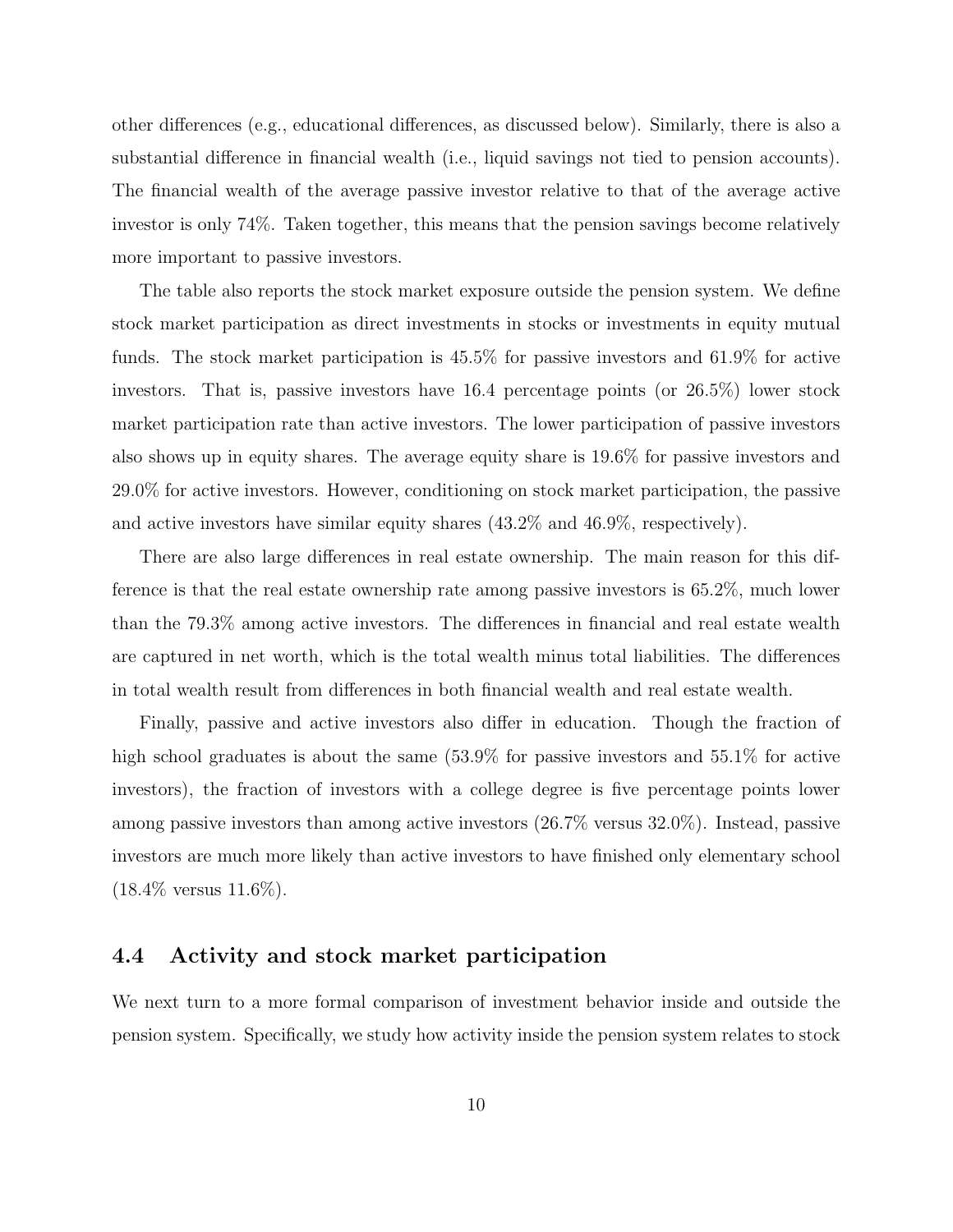market participation outside the pension system. We begin by running two main regressions:

<span id="page-11-0"></span>
$$
D(\text{Activity}_{i} = 1) = \alpha' X_{i} + \varepsilon_{i}^{A}, \tag{1}
$$

$$
D(\text{Participation}_i = 1) = \beta' X_i + \varepsilon_i^{\text{P}},\tag{2}
$$

where  $D(\text{Activity}_i = 1)$  is a dummy variable that takes a value of one if the individual is active inside the pension system,  $D(\text{Participation}_i = 1)$  is a dummy variable that takes a value of one if the individual holds stocks directly or equity funds outside the pension system,  $X_i$  is a vector of individual characteristics, and  $\varepsilon_i^{\text{A}}$  and  $\varepsilon_i^{\text{P}}$  are error terms. As the classification of activity refers to the 2000–2007 period, we restrict ourselves to consider activity and participation at the end of 2007. Initially, we let activity and participation be linear in the individual characteristics. However, later we also consider piecewise linear splines for the continuous characteristics. The characteristics are largely chosen to be consistent with a structural life-cycle model of portfolio choice, similar to the model we set up in the next section. Hence, we include age, labor income, and financial wealth as individual characteristics; we also consider a real estate dummy, educational dummies, and geographical dummies.

We then run a complementary regression:

<span id="page-11-1"></span>
$$
\hat{\varepsilon}_i^{\mathcal{P}} = \gamma \hat{\varepsilon}_i^{\mathcal{A}} + \varepsilon_i,\tag{3}
$$

where  $\hat{\varepsilon}_i^{\text{A}}$  and  $\hat{\varepsilon}_i^{\text{P}}$  are the residuals from regressions [\(1\)](#page-11-0) and [\(2\)](#page-11-0), and  $\varepsilon_i$  is an error term. This residual regression helps us understand the commonality of endogenous activity inside the pension system and endogenous stock market participation outside the pension system, after controlling for individual characteristics in  $X_i$ . We emphasize that we do not make a causal interpretation (i.e., that activity would cause participation). The regression simply captures the correlation between activity and participation after controlling for age, labor income, financial wealth, etc.

Panel A in Table [2](#page-50-0) reports the results from the main regressions [\(1\)](#page-11-0) and [\(2\)](#page-11-0). (Note that in the regressions age is scaled down by 100, and labor income and financial wealth are scaled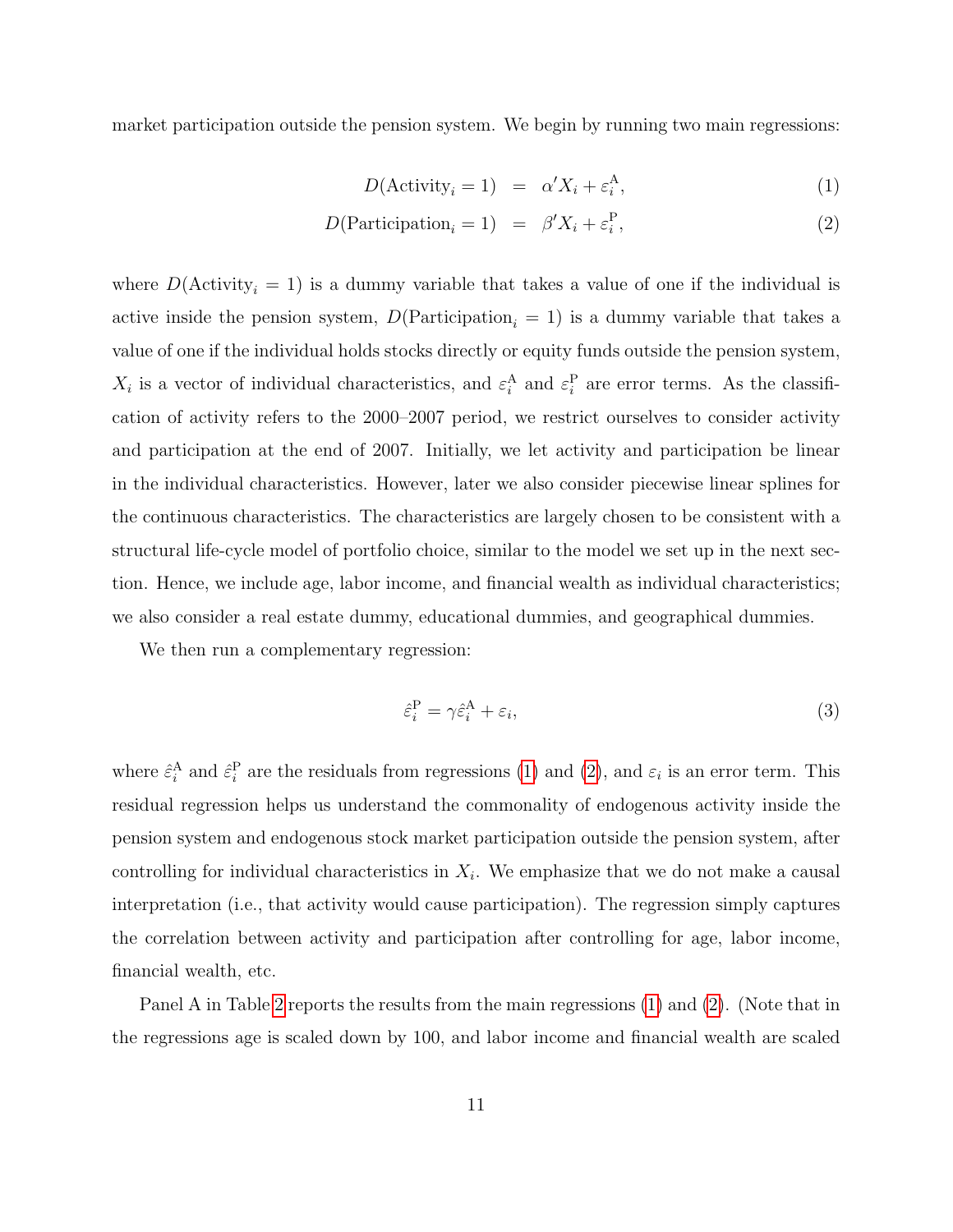down by 1,000,000.) Specifications I and III serve as benchmarks and refer to the linear specifications. Activity and participation are both positively related to age, labor income, and financial wealth. The estimated effects of being ten years older is a 0.4 percentagepoint-higher activity rate and a 2.2 percentage-point-higher participation rate. The effects of SEK 100,000 more in labor income are similar for activity and participation (2.2 and 1.7 percentage points higher), while the effects of SEK 100,000 more in financial wealth is lower for activity than for participation (0.5 and 2.8 percentage points higher). In untabulated results, we have also considered specifications with industry and occupational dummies. The results are very similar.

The estimates above can be compared with the estimate in the residual regression [\(3\)](#page-11-1), reported in Panel B. The results indicate that after controlling for individual characteristics, there is a strong positive relationship between activity in the pension system and stock market participation. Being an active investor in the pension system increases the likelihood of having equity exposure outside the pension system by 10.1 percentage points. This effect can in turn be compared with the 16.4 percentage-point difference in the unconditional participation rate between passive and active investors. That is, including a rich set of controls reduces the participation rate gap by 6.3 percentage points, but it remains substantial.

Specifications II and IV let age, labor income, and financial wealth enter as piecewise linear splines. Even with these richer specifications, there is still a strong positive relationship between activity and stock market participation. An active investor in the pension system is 6.0-percentage-points more likely to participate in the stock market outside the pension system. Hence, our results suggest that 37% of the gap is driven by differences in unobservable characteristics. One such unobservable characteristic could be the experience of making investment decisions.

The bottom-line finding of our regressions is that activity in the pension system is strongly associated with equity exposure outside the pension system. Even when controlling for individual characteristics that correspond to the state variables of a standard life-cycle portfolio choice model, the gap in stock market participation between passive and active investors is substantial. These findings have implications for the design of an optimal default fund. In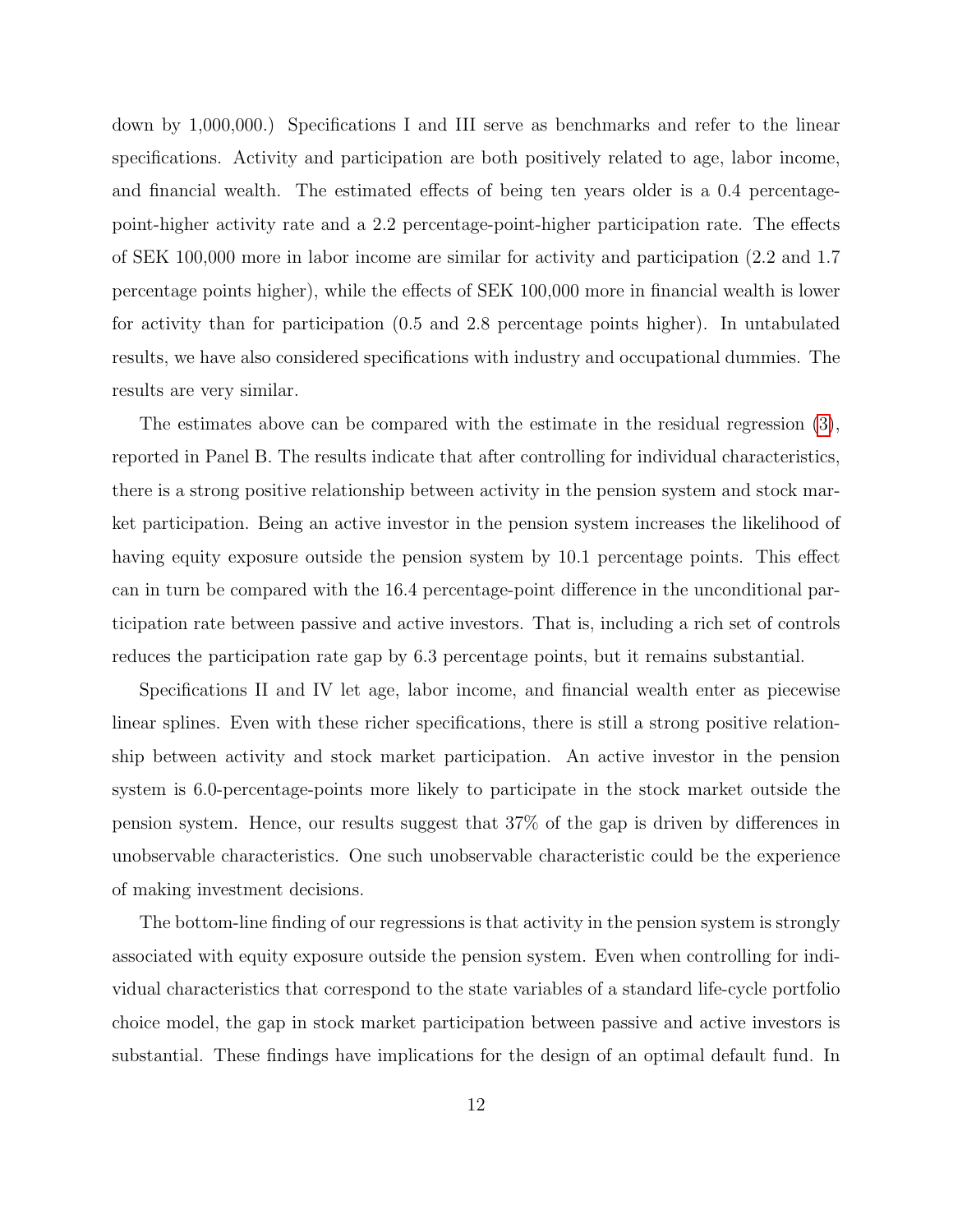addition, the findings underscore the importance of modeling limited stock market participation outside the pension system. We will design and calibrate our model to capture both the choice of being active in the pension system and the choice of participating in the stock market outside the pension system.

## 4.5 Heterogeneity among passive investors

In this section we demonstrate that there is considerable heterogeneity among passive investors. Understanding how these investors differ from one another is important for the design of a default fund. Table [3](#page-51-0) presents the distributions of variables for passive investors. Panel A shows that passive investors exist in all age categories and differ greatly in labor income, financial wealth, and equity exposure. Regarding the inequality in labor income, 25% of passive investors earn less than SEK 99,911 whereas 25% earn more than SEK 303,797. The inequality in financial wealth is also great: 25% have less than SEK 17,116 in financial wealth whereas 25% have SEK 218,505 or more. This inequality applies to equity exposure as well, most passive investors having no equity exposure outside the pension system, whereas 10% have at least 63.4% of their financial wealth allocated to equities.

In Panels B and C, passive investors are split into stock market participants and nonparticipants. While participants and non-participants differ little in age, they differ somewhat in labor income and a great deal in financial wealth. The median non-participant earns 18% less than does the median participant. Furthermore, the median non-participant has just 15% of the financial wealth of the median participant. Only 10% of participants have less financial wealth than does the median non-participant. Finally, financial wealth can be contrasted to labor income. Stock market participants have financial wealth worth 1.4 years of labor income, while non-participants have financial wealth worth just five months of labor income. As participants have higher labor income, the average participating passive investor has 4.3 times as much financial wealth as does the average non-participating passive investor.

The takeaway is that there is considerable heterogeneity even among passive fund in-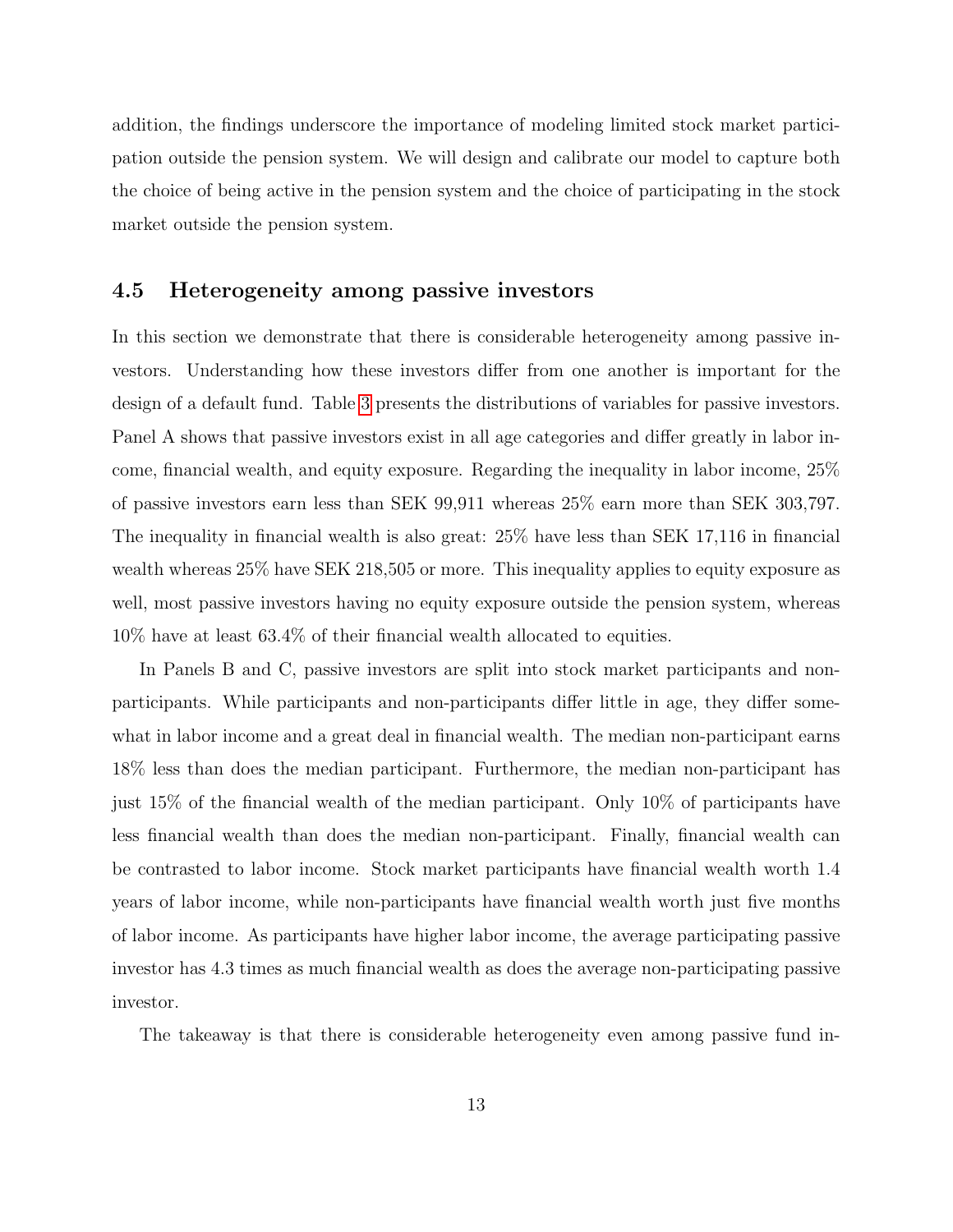vestors. Specifically, stock market participation serves the function of an indicator variable, most participants being richer in terms of both labor income and financial wealth. These basic facts make it reasonable to question the ability of a one-size-fits-all design of the default fund to meet all investors' needs. This suggests that it may be beneficial to carefully design the default fund to suit each investor's specific situation rather than imposing one allocation on all.

# <span id="page-14-0"></span>5 Model

Following the empirical analysis, we set up a life-cycle model for an investor to study the decision of whether or not to be active and to examine the optimal asset allocation of the default fund for passive investors. The model builds on the work of Viceira (2001), Cocco et al. (2005), and Gomes and Michaelides (2005) and includes risky labor income, a consumption–savings choice, and a portfolio choice. We extend the standard model with a pension system in which individuals save in illiquid pension accounts, from which their pension is received as annuities. Importantly, we also extend the model with an endogenous decision whether to remain in the default pension fund or opt out. Next we describe the model's building blocks.

## 5.1 Demographics

We follow individuals from age 25 until the end of their lives. The end of life occurs at the latest at age 100, but could occur before as individuals face an age-specific survival rate,  $\phi_t$ . The life cycle is split into a working phase and a retirement phase. From the ages of 25 to 64 years, individuals work and receive labor income exogenously. They retire at age 65.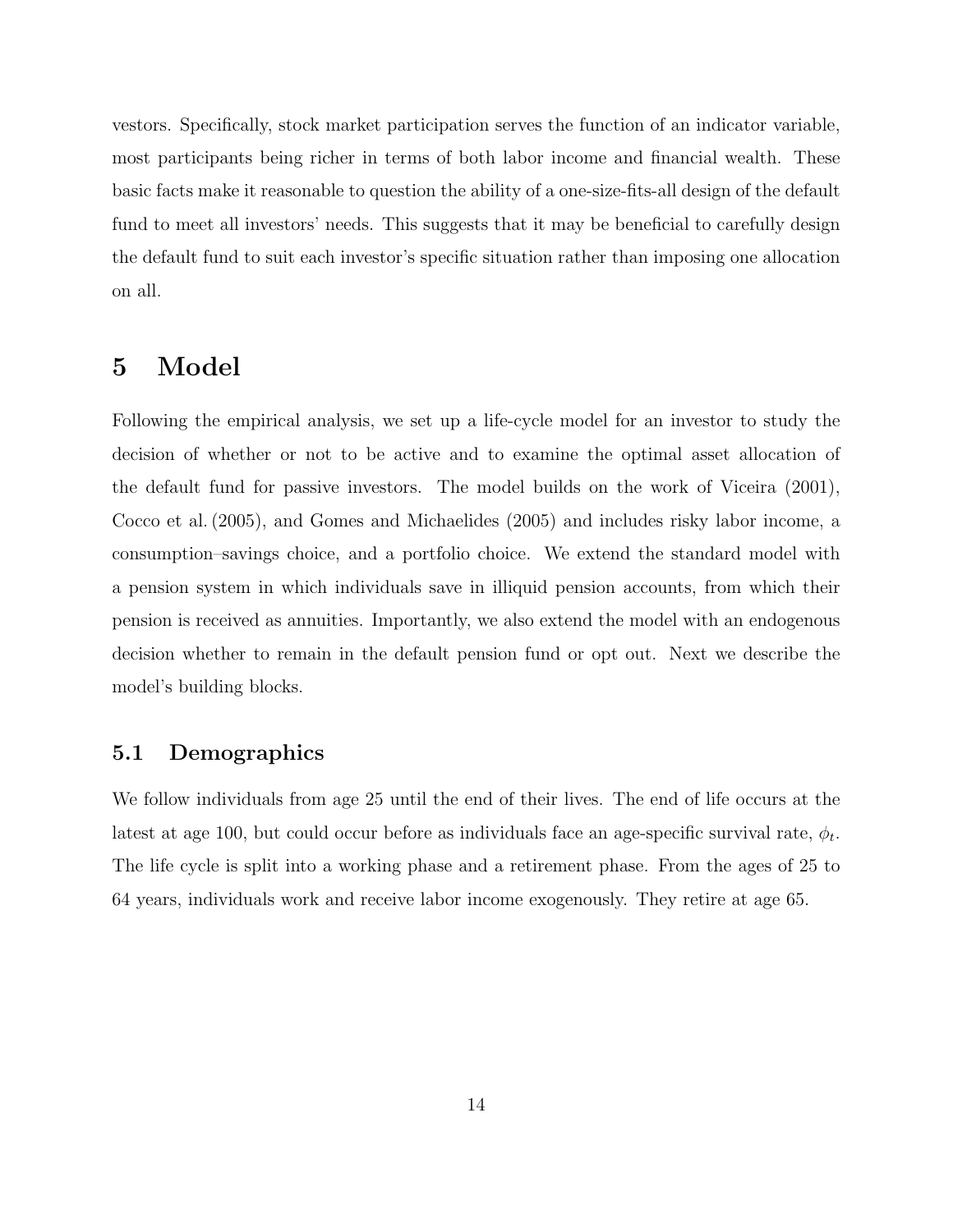## 5.2 Preferences

The individuals have Epstein and Zin (1989) preferences over a single consumption good. At age  $t$ , each individual maximizes the following:

$$
U_t = \left( c_t^{1-\rho} + \beta \phi_t E_t \left[ U_{t+1}^{1-\gamma} \right]^{\frac{1-\rho}{1-\gamma}}, \right) \tag{4}
$$

$$
U_T = c_T, \t\t(5)
$$

where  $\beta$  is the discount factor,  $\psi = 1/\rho$  is the elasticity of intertemporal substitution,  $\gamma$  is the coefficient of relative risk aversion, and  $t = 25, 26, ..., T$  with  $T = 100$ . For notational convenience, we define the operator  $\mathcal{R}_t(U_{t+1}) \equiv E_t \left[ U_{t+1}^{1-\gamma} \right]^{1-\gamma}$ .

#### 5.3 Labor income

Let  $Y_{it}$  denote the labor income of employed individual i at age t. During the working phase (up to age 64), the individual faces a labor income process with a life-cycle trend and permanent income shocks:

<span id="page-15-0"></span>
$$
y_{it} = g_t + z_{it}, \tag{6}
$$

$$
z_{it} = z_{it-1} + \eta_{it} + \theta \varepsilon_t, \tag{7}
$$

where  $y_{it} = \ln(Y_{it})$ . The first component,  $g_t$ , is a hump-shaped life-cycle trend. The second component,  $z_{it}$ , is the permanent labor income component. It has an idiosyncratic shock,  $\eta_{it}$ , which is distributed  $N(-\sigma_{\eta}^2/2, \sigma_{\eta}^2)$ , and an aggregate shock,  $\varepsilon_t$ , which is distributed N( $-\sigma_{\varepsilon}^2/2, \sigma_{\varepsilon}^2$ ). The aggregate shock also affects the stock return, and  $\theta$  determines the contemporaneous correlation between the labor income and the stock return. We allow for heterogeneity in income at age 25 by letting the initial persistent shock,  $z_{i25}$ , be distributed  $N(-\sigma_z^2/2, \sigma_z^2)$ .

During the retirement phase (from age 65 and onwards), the individual has no labor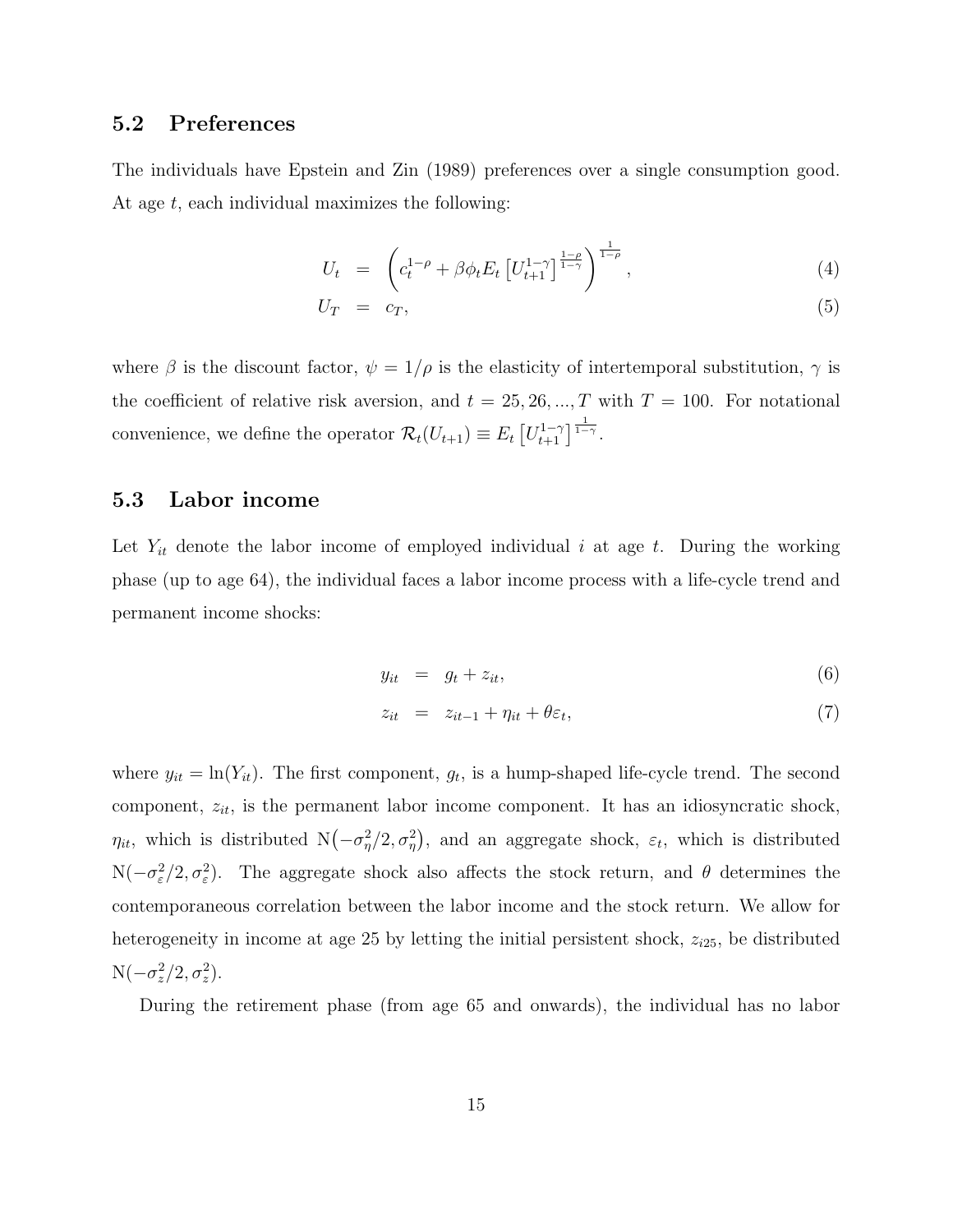income.[6](#page-16-0) Pension is often modeled as a deterministic replacement rate relative to the labor income just before retirement.<sup>[7](#page-16-1)</sup> However, in our model, the replacement rate is endogenously determined. Apart from own savings in (liquid) financial saving, the individual relies entirely on annuity payments from pension accounts. Later we discuss these accounts in detail.

## 5.4 Investor heterogeneity

The decision to opt out from the default pension fund as well as the decision to participate in the stock market outside the pension system are endogenous. Both of these decisions are surrounded by frictions. To opt out, a one-time cost  $\kappa_i^{\mathrm{DC}}$  must be paid; to enter the stock market, a one-time cost  $\kappa_i$  must be paid. A new feature of our model is that we allow for different magnitudes of these costs for different investors. The support of each cost's crosssectional distribution as well as the correlation between them are set to match the shares of active and passive non-participants, and the shares of active and passive participants in the data. The joint distribution of  $\kappa_i^{\rm DC}$  and  $\kappa_i$  is non-parametric. The calibration section describes the process for determining the joint distribution. While the costs are known to each investor, we will in some analysis treat the costs as unobserved for a default fund designer.

One-time costs of our kind are common in portfolio-choice models (see, e.g., Alan, 2006; Gomes and Michaelides, 2005, 2008). We allow for a full cross-sectional joint distribution of costs over the two endogenous decisions. We justify the dispersion in costs with reference to the documented heterogeneity in financial literacy and financial sophistication (see Lusardi and Mitchell, 2014, for an overview). Moreover, by introducing a dispersion in the cost of participating in the stock market, we can better capture the life-cycle participation profile in the data.[8](#page-16-2)

<span id="page-16-0"></span> ${}^{6}$ Hence, the retirement decision is not endogenous as in French and Jones (2011). More generally, we do not consider endogenous labor supply decisions as in Bodie et al. (1992) and Gomes et al. (2008).

<span id="page-16-1"></span><sup>7</sup>One exception is that of Cocco and Lopes (2011), who model the preferred DB or DC pension plan for different investors.

<span id="page-16-2"></span><sup>&</sup>lt;sup>8</sup>Fagereng et al. (2015) present an alternative set-up to account for the empirical life-cycle profiles on portfolio choice. Their model involves a per-period cost and a probability of a large loss on equity investments. We consider a probability of a large return loss in the robustness analysis.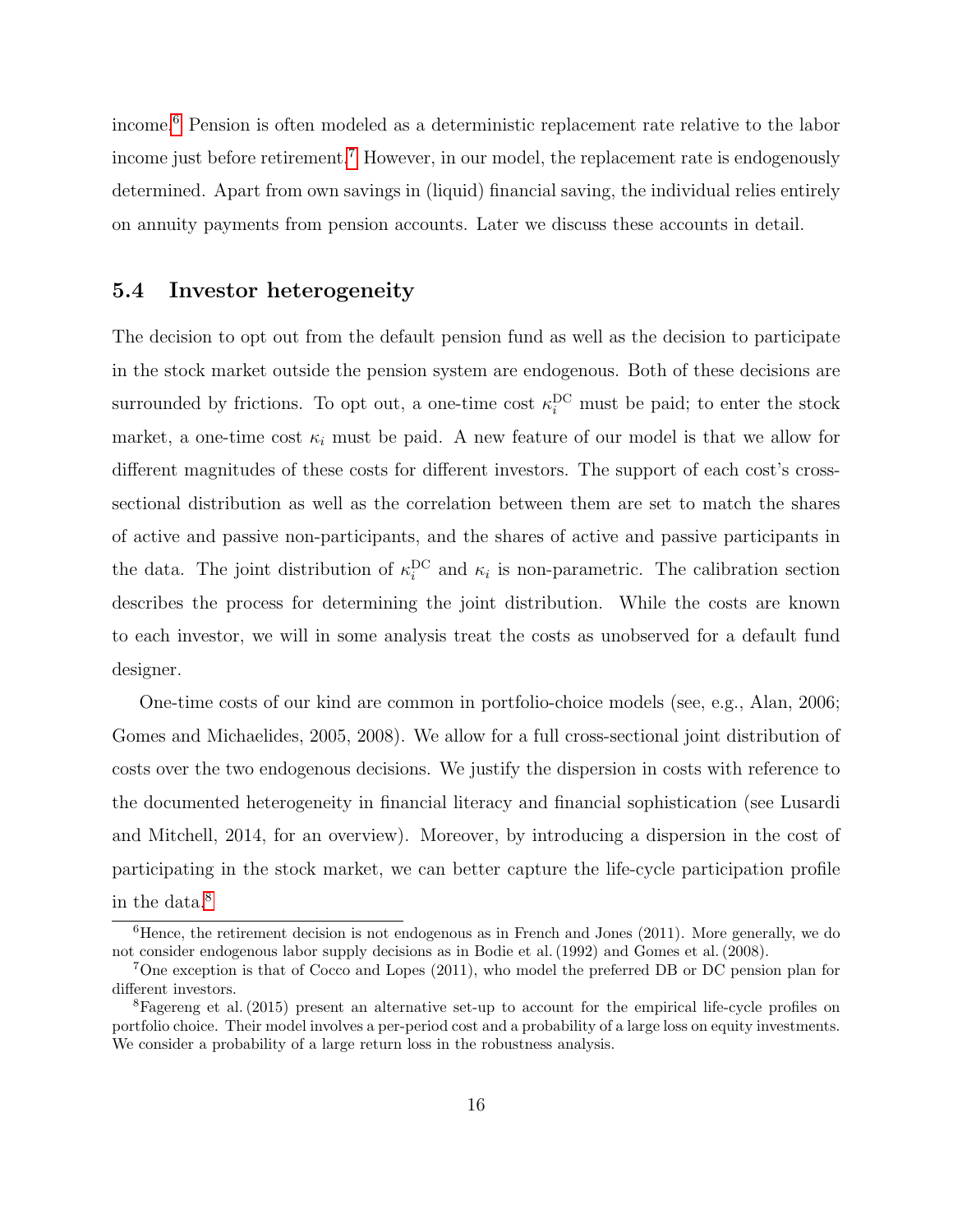### 5.5 Opting out and participating in the stock market

The decision to opt-out from the default pension fund is made at age 25 and is associated with a binary state variable  $I_i^{DC}$ . This is consistent with the high degree of persistent inactivity among pension investors ever since the launch in 2000. Since the opt-out choice is made at age 25 there is a trivial law of motion for  $I_i^{DC}$  and it is denoted without a time subscript.

The decision to enter the stock market can be made at any stage of the life cycle. Stock market participation is associated with a persistent binary state variable  $I_{it}$  that tracks the current status at t. The law of motion for  $I_{it}$  is:

$$
I_{it} = \begin{cases} 1 \text{ if } I_{it-1} = 1 \text{ or } \alpha_{it} > 0 \\ 0 \text{ otherwise} \end{cases}
$$
 (8)

where  $\alpha_{it}$  is the fraction of financial wealth invested in the stock market. The cost associated with stock market entry then becomes  $\kappa_i(I_{it} - I_{it-1})$ .

## 5.6 Asset returns

The gross return on the stock market,  $R_{t+1}$ , follows a log-normal process:

<span id="page-17-0"></span>
$$
\ln(R_{t+1}) = \ln(R_f) + \mu + \varepsilon_{t+1},\tag{9}
$$

where  $R_f$  is the gross return on a risk-free bond and  $\mu$  is the equity premium. Recall that the shock,  $\varepsilon_t$ , is distributed  $N(-\sigma_{\varepsilon}^2/2, \sigma_{\varepsilon}^2)$ , so  $E_t(R_{t+1} - R_f) = \mu$ . Also recall that  $\varepsilon_t$  affects labor income in [\(7\)](#page-15-0), and that the correlation between stock returns and labor income is governed by the parameter  $\theta$ .

## 5.7 Three accounts for financial wealth

Each individual has three financial savings accounts: (i) a liquid account outside the pension system (which we simply refer to as financial wealth), (ii) a fully-funded DC account in the pension system, and (iii) a notional account belonging to the pension system. The notional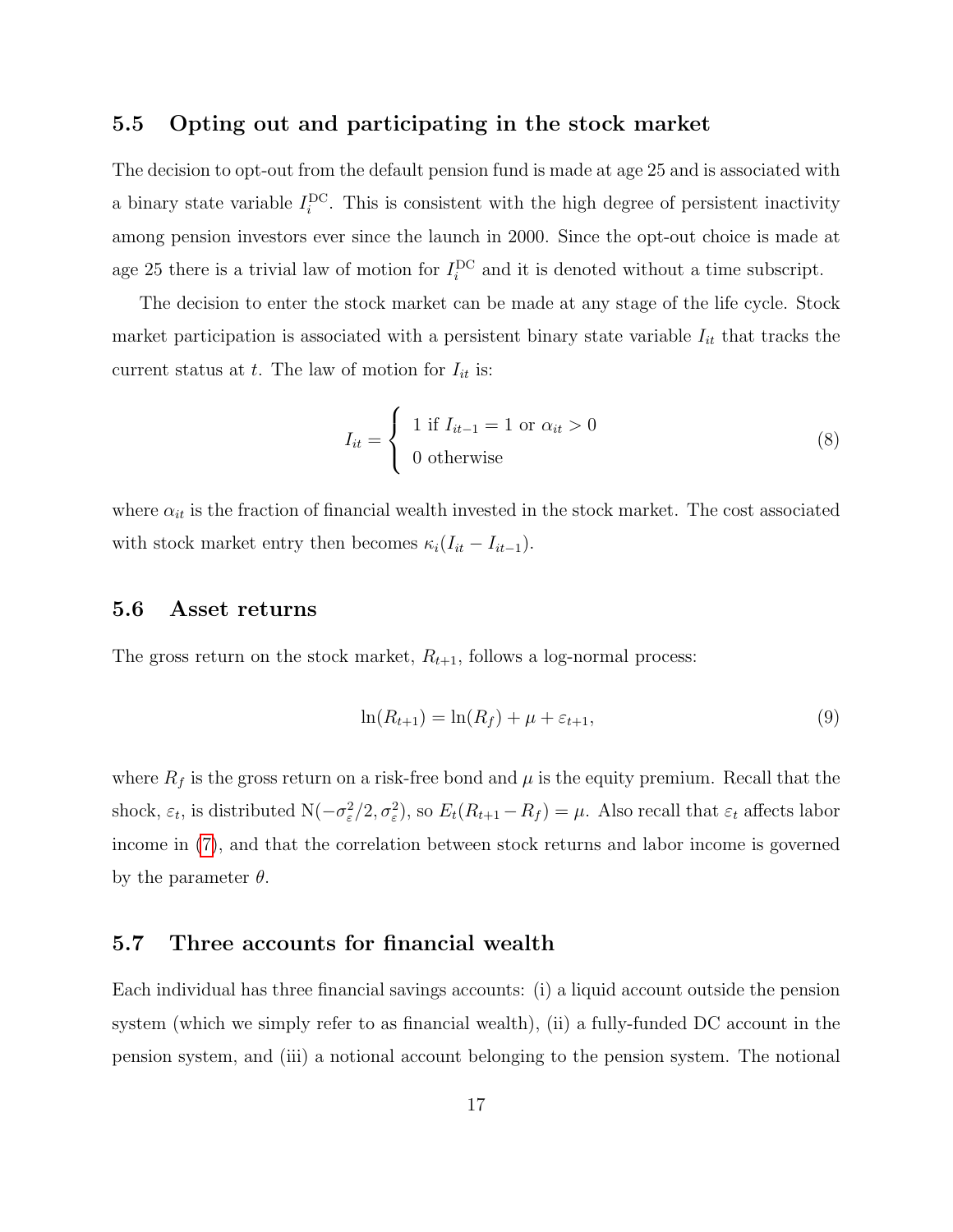account, which provides the basis for the pension, is income based and evolves at the rate of the risk-free bond. The DC account is also income based but the investor can choose how to allocate between bonds and stocks; it corresponds to the default fund we wish to design.

The account outside the pension system is accessible at any time. Each individual chooses freely how much to save and withdraw from it. In contrast, the contributions to the pension accounts during the working phase are determined by the pension policy (rather than by the individual) and are accessible only in the form of annuities during the retirement phase. Importantly, the two pension accounts include insurance against longevity risk.

#### Financial wealth

The individual starts the first year of the working phase with financial wealth,  $A_{i25}$ , outside the pension system. The log of initial financial wealth is distributed  $N(\mu_A - \sigma_A^2/2, \sigma_A^2)$ . In each subsequent year, the individual can freely access the financial wealth, make deposits, and choose the fraction to be invested in risk-free bonds and in the stock market. However, the individual cannot borrow:

<span id="page-18-0"></span>
$$
A_{it} \ge 0,\tag{10}
$$

and the equity share is restricted to be between zero and one:

<span id="page-18-1"></span>
$$
\alpha_{it} \in [0, 1]. \tag{11}
$$

Taken together, [\(10\)](#page-18-0) and [\(11\)](#page-18-1) imply that individuals cannot borrow at the risk-free rate and that they cannot short the stock market or take leveraged positions in it.

The individual's cash on hand (i.e., the sum of financial wealth and labor income) develops according to:

$$
X_{it+1} = A_{it} (R_f + \alpha_{it} (R_{t+1} - R_f)) + Y_{it+1}.
$$
\n(12)

Supported by the analysis in Fischer et al. (2013), we do not model taxes on capital gains.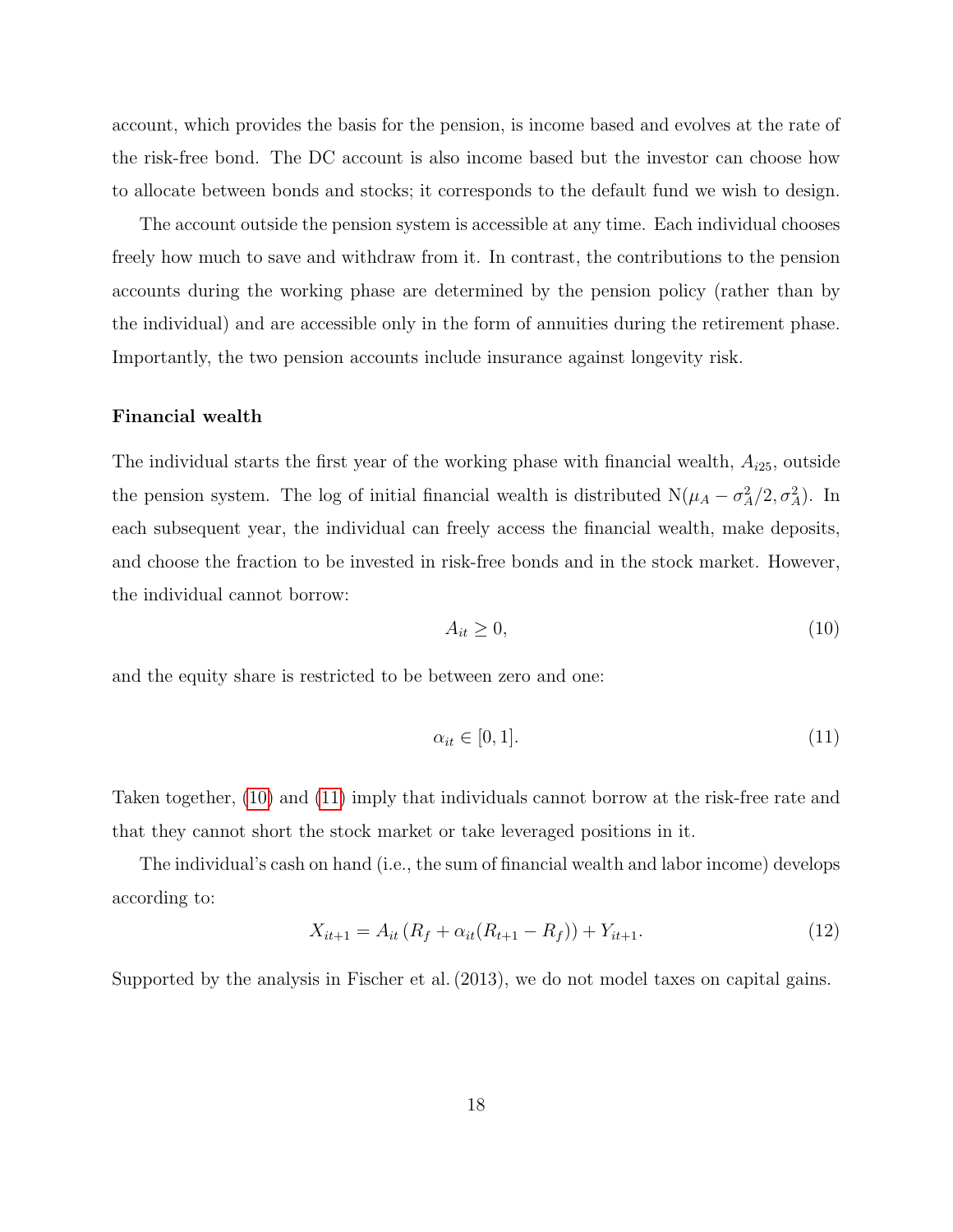#### DC account

Inside the pension system, each individual has a DC account with a balance equal to  $A_{it}^{\text{DC}}$ . During the working phase, the contribution rate equals  $\lambda^{DC}$ .<sup>[9](#page-19-0)</sup>

The investor cannot short the stock market or take leveraged positions in it:

$$
\alpha_{it}^{\mathrm{DC}} \in [0, 1]. \tag{13}
$$

Before retirement, the law of motion for the DC account balance is:

<span id="page-19-1"></span>
$$
A_{it+1}^{DC} = A_{it}^{DC}(R_f + \alpha_{it}^{DC}(R_{t+1} - R_f)) + \lambda^{DC} Y_{it},
$$
\n(14)

Upon retirement at age 65, withdrawal starts. We assume that the investor is allowed to make a one-time decision on the equity exposure for the remainder of her life (i.e.,  $\alpha_{i65}^{\rm DC}$  =  $\alpha_{i66}^{\rm DC} = ... = \alpha_{i100}^{\rm DC}$ . Note that this variable becomes a state variable.

#### Asset allocation in the DC account during working life

We consider different rules for  $\alpha_{it}^{DC}$  prior to retirement. Active investors who opt out are assumed to choose the equity share in the DC account fully rationally. Later we outline this dynamic programming problem in detail.

It is common to formulate investment rules that depend on age. One such rule is to invest the percentage 100 minus one's age in equity and the remainder in bonds. According to this rule, a 30-year-old would invest 70% in equities and a 70-year-old would invest 30% in equities. We refer to this as the "100-minus-age" rule. This rule can be modified to have different equity exposures at the beginning of the working phase and in the retirement phase. We assume that default investors are exposed to an age-based equity share equal to "100-minus-age" during the working phase and 35% in the retirement phase. We then

<span id="page-19-0"></span><sup>&</sup>lt;sup>9</sup>In line with the Swedish pension system, we implement the contribution as an employer tax. This means that the contributions do not show up as withdrawals from gross labor income in the individual's budget constraint. This is consistent with our calibration of the labor income process to micro data (i.e., our measure of gross labor income is net of the employer tax).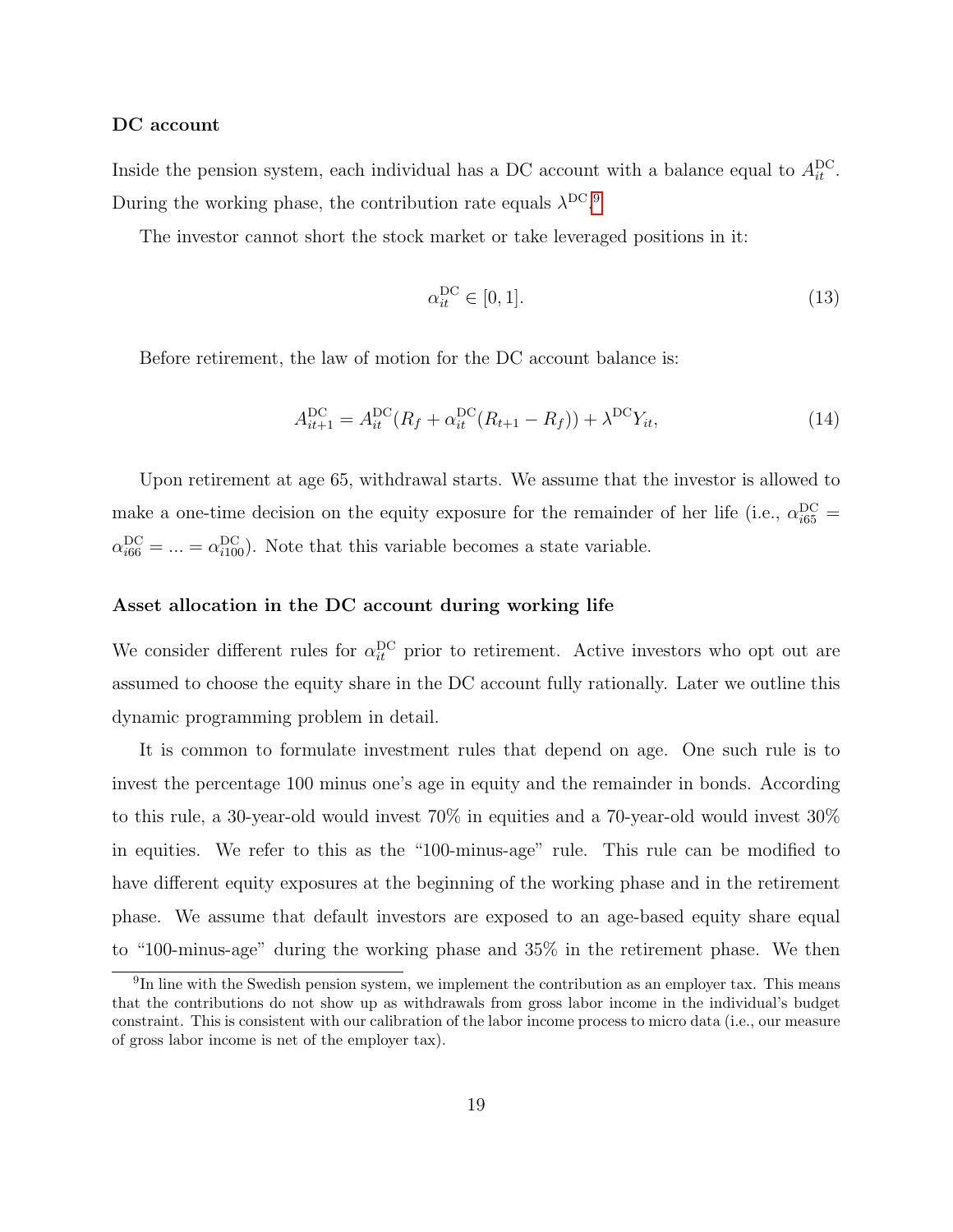contrast the consequences of this design to three alternatives:

- 1. The optimal equity share that conditions on all of the state variables in the model (i.e., apart from the cost associated with opting out it is equivalent to the allocation of an active investor who opts out).
- 2. A rule of thumb that conditions on a sub-set of observable characteristics that appear as state variables.
- 3. The average optimal age-based equity share (i.e., a glide path that conditions only on age and that equals the average optimal equity share).

#### Notional account

The law of motion for the notional account balance during the working phase is:

<span id="page-20-0"></span>
$$
A_{it+1}^N = A_{it}^N R_f + \lambda^N Y_{it},\tag{15}
$$

where  $\lambda^N$  is the contribution rate for the notional account.

To economize on state variables, we use  $z_{i64}$  to approximate the notional account balance at the time of retirement. This approximation is based on simulations of equations  $(6)$ ,  $(7)$ , [\(9\)](#page-17-0), and [\(15\)](#page-20-0) to obtain the best fit between  $z_{i64}$  and  $A_{i64}^N$  using regression analysis. This approximation works well. We provide further details in the Online Appendix.

#### Annuitization of the pension accounts

Upon retirement at age 65, the DC account and the notional account are converted into two actuarially fair life-long annuities. They insure against longevity risk through within-cohort transfers from individuals who die to surviving individuals. The notional account provides a fixed annuity with a guaranteed minimum. If the account balance is lower than is required to meet the guaranteed level at age 65, the individual receives the remainder at age 65 in the form of a one-time transfer from the government. The annuity from the DC account is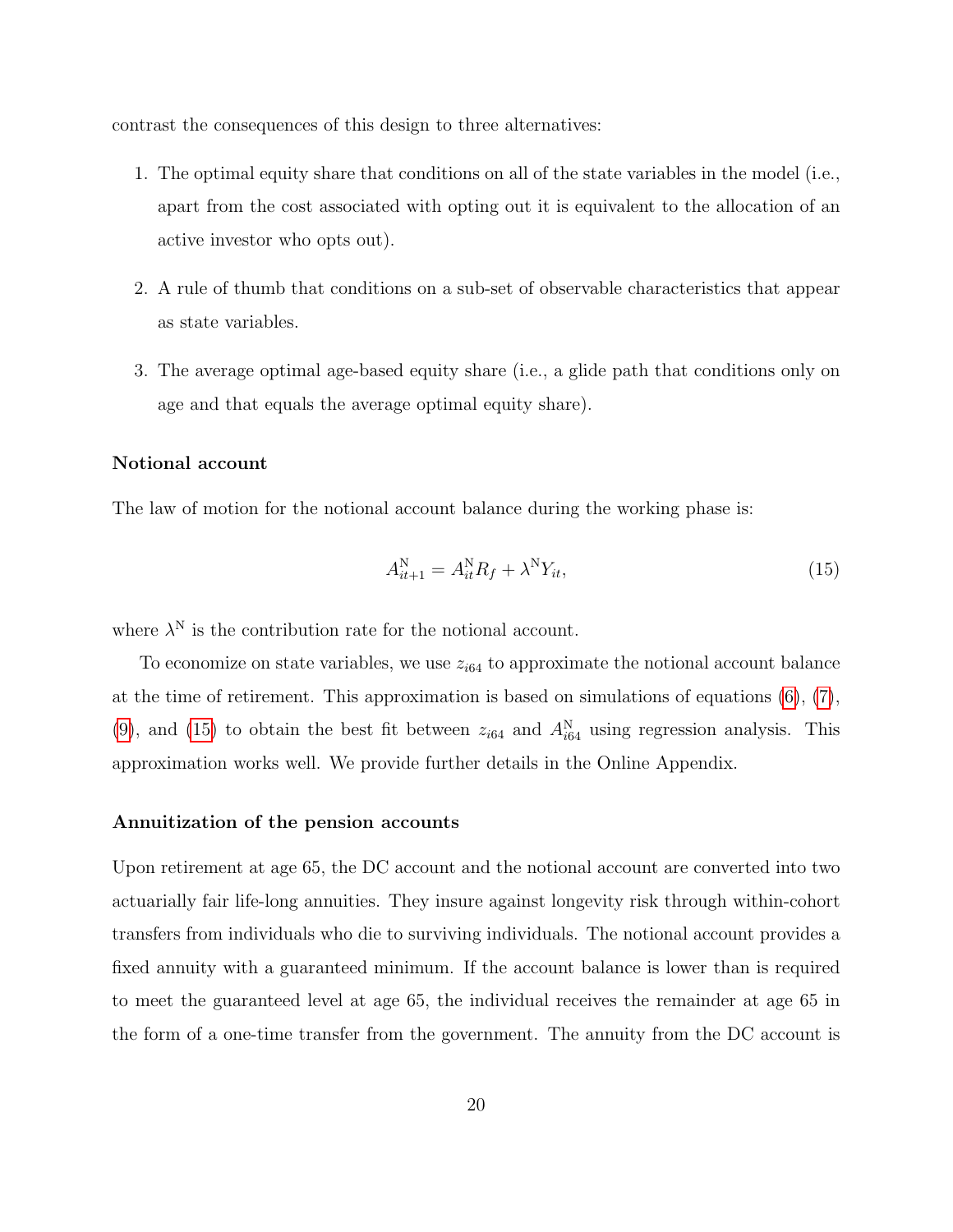variable and depends on the choice of the equity exposure as well as realized returns. In expectation, the individual will receive a constant payment each year.

## 5.8 Individual's problem

Next we describe the individual's problem. To simplify the notation, we suppress the subscript i.

## Be active or stay in the default fund

Let  $V_t(X_t, A_t^{DC}, z_t, \kappa, \kappa^{DC}, I_{t-1}, I^{DC})$  be the value of an individual of age t with cash on hand  $X_t$ , DC account balance  $A_t^{DC}$ , a persistent income component  $z_t$ , cost for stock market entry  $\kappa$ , cost for opting out  $\kappa$ <sup>DC</sup>, stock market participation experience  $I_{t-1}$ , and whose activity in the DC account is  $I^{DC}$ .

The individual chooses whether to remain in the default fund  $(I^{DC} = 0)$  or to opt out  $(I^{DC} = 1)$ :

$$
\max_{I^{DC} \in \{0,1\}} \left\{ V_{25} \left( X_t, 0, z_{25}, \kappa, \kappa^{DC}, 0, 0 \right), V_{25} \left( X_t - \kappa^{DC}, 0, z_{25}, \kappa, \kappa^{DC}, 0, 1 \right) \right\}
$$

The decision to be active thus comes at a cost. The tradeoff for investors arises because staying in the default fund is costless but implies a sub-optimal asset allocation. Unlike the model of Carroll et al. (2009), the one-time opportunity to opt-out implies that there is no option value associated with waiting to take action.

## Active investor's problem

The following describes the individual's problem when the equity share in the DC account is chosen optimally (i.e., conditional on all state variables) subject to paying the cost  $\kappa^{DC}$ (i.e.,  $I^{DC} = 1$ ). We refer to this as the active investors' dynamic programming problem. For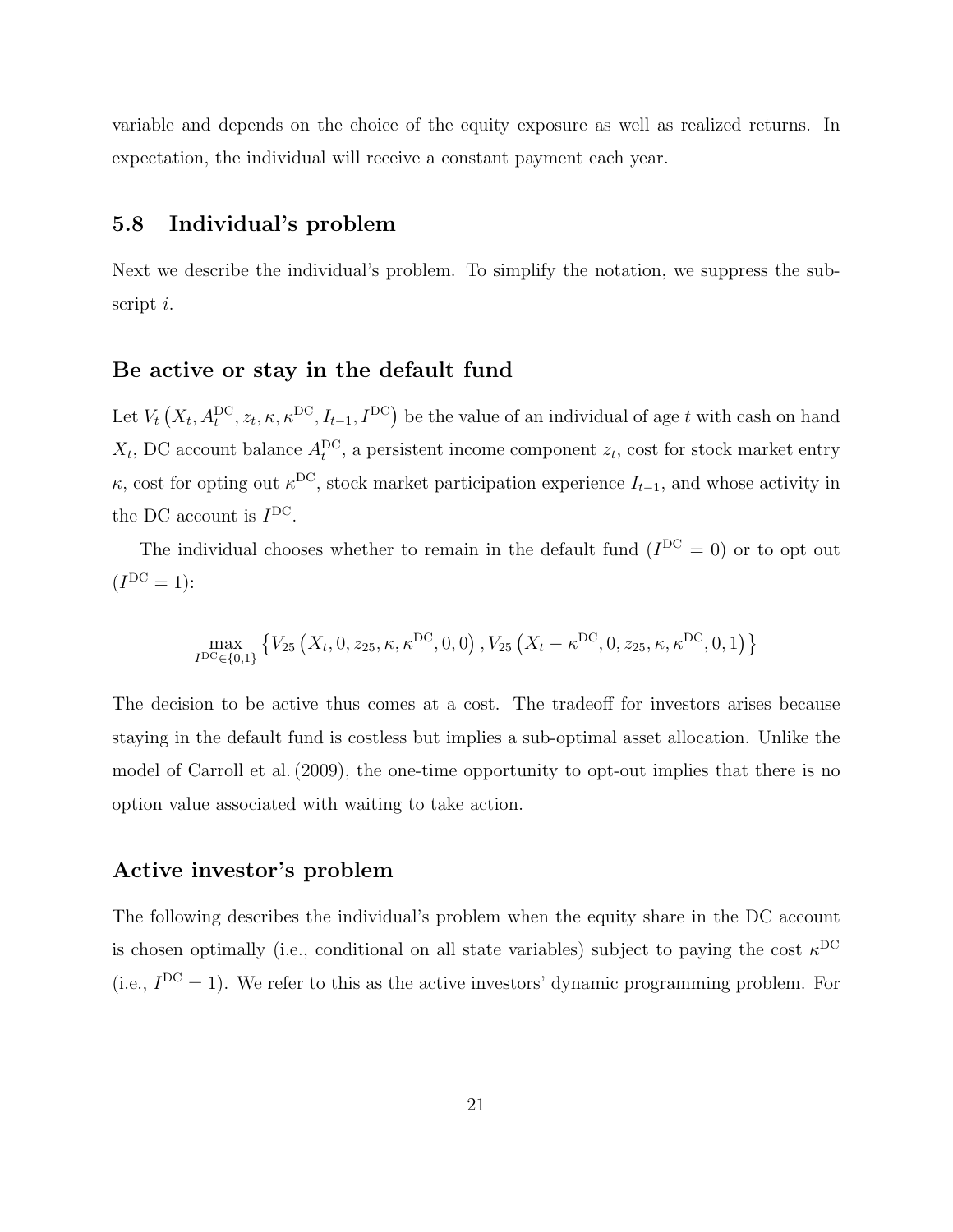brevity we introduce the notation  $\Psi_t = (X_t, A_t^{DC}, z_t)$ .<sup>[10](#page-22-0)</sup>

#### Participant's problem

An active investor who has already entered the stock market solves the following problem:

$$
V_t(\Psi_t, \kappa, \kappa^{\text{DC}}, 1, 1) = \max_{A_t, \alpha_t, \alpha_t^{\text{DC}}} \left\{ \left( (X_t - A_t)^{1-\rho} + \beta \phi_t \mathcal{R}_t \left( V_{t+1} \left( \Psi_{t+1}, \kappa, \kappa^{\text{DC}}, 1, 1 \right) \right)^{1-\rho} \right)^{\frac{1}{1-\rho}} \right\}
$$
\nsubject to equations (6)–(14).

#### Stock market entrant's problem

Let  $V_t^+\left(\Psi_t,\kappa,\kappa^{DC},0,1\right)$  be the value for an active investor with no previous stock market participation experience who decides to participate at t. This value is formulated as:

$$
V_t^+\left(\Psi_t, \kappa, \kappa^{\text{DC}}, 0, 1\right) = \max_{A_t, \alpha_t, \alpha_t^{\text{DC}}} \left\{ \left( \left(X_t - A_t - \kappa\right)^{1-\rho} + \beta \phi_t \mathcal{R}_t \left(V_{t+1}\left(\Psi_{t+1}, \kappa, \kappa^{\text{DC}}, 1, 1\right)\right)^{1-\rho} \right)^{\frac{1}{1-\rho}} \right\}
$$
\nsubject to equations (6)–(14).

#### Non-participant's problem

Let  $V_t^-(\Psi_t, \kappa, \kappa^{DC}, 0, 1)$  be the value for an active investor with no previous stock market participation experience who decides not to participate at t. This value is formulated as:

$$
V_t^-\left(\Psi_t, \kappa, \kappa^{\text{DC}}, 0, 1\right) = \max_{A_t, \alpha_t^{\text{DC}}} \left\{ \left( (X_t - A_t)^{1-\rho} + \beta \phi_t \mathcal{R}_t \left( V_{t+1} \left( \Psi_{t+1}, \kappa, \kappa^{\text{DC}}, 0, 1 \right) \right)^{1-\rho} \right)^{\frac{1}{1-\rho}} \right\}
$$
\nsubject to equations (6)–(14).

Note that as  $\alpha_t = 0$ , the return on financial wealth is simply  $R_f$ .

<span id="page-22-0"></span><sup>&</sup>lt;sup>10</sup>Notice that compared to working life, an additional state variable at ages 65 years or older is  $\alpha_{65}^{DC}$ . For simplicity, we omit this variable from the value function.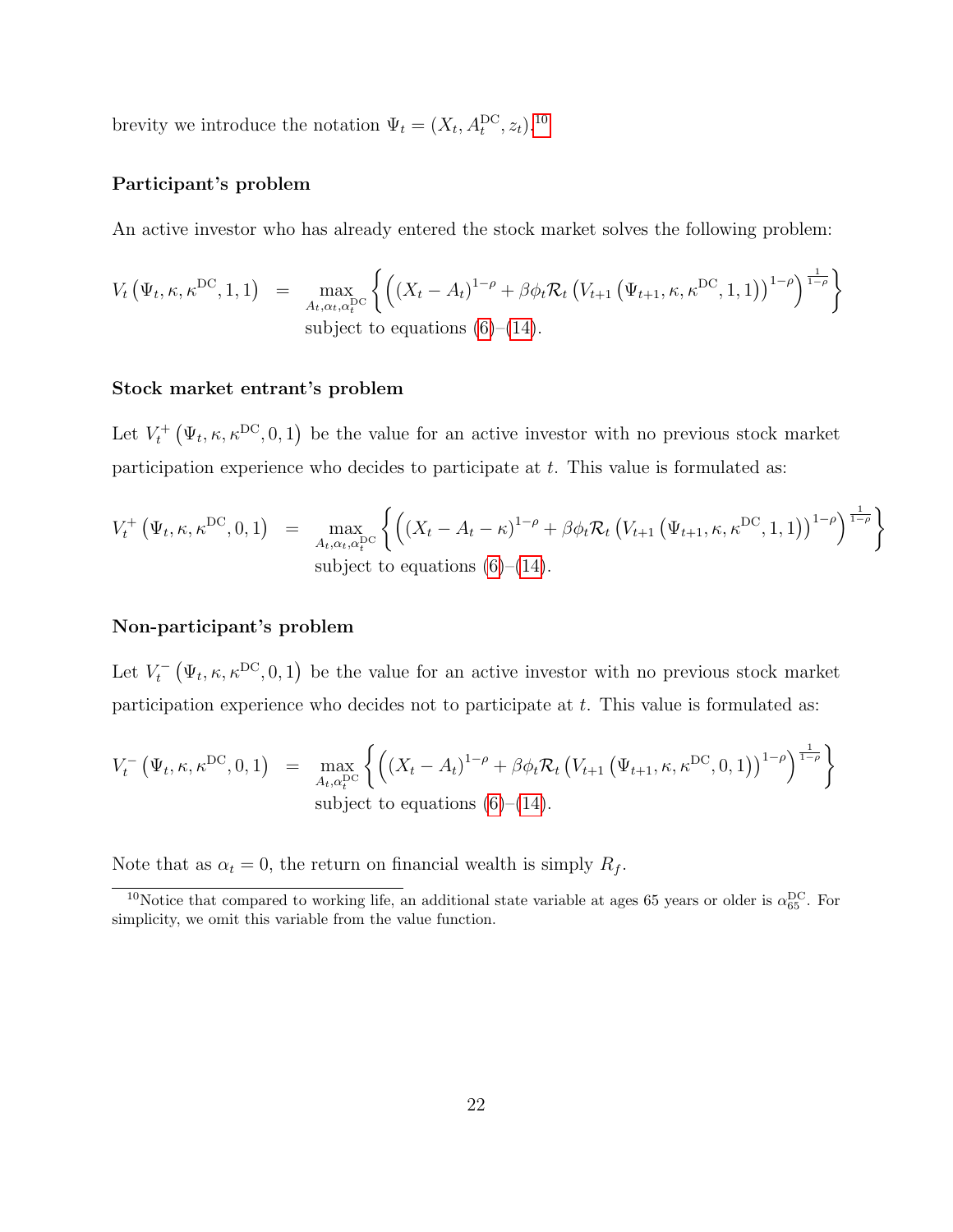#### Optimal stock market entry

Given the entrant's and non-participant's problems, the stock market entry is given by:

$$
V_t\left(X_t, A_t^{\text{DC}}, z_t, \kappa, \kappa^{\text{DC}}, 0, 1\right) = \max_{I_t \in \{0, 1\}} \left\{ V_t^-\left(X_t, A_t^{\text{DC}}, z_t, \kappa, \kappa^{\text{DC}}, 0, 1\right), V_t^+\left(X_t - \kappa, A_t^{\text{DC}}, z_t, \kappa, \kappa^{\text{DC}}, 0, 1\right) \right\}.
$$

## Default investor's problem

The default investor's problem is almost identical to the active's. There are only two differences. First, common to all default fund schemes is that default investors do not incur the cost  $\kappa^{\rm DC}$ . Second,  $\alpha_t^{\rm DC}$  is sometimes determined differently. If the equity share of the default fund is only a function of age (the unconditional optimal glide path or "100-minus-age") or a function of a subset of state variables (a rule of thumb), then the asset allocation is sub-optimal relative to the one implied by the active investor's dynamic programming problem. Only if the equity share of the default fund is fully customized and conditions on all of the state variables, then the default investor's asset allocation is identical to the active investors'.

### Portfolio choice outside the pension system

In the main analysis, we assume full rationality. In the robustness analysis, we consider the consequences of investment mistakes outside the pension system.

## 5.9 Calibration

In this section we describe our calibration strategy. Table [4](#page-52-0) reports the values of key parameters. Most parameters are set either according to the existing literature or to match Swedish institutional details; those parameters can be said to be set exogenously. Three sets of parameters are used to match the data as well as possible; those parameters can be said to be determined endogenously.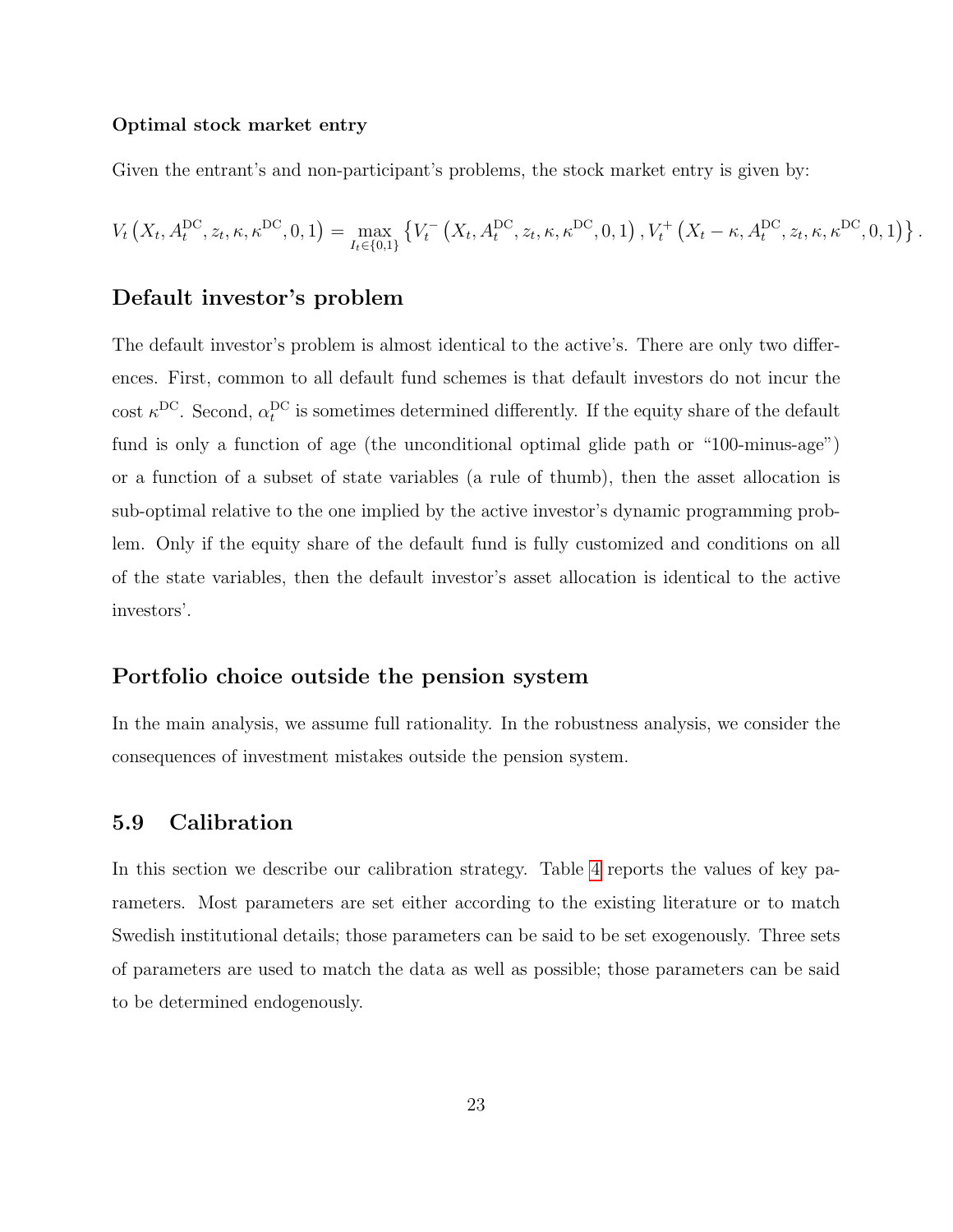#### Exogenous parameters

There are six sets of exogenous parameters.

First, we set the equity premium to 4% per year and the standard deviation of the stock market return to 18% per year. These choices are in the range of commonly used parameter values in the literature. We set the simple risk-free rate to zero, which in other calibrations is often set to 1–2%. We argue that this is correct in our model as labor income does not include economic growth. Thus, we deflate the account returns by the expected growth to obtain coherent replacement rates. As replacement rates in our model are a function of returns, rather than a function of final labor income, this choice is more important to the present model than to previous models. Simulations of the labor income process and contributions to the pension accounts validate our strategy. These simulations indicate that replacement rates at age 65 relative to labor income at age 64 are coherent with Swedish Pensions Agency forecasts.

Second, we set labor income according to Swedish data. We estimate the riskiness of the labor income after having added on common transfers (such as sick leave, unemployment and parental leave benefits) and after having subtracted taxes. Then we follow Carroll and Samwick (1997) but include year fixed effects to account for aggregate risk. We find that the standard deviation of permanent labor income equals  $0.072$ .<sup>[11](#page-24-0)</sup> We set the one-year correlation between permanent income growth and stock market returns to 10%. This corresponds to a  $\theta$  of 0.040. We approximate the distribution of initial labor income and financial wealth using log-normal distributions. The mean financial wealth for 25-year-old default investors is set to SEK 76,800. The cross-sectional standard deviations are set to 0.366 ( $\sigma_z$ ) and 1.392  $(\sigma_A)$  to match the data for 25-year-old individuals.

Third, we consider the contribution rates. We set the contribution rate for the notional account to 16%. We set the contribution rate for the DC account to 7%. This mirrors the premium pension account with a contribution rate of 2.5% and the occupational pension account with a typical contribution rate of 4.5%. We depart from the Swedish pension

<span id="page-24-0"></span><sup>11</sup>Since many transfer programs cover rents or subsidies of rents we also exclude individuals with a labor income less than SEK 48,000, consistent with the model's income floor.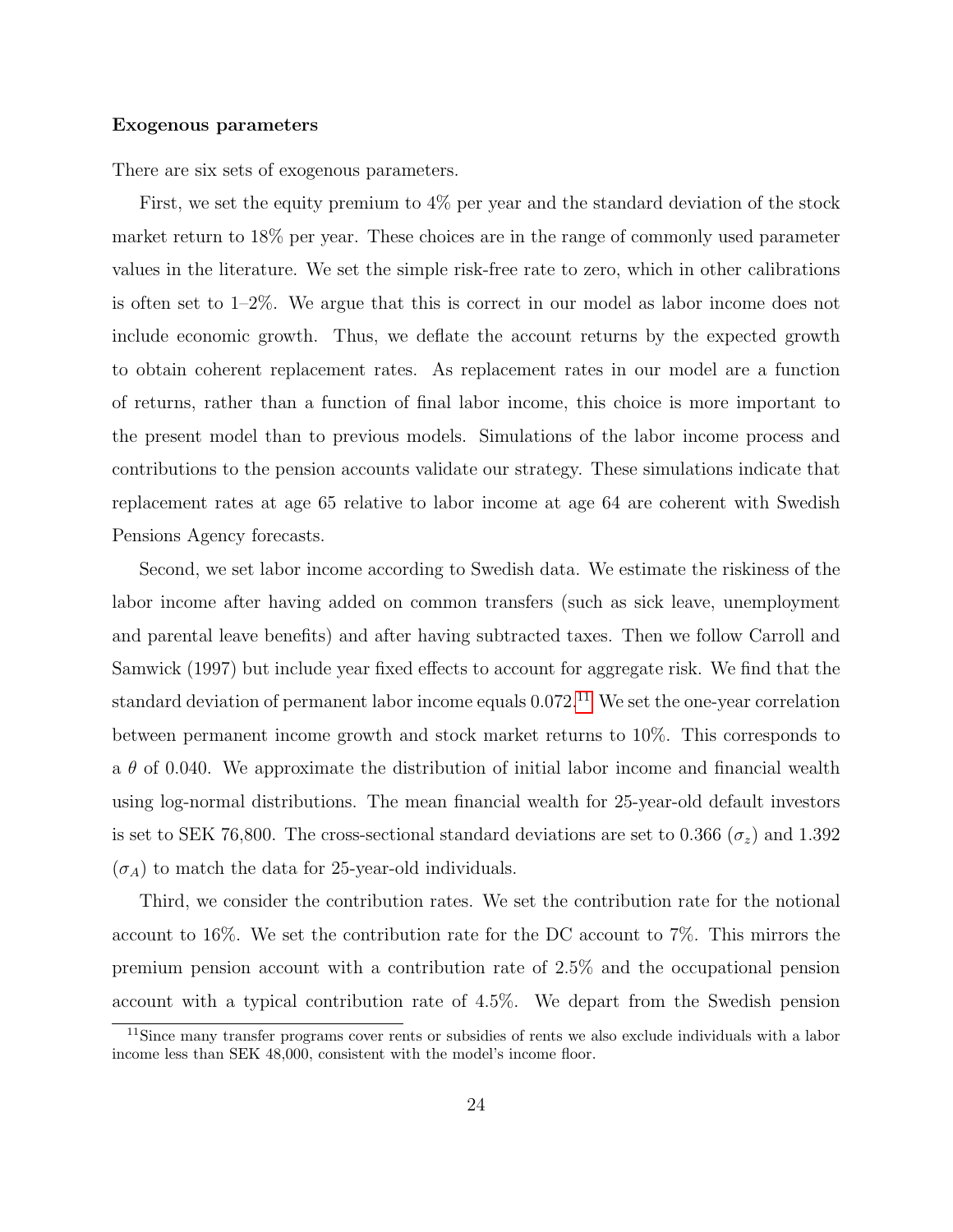system by ignoring the ceilings in the contributions. However, about 90% of workers have occupational pension plans which compensate for the ceilings in the public plans in order to achieve high replacement rates also for high-income individuals.

Fourth, we determine the annuity divisor for the notional account in retirement. We use the unisex mortality table of Statistics Sweden to determine  $\phi_t$ . We assume that the notional account continues to be invested in the risk-free bond and allow for inheritances within a cohort from dying to surviving individuals, incorporating those into the returns of the survivors. We then use the standard annuity formula to reach an annuity factor of 5.6% out of the account balance at age 65. We use the same formulas for the DC account, though we adjust the expected return to the endogenous choice of the DC equity share in retirement.

Fifth, we determine the DC equity share profile of the calibration. This is important because equity exposure in the pension system determines individuals' demand for equity outside the pension system, which we in turn match to be consistent with our data in 2007. The intrinsic difficulty is that all cohorts do not have equal equity exposure. To obtain a single life-cycle profile that can be used in the calibration, we mix the cohorts' profiles. Younger cohorts are given a greater weight in the early stages of the life-cycle and older cohorts are given a greater weight in the later stages. For practical purposes, a good fit turns out to be a linear profile such that the equity share equals to "100-minus-age" during working life and 35% through the retirement phase. See the Online Appendix for further details.

Finally, we set the elasticity of intertemporal substitution to 0.5, which is a common value in life-cycle models of portfolio choice (see, e.g., Gomes and Michaelides, 2005).

#### Endogenous parameters

Three sets of parameters are treated as endogenous in the calibration. A \* in Table [4](#page-52-0) marks these endogenous parameters. Table [5](#page-53-0) reports matched moments in the data (from the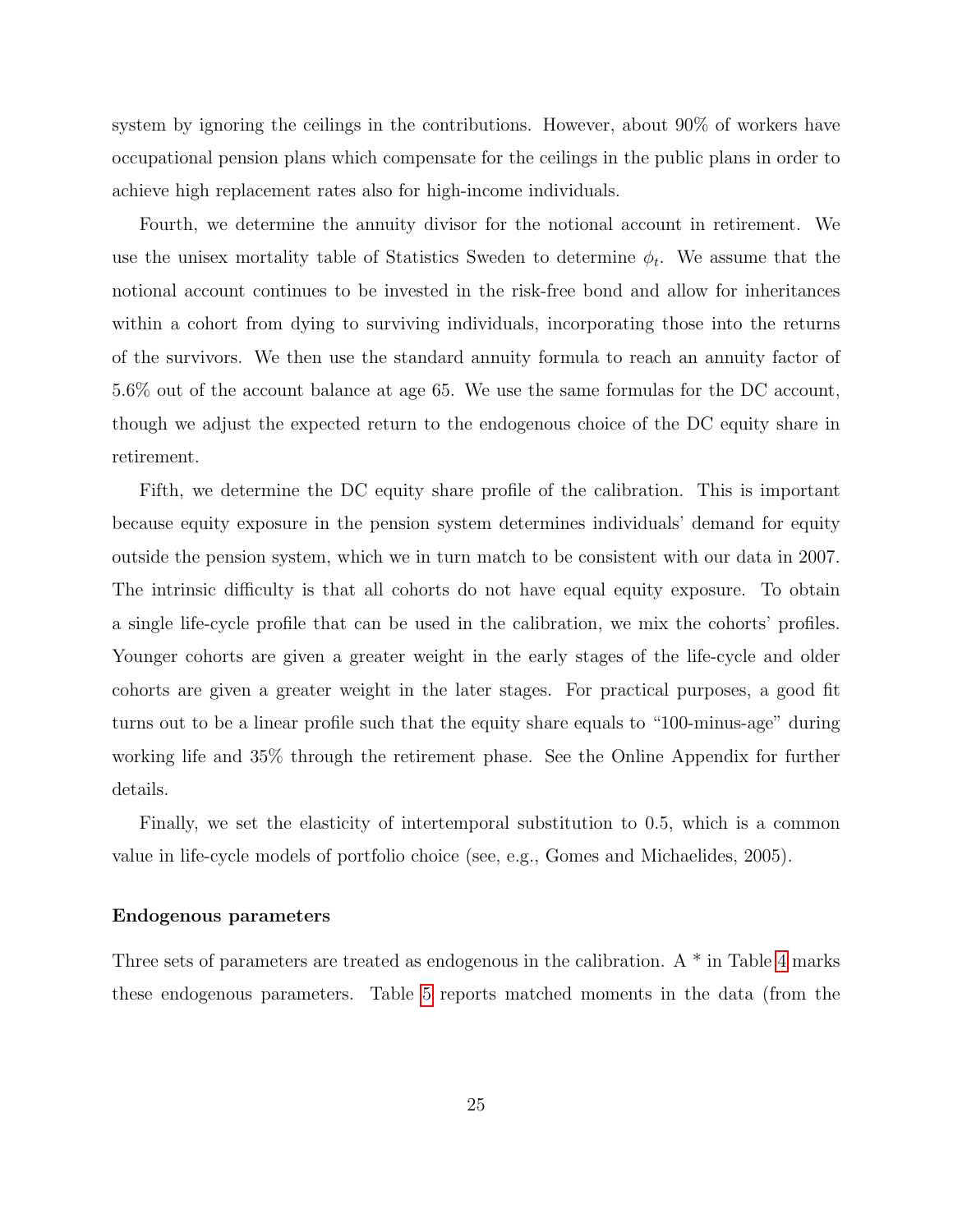working phase) and model. $^{12}$  $^{12}$  $^{12}$ 

First, the discount factor,  $\beta$ , is calibrated to match the 0.922 ratio of financial wealth to labor income. A discount factor of 0.933 provides a close fit to the data. The top-left panel of Figure [1](#page-56-0) shows the full life-cycle profile of financial wealth. The model fits the financial wealth reasonably well – it undershoots somewhat up to age 42 and overshoots after that.

Second, the relative risk aversion coefficient,  $\gamma$ , determines the conditional equity share. We weigh the equity shares of each age group by its financial wealth. A relative risk aversion of 14 provides a reasonable fit. We consider an equity premium of 2%, which allows for a lower relative risk aversion coefficient, in the robustness analysis. The value-weighted conditional equity share is 0.454 in the data and 0.519 in the model. The lower-left panel of Figure [1](#page-56-0) depicts the life-cycle profile. The model overshoots early in the life-cycle and undershoots the ten years before retirement. This is a common feature of life-cycle portfolio choice models. We consider alternative specifications in the robustness analysis in which the investor makes random allocation mistakes or has the equity share in the data. We are reluctant to increase the relative risk aversion further, as this would lead to a worse discrepancy close to retirement age. In the model there is a noticeable increase in the equity share after age 70. However, if value-weighted, this increase is negligible as the financial wealth is then small.

Third, we endogenously calibrate the joint distribution of the two costs,  $\kappa$  and  $\kappa^{DC}$ , to the joint distribution of active/passive and participating/non-participating investors which is a total of four moments (they sum to one). For computational ease, we approximate each distribution with five equally spaced values, which in turn enables us to include up to 25 different combinations forming a 5×5 matrix. We give each included type the same weight. For each cost, we let the lower support be given by zero. The upper support of  $\kappa$ is determined by the share of non-participation in the data (48.1%) and the upper support of  $\kappa^{DC}$  is determined by the share of passive investors (60.5%). The shares imply an upper

<span id="page-26-0"></span><sup>&</sup>lt;sup>12</sup>Note that we match the model to data from 2007. This does not allow us to extract cohort or time effects as in, e.g., Ameriks and Zeldes (2004). However, Vestman (2015) finds that cohort and time effects are not strongly present in the data.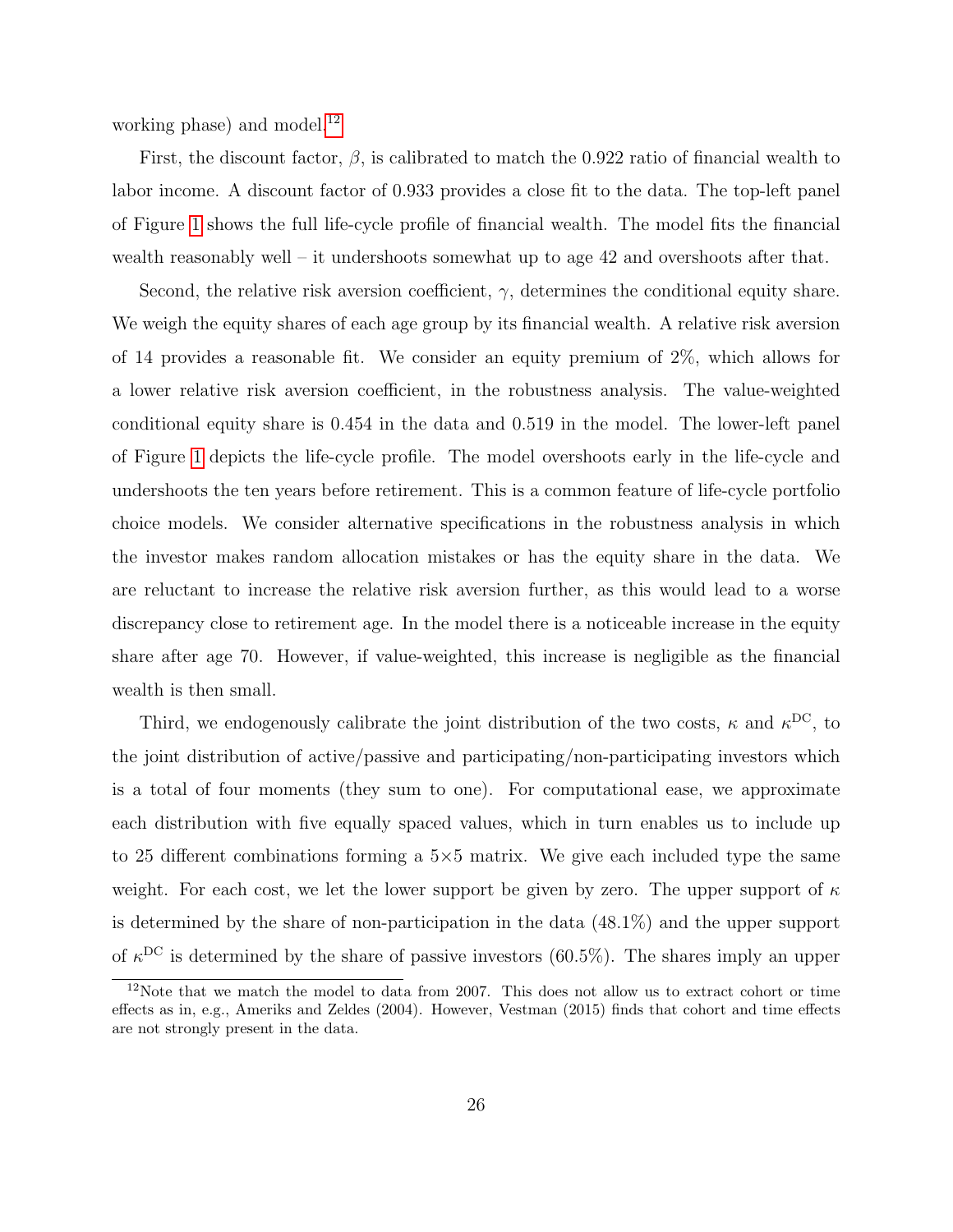support of  $\kappa$  equal to SEK 15,600 and an upper support of  $\kappa^{\rm DC}$  equal to SEK 3,600. The cost associated with opting out is smaller because the benefits of doing so only accrue in forty years time. The share of investors that are active and participate (24.4%) and the share of investors that do not participate and who are passive (33.0%) determine the correlation between the two costs. If we were to include all 25 combinations, the correlation between  $\kappa$ and  $\kappa$ <sup>DC</sup> would be zero and the correlation between non-participation and default investing would be determined entirely by observable characteristics such as financial wealth and labor income. If we were to include only the diagonal elements of the  $5\times 5$  matrix, the correlation between the costs would be one. In order to systematically determine which of the 25 types of combinations of  $\kappa$  and  $\kappa$ <sup>DC</sup> to include we start from the case of a perfect correlation along the diagonal of square and then add types in layers further and further away from the diagonal to achieve the best fit of the share of active participants and passive non-participants. The best fit is obtained when including three layers on each side of the diagonal (i.e., when including 23 types). The matrix below illustrates this process:

|                         | $\bf{3}$                                       | $\overline{\mathbf{2}}$ | 1              |                     |
|-------------------------|------------------------------------------------|-------------------------|----------------|---------------------|
| $\boldsymbol{3}$        | $\overline{\textbf{2}}$                        | $\mathbf{1}$            | 0              | $\mathbf{1}$        |
| $\overline{\mathbf{2}}$ | $\begin{array}{ccc} 1 & 0 \ 0 & 1 \end{array}$ |                         |                | $\overline{2}$      |
| $\overline{1}$          |                                                |                         | $\overline{2}$ | 3                   |
|                         |                                                | $1\quad 2$              | 3              |                     |
|                         |                                                |                         |                | $\overline{\kappa}$ |

,

where the elements on the diagonal and the three layers on each side of the diagonal are in bold. Equal weight on these 23 types implies a correlation between  $\kappa$  and  $\kappa^{DC}$  of 0.2. Moreover, as we use a square matrix the two marginal distributions have the same shape and are symmetric around their means and modes (which are equal to SEK 7,800 for the participation cost and SEK 1,800 for the opt-out cost). We find our modeling approach appealing as it enables us to keep the costs low for the average investor (see Vissing-Jørgensen, 2002).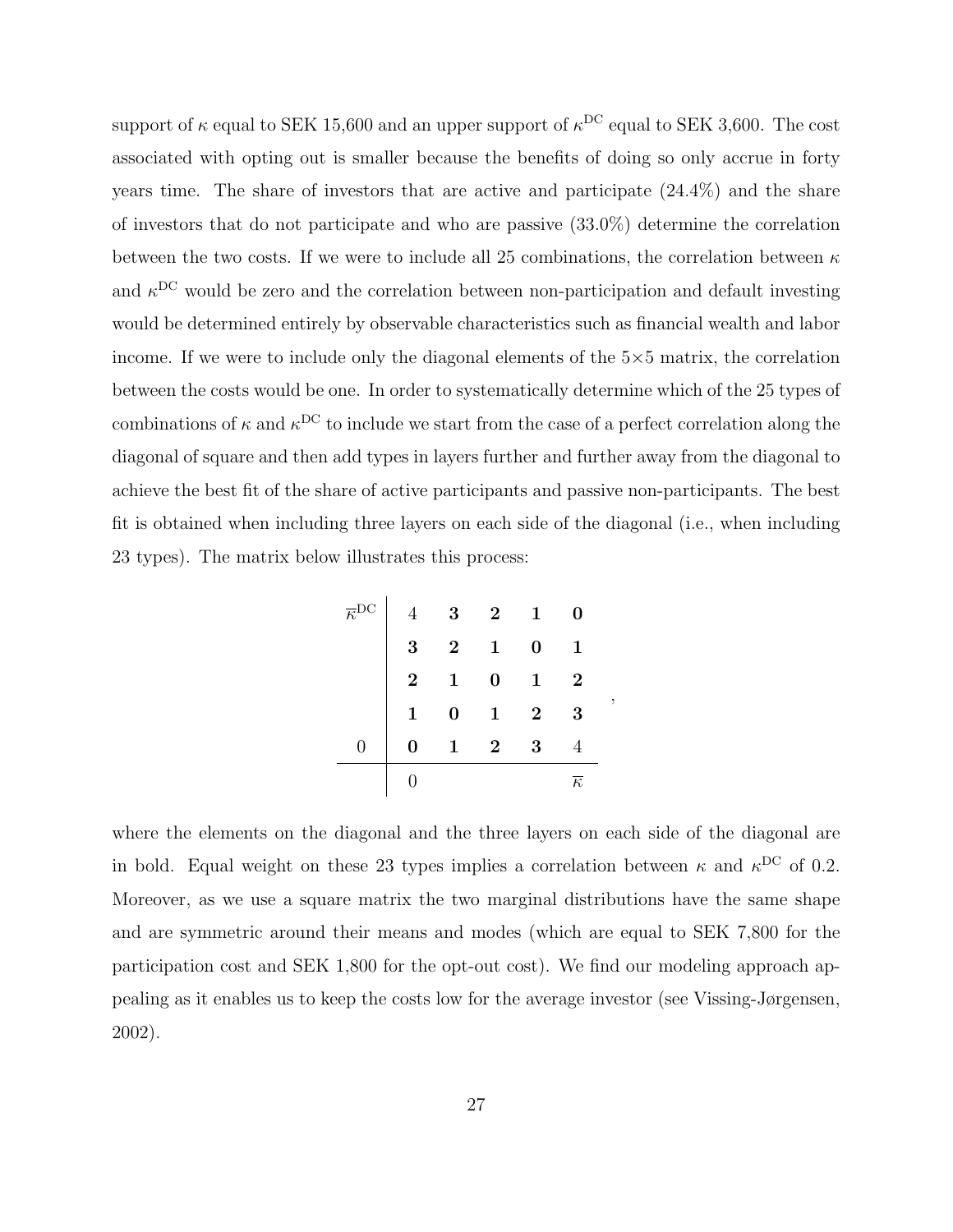#### Simulation method and model fit

There are two main sources of risk in our model: (i) aggregate equity returns and (ii) idiosyncratic labor income shocks. Our simulation method lets us separately study the two risk sources. For each of the 23 types, we consider 500 individuals with different idiosyncratic labor income shocks. So in total there are 11,500 individuals in an economy. The 23 individual types share the same income realization but have different costs. Strictly speaking, an economy is a single birth cohort, which we follow over its life. The economy faces one equity return realization of 75 annual returns, common to all individuals in the economy. We simulate a total of 50 economies.

When we take the average for each individual over the 50 economies, we obtain ex ante life-cycle profiles of 11,500 individuals; this distribution represents the inequality across individuals. When we instead take the average for each economy over the 11,500 individuals, we are able to analyze the role of aggregate equity risk. When we compute averages over both sources of risk we obtain unconditional averages. We simply refer to them as averages.<sup>[13](#page-28-0)</sup>

Figure [2](#page-57-0) demonstrates the model's ability to endogenously produce a sorting of individuals in terms of average labor income and financial wealth. The top-left panel illustrates the model's ability to produce a gap in labor income between opt-out and default investors that is very similar to the data. The top-right panel displays a similar gap in financial wealth between opt-out and default investors. The bottom-left panel shows labor income for participants and non-participants. The gap in the model is qualitatively very similar to the gap in the data (it widens a little too much late in the working phase). The bottom-right panel shows that the model generates a substantial gap in financial wealth too, starting from age 40. We find the fit remarkable considering that neither labor income nor financial wealth of any sub-group of investors are targeted in the calibration.

<span id="page-28-0"></span><sup>&</sup>lt;sup>13</sup>For every economy, the same idiosyncratic income shocks are used. The cross-sectional average of these shocks is zero for each year. Furthermore, we re-use the idiosyncratic income shocks and stock market returns for all cost types and all designs of the default fund. We also re-use initial draws of  $z_{i25}$  and  $A_{i25}$ . This simulation method is similar to that of Campbell and Cocco (2015), who also distinguish between aggregate and idiosyncratic shocks.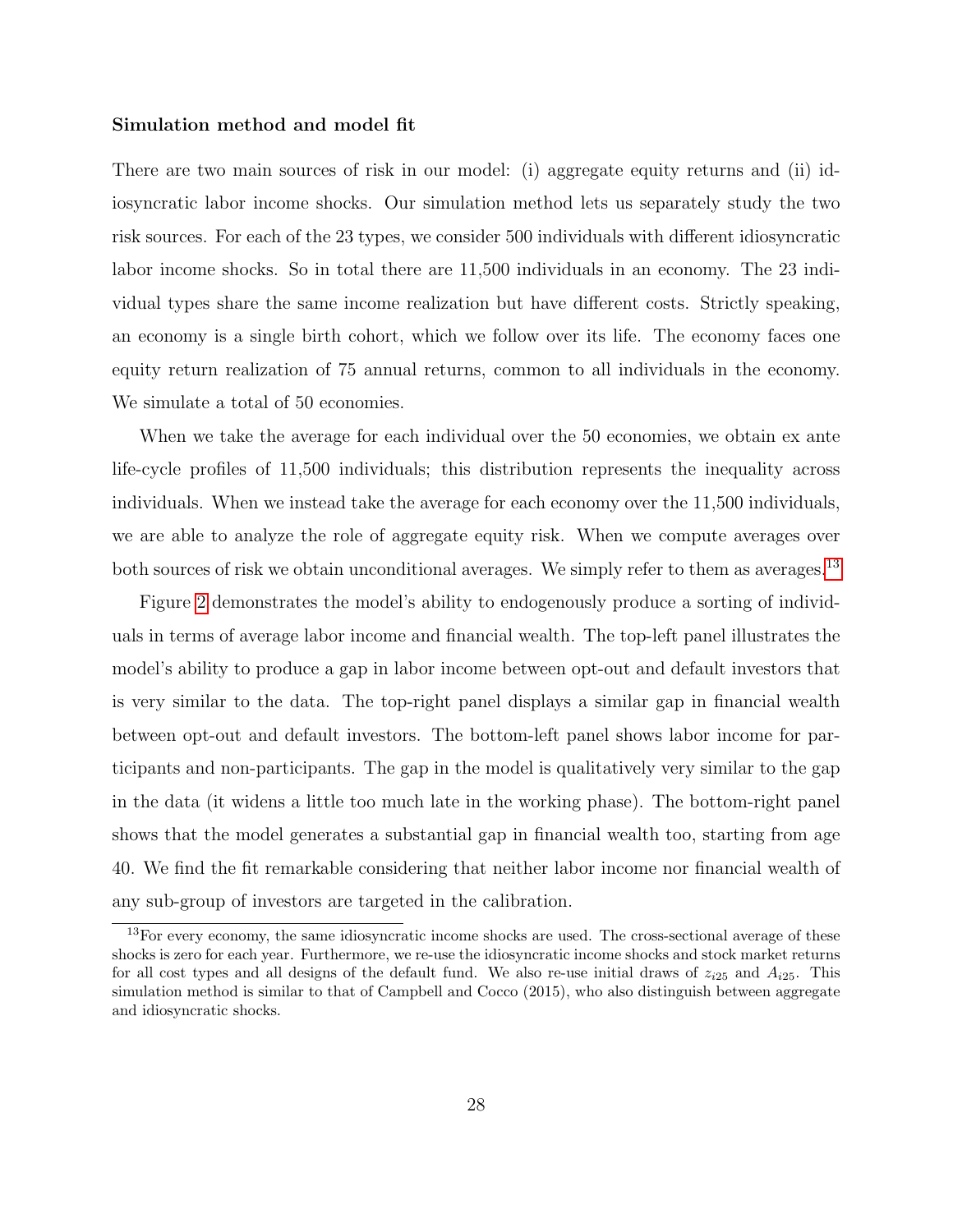# <span id="page-29-0"></span>6 Optimal design

In this section we first report who the default investors are and discuss the optimal design for these investors. We then consider how the optimal asset allocation responds to realized equity returns and to labor income shocks. Initially, the default investors arise from the "100 minus-age" allocation. Later on we illustrate the optimal allocation for different groups of default investors that have endogenously arisen under other default designs. For each of these designs, and groups of default investors, we report the welfare implication of implementing an even more customized default. The optimal design is a counterfactual outcome: it answers the question which asset allocation a given group of default investors prefers the most.

## 6.1 Who are the default investors?

Our model allows the opt-out/default choice to be shaped by both observable and unobservable characteristics, as in the data. We begin by reporting the effect of these characteristics on the choice.

Taking opt-out and default investors together, the average cost for opting out is SEK 1,800. However, for default investors the average is SEK 2,500 and for opt-out investors it is SEK 800. In addition, there is substantial variation within the investor groups. For example, default investors' opt-out costs fall in the range of SEK 900 to SEK 3,600 (with corresponding opt-out rates of 66% and 2.8%). Moreover, there is a substitution effect between the two costs. Among investors with a zero participation cost and an opt-out cost of SEK 900, the share of opt-out investors is 43%. Among investors with a participation cost of SEK 15,600 and an opt-out cost of SEK 900, the share of opt-out investors is 83%. That many investors opt out even if they have no cost for participating in the stock market outside of the pension system suggests that financial wealth and the DC account are imperfect substitutes. The Online Appendix reports the share of opt-out investors for each of the 23 cost types.

As discussed above, observable characteristics, such as labor income and financial wealth, also matter for the opt-out/default decision. We have further investigated their relevance. In an untabulated regression with the opt-out decision as the dependent variable and linear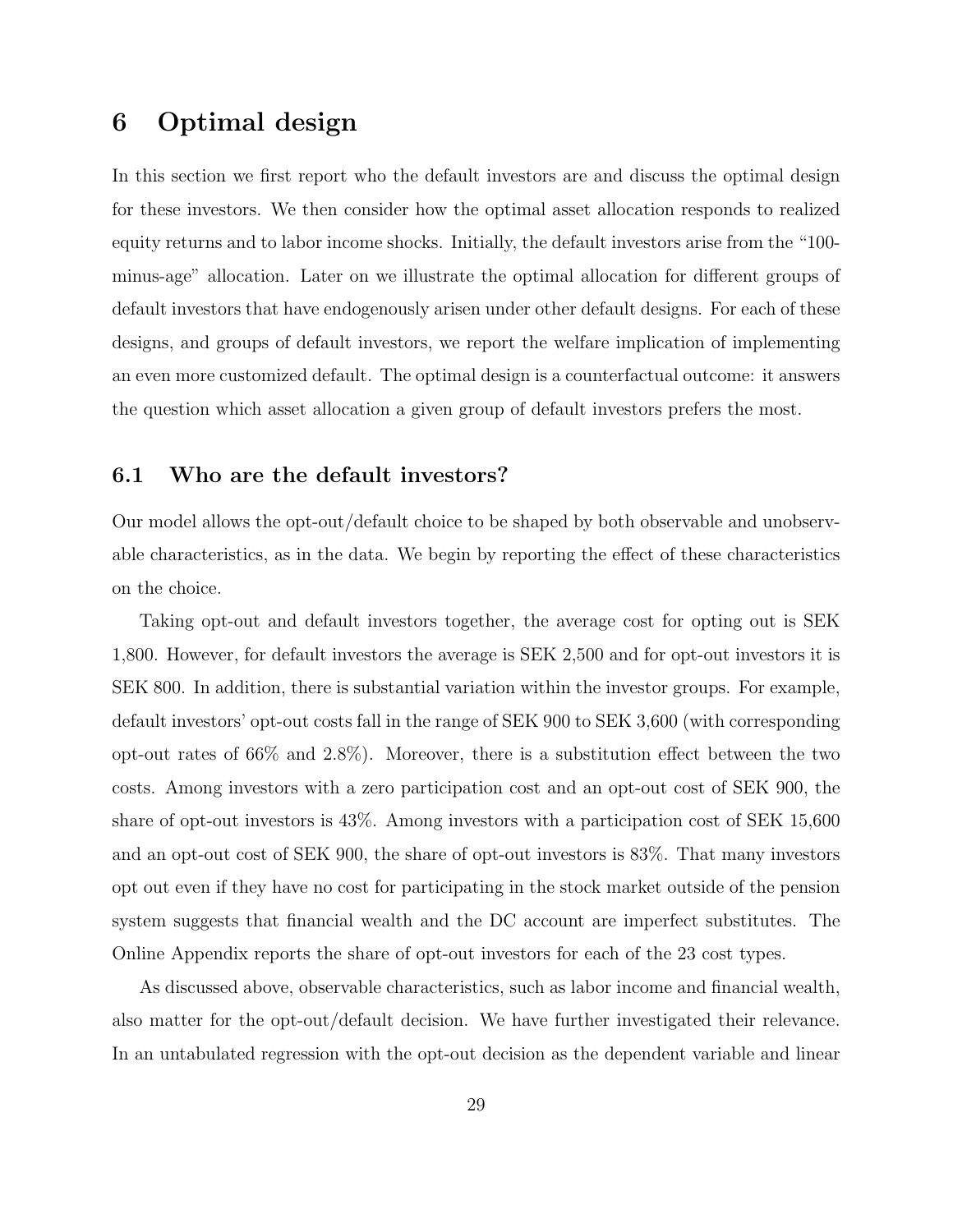terms for labor income and financial wealth we find both characteristics to have a positive effect. However, labor income is economically more important. An increase in labor income (financial wealth) of SEK 10,000 increases the likelihood of opting out by 3.3 (0.6) percentage points. We interpret this as an artifact of the DC account being particularly important for high-income investors. The relative importance of labor income versus financial wealth (a factor of five) is similar to what we found in the data.

## 6.2 Optimal asset allocation for default and opt-out investors

Figure [3](#page-58-0) shows averages of all model outcomes for default and opt-out investors under the optimal asset allocation. The default and opt-out investors are endogenously shaped from the "100-minus-age" default design but for the default group we report their optimal asset allocation. Recall that the optimal asset allocation for default investors is a counterfactual. Hence, the paths represent what the default investors would do if they were able to opt out at no cost.

The top-left panel reports labor income during the working phase and pension (i.e., annuities from the DC and notional accounts) during the retirement phase. For default investors, the average labor income at age 64 is SEK 181,900 and the average pension is SEK 152,300 (yielding a replacement rate of 84%). Opt-out investors earn more during working life but have a lower replacement rates in retirement (74%). The top-right panel shows consumption, which is hump shaped as individuals do not fully smooth their consumption.

The three following panels show the notional account, the DC account, and financial wealth, all of which are distinctly built up during the working phase and then depleted. The high contribution rates for the two pension accounts make their balances large relative to financial wealth even at a young age. Already before age 30, the DC account is as large as the financial wealth. The importance of the DC account then increases. For default investors at age 65 their DC account is 2.9 times as large as their financial wealth. In relative terms, opt-out investors' DC account is not as important to sustain consumption in retirement. At age 65, the account is 1.9 times as large as financial wealth. This is one reason for the higher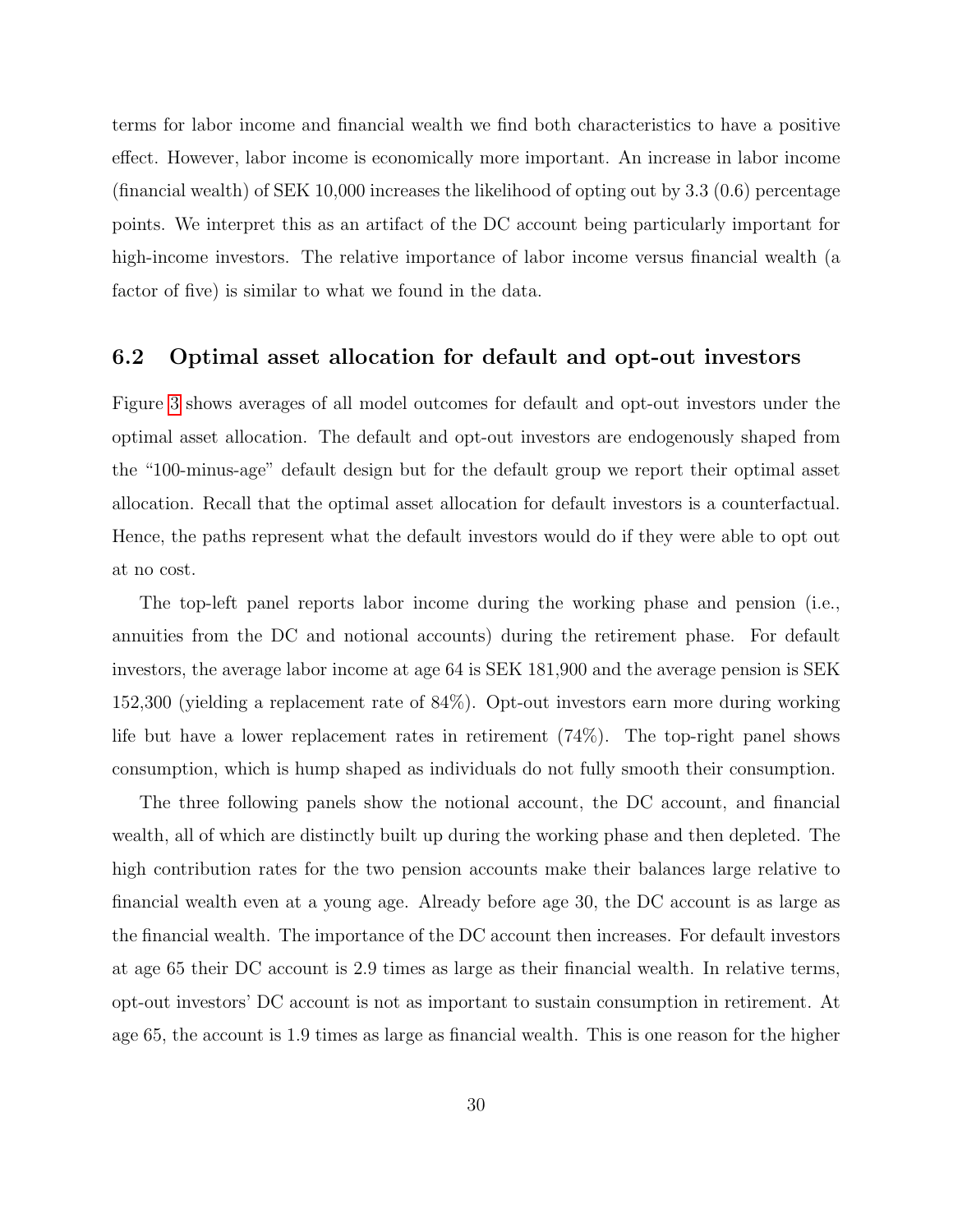replacement rate among default investors. The other reason is that the guarantee on the annuity out of the notional account more often binds for default than for opt-out investors. This is manifested as a jump in the profile for the notional account between ages 64 and 65 for default investors.

The magnitude of the DC account relative to financial wealth and relative to the notional account illustrates how potent the optimal asset allocation of the default fund is: The total equity exposure will essentially be determined by the equity share in the DC account. Financial wealth mainly serves as a buffer for precautionary savings motives, peaking just before retirement and then quickly depleting. While the notional account is the largest account, the DC account catches up over time due to its equity exposure.

The third panel on the right illustrates the stock market participation rate for default and opt-out investors. Default investors display a gap relative to opt-out investors of at most 20 percentage points during working life (80 versus 60 percentage points beginning at age 42 and continuing until retirement).

The bottom-left panel shows the equity share in financial wealth conditional on participation. This is the equity share outside the pension system. It first increases slightly and then decreases until retirement when it jumps. The increase up to age 35 is driven by selection. As wealth-poorer households enter they can tolerate a higher conditional equity share. Around age 40 the sample of participants stabilizes and the conditional equity share gradually falls. As the present value of labor income diminishes and financial wealth increases, a high equity share cannot be tolerated (Merton, 1971; Cocco et al., 2005). After retirement, individuals tolerate a somewhat higher equity exposure. Note that the increase in the conditional equity share after retirement is economically not so important as the financial wealth is then low.

Finally, the bottom-right panel shows the DC equity share for default and opt-out investors. At age 25 it is 100%. It remains high until age 35 when it starts to decrease almost linearly. Notably, the change is greater for opt-out investors than for default investors. By age 45 there is a gap of 15 percentage points between default and opt-out investors where default investors are on a more aggressive path than opt-out investors. The main takeaway is that the endogenous selection into the default fund has implications for the optimal DC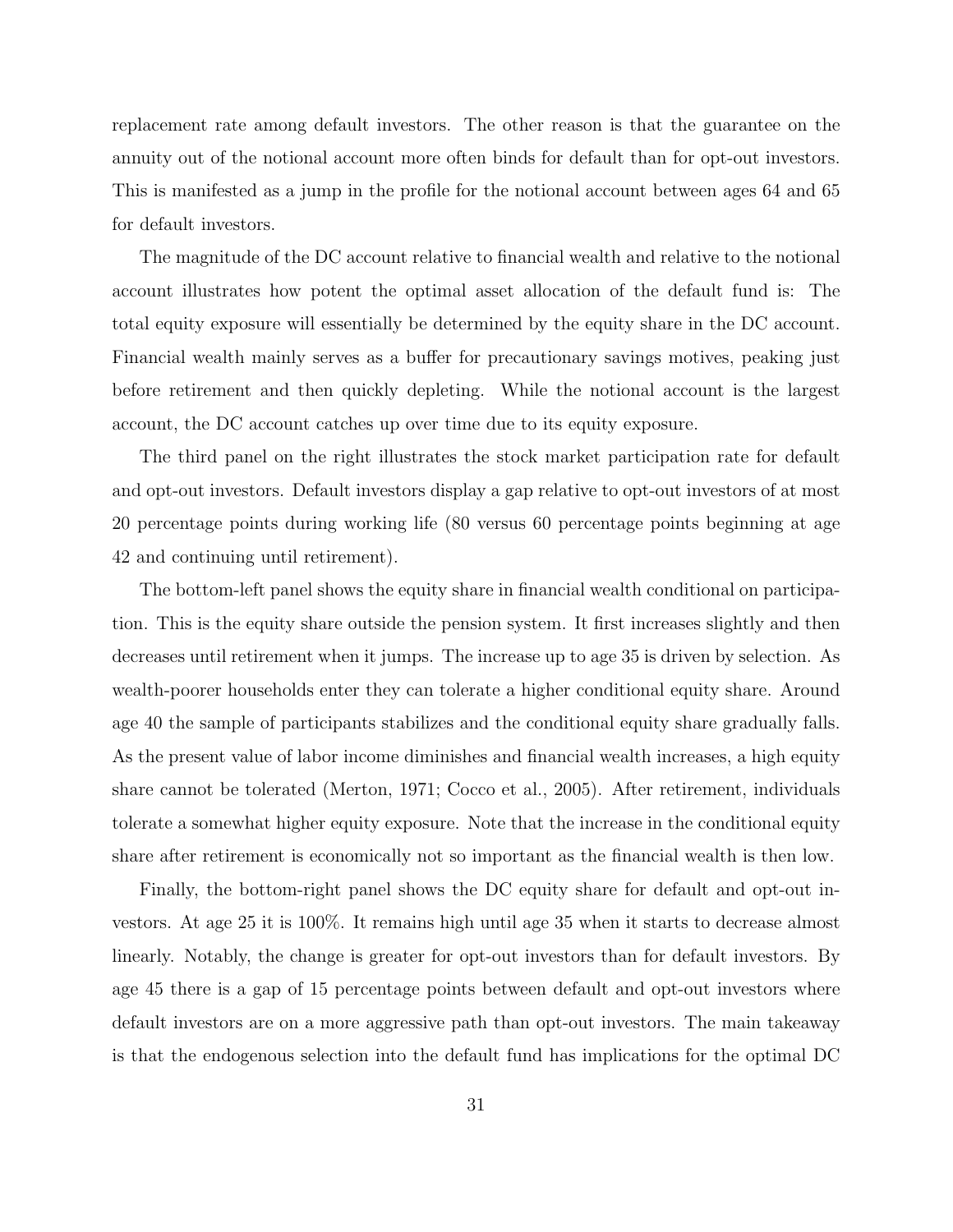equity share. From age 35 and onwards, default investors prefer a more aggressive allocation than opt-out investors. The average DC equity share fits well with target-date (or life-cycle) funds offered by mutual fund families such as Fidelity and Vanguard. The equity share in their funds is typically around 80-90% until 30 years before retirement (at age 35 in our model) and then the equity share declines by 1.5-2 percentage points per year until retirement (at age 65 in our model). Even if the average equity share of the model fits well with the allocation of target-date funds, the model average masks a lot of variation which we explore in the remainder of the paper.

## 6.3 Equity risk and inequality

Figure [4](#page-59-0) shows the aggregate equity risk and inequality implied by the optimal asset allocation for default investors. The panels to the left refer to averages over individuals, highlighting the equity risk; the panels to the right refer to averages over economies, highlighting the inequality across individuals that arise due to idiosyncratic labor income shocks. We sort the variables by the DC equity share in each of the top panels, maintaining that sorting for the remaining panels. As before, the default investor sample is an outcome of a default design equal to "100-minus-age."

The top-left panel shows how the DC equity share varies over the economies, i.e., how much it varies with the realized equity returns. The second decile indicates that, with a probability of at least 10%, the DC equity share exceeds 34% throughout the working phase, jumping to approximately 44% at retirement. The ninth decile indicates that, with a probability of at least 10%, the DC equity share decreases below 20% before retirement, jumping approximately to 30% at retirement. The panel below shows the corresponding values for the DC account. It indicates a strong negative correlation between the DC equity share and the DC account balance, a high equity share corresponding to a low account balance and vice versa. The remaining three panels to the left show the corresponding values for labor income and pension, financial wealth, and stock market participation. None of these variables seems to covary as strongly with the DC equity share as does the DC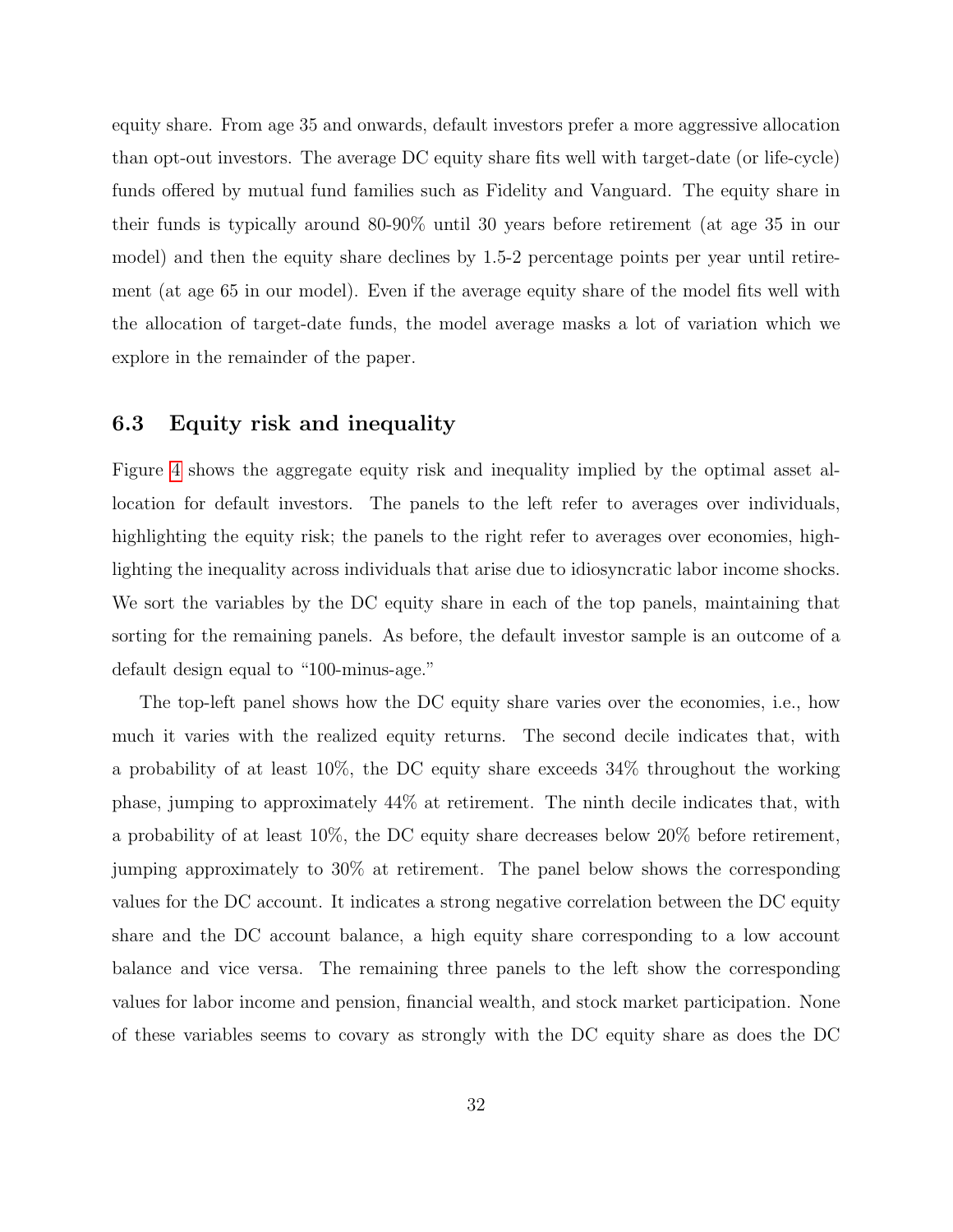account balance.

As the DC equity share correlates negatively with the DC account balance while labor income (and hence contributions to the DC account) does not, the analysis suggests that realized equity returns affect the optimal asset allocation. A small difference in returns over many years results in large differences in DC account balances. For example, assuming that contributions are constant, the effective annual rate is 0.7 percentage points above expectations for economies in the ninth decile and 0.9 percentage points below expectations for economies in the second decile. This seemingly small difference in realized returns and large difference in DC equity share implies that the optimal allocation involves active rebalancing. As returns exceed expectations, it is optimal to invest less in equity and vice versa. The mechanism behind this property of the optimal allocation is that a key determinant of the DC equity share is the value of the DC account relative to other accounts and relative to the present value of labor income. The high sensitivity to realized returns means that the optimal equity share can differ markedly between cohorts that have experienced different return histories.

The top-right panel shows the inequality in the DC equity share. The first decile has the highest DC equity share and the tenth has the lowest. We report the second and the ninth decile. The second decile has an average DC equity share that stays above 60% until age 53 and then declines to 39% just before retirement. At retirement, the DC equity share jumps to 46%. The ninth decile has an average DC equity share that is 18% at age 50 and declines below 9% at age 64; at retirement, the DC equity share jumps to 26%. Notably, the gap between the second and ninth deciles widens already at age 40 (when it is more than 30 percentage points) and it is substantial among 50-year-old investors (when it is 60 percentage points).

The four panels below show how the inequality in DC equity shares relates to other characteristics. Individuals with a high optimal DC equity share have low DC account balances and are somewhat income poor, and are unlikely to participate in the stock market; individuals with a low optimal DC equity share have high DC account balances, are somewhat income rich, and are likely to participate in the stock market. In an unreported graph we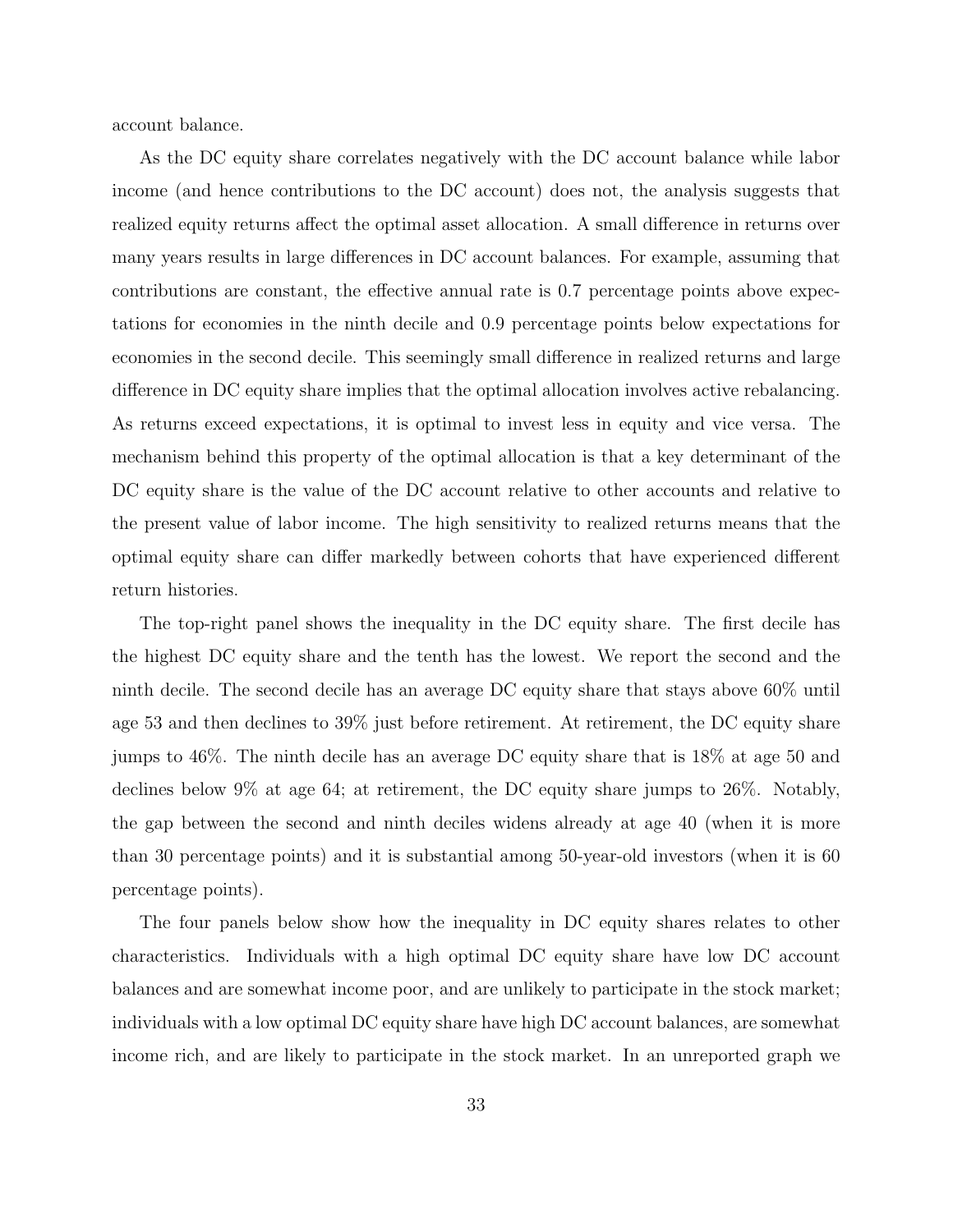also plot the ratio of the DC account balance to labor income. For default investors younger than 50 there is little difference between the second and ninth decile in terms of this ratio, suggesting a selection effect in terms of participation. Later in life, from age 50 and onwards, the second decile has a low ratio and the ninth decile a high ratio which is consistent with standard models (Merton, 1971; Cocco et al., 2005).

To sum up, variation across economies implies that equity return realizations matter for the DC equity share. This means that different birth cohorts have different optimal allocations at the same age. Moreover, the large cross-sectional dispersion in optimal equity shares emphasizes the potential of an asset allocation conditional on investor-specific characteristics. In other words, different default investors have different needs.

## 6.4 Mass-customization: A rule of thumb beyond age

In this section we approximate the optimal design with linear regressions on observable characteristics. The purpose is that such a regression specification offers a rule of thumb (i.e., it is a tool to achieve a rule that is easy to implement). It effectively provides a means to achieve rule-based mass-customization.

As a complement to our previous illustration of equity risk and inequality, we regress the optimal equity share of default investors on their characteristics. More specifically, we run the following regression on model-generated data:

$$
\alpha_{it}^{DC} = \beta_0 + \beta_1 t + \beta_2 A_{it} + \beta_3 A_{it}^{DC} + \beta_4 Y_{it} + \beta_5 I_{it} + \varepsilon_{it},\tag{16}
$$

where the dependent variable is the optimal DC equity share of individual i of age  $t$ , and where all covariates are state variables of the model. Note that  $A_{it}$  and  $A_{it}^{DC}$  are functions of both idiosyncratic income shocks and aggregate equity returns. We do not include the costs,  $\kappa_i$  and  $\kappa_i^{\text{DC}}$ , as they would be unobservable in actual data. We run the regression on individuals during their working phase. Note that the R-squared in the regression captures the efficiency of the investment rule relative to the optimal equity share that conditions on all state variables in the model.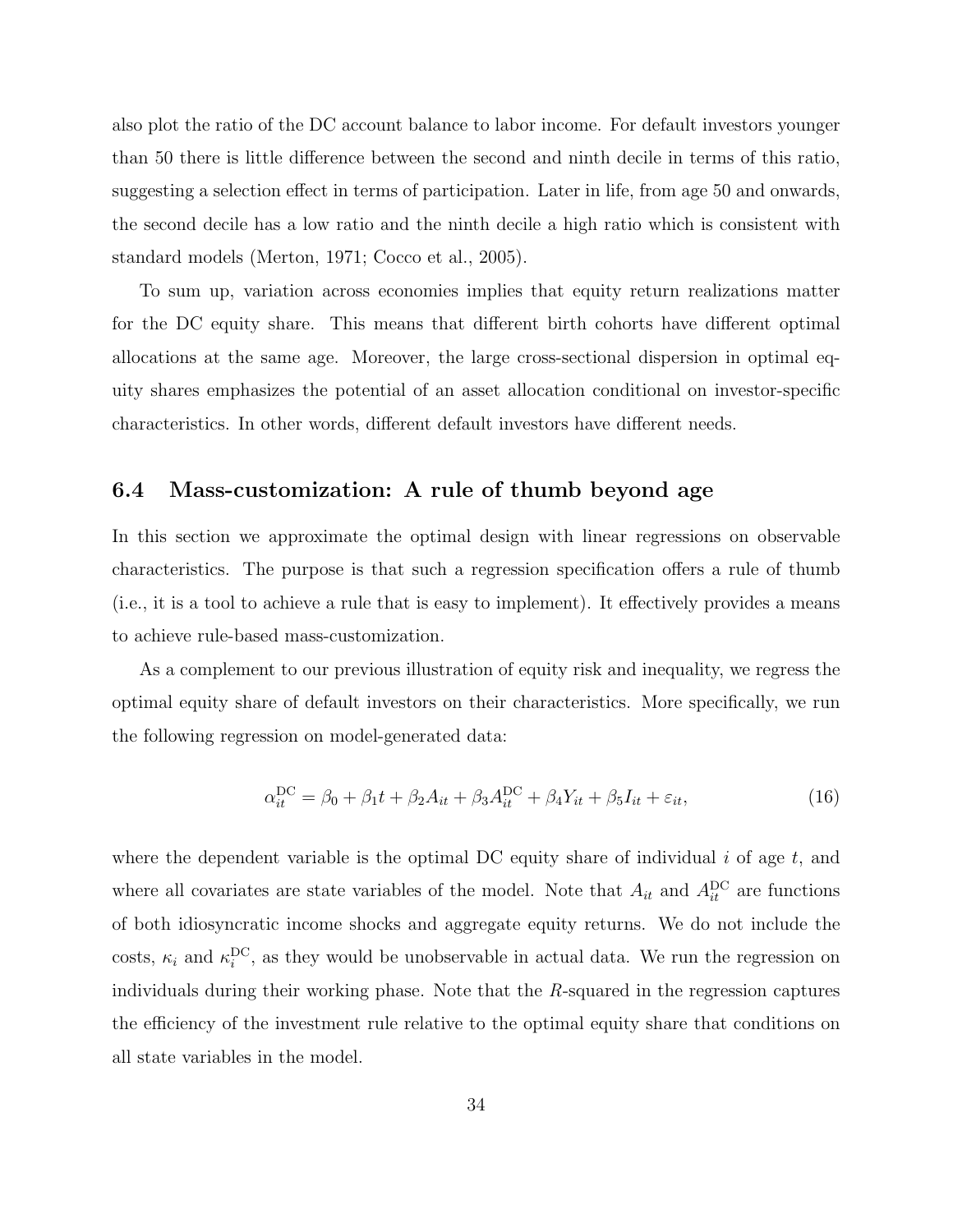This analysis relates to Merton (1971), who derived the intertemporal hedging motive that arises from the present discounted value of labor income. Cocco et al. (2005) discuss the role of financial wealth relative to total wealth (including the present value of labor income) when labor income is uninsurable. In our model the value of the three accounts  $(A_{it}, A_{it}^{\text{DC}}, A_{it})$  $A_{it}^{N}$  and the present value of labor income guide optimal equity shares inside and outside the pension system. If the aim was to contrast our model to theirs, we could report the total equity share as a function of account balances and labor income. Since some of our accounts remain illiquid until retirement, the result would not be entirely identical. Note, for instance, that if equity returns are high and the balance on the DC account increases, it is not possible to consume out of the account during the working phase. However, the purpose of our analysis is to obtain an asset allocation rule which is implementable for a designer of a default fund. We therefore focus on different subsets of the state variables and do not include wealth ratios in the analysis. Related to this, Dammon et al. (2004) focus on the optimal equity share in a tax-deferrable (retirement) account as a function of age and account balance.

Table [6](#page-54-0) reports the regression results using different specifications. Specification I mimics the simple age-based investment rule. The estimate suggests that individuals should decrease their DC equity exposure by 2.4 percentage points every year. This linear specification is admittedly a crude regression specification, because it results in many young individuals being forced into a DC equity share of 100%. The estimated intercept indeed implies that the predicted DC equity share for a 25-year-old is 114.6%. Nevertheless, the interpretation is that a better rule for the DC equity share would be to have it at 100% until about age 30 and thereafter let it fall by 2.4 percentage points per year. Note that this is a steeper reduction in equity exposure over time than that of the "100-minus-age" rule. Interestingly, the R-squared for our rule is as high as  $63.0\%$ . In untabulated results, we find that non-linear specifications in age only improves the R-squared marginally.

To better understand the role of incremental information in the form of additional state variables, Specifications II–V add one additional state variable at a time to the age variable. All additions significantly improve the regression fit. In Specifications II and III, labor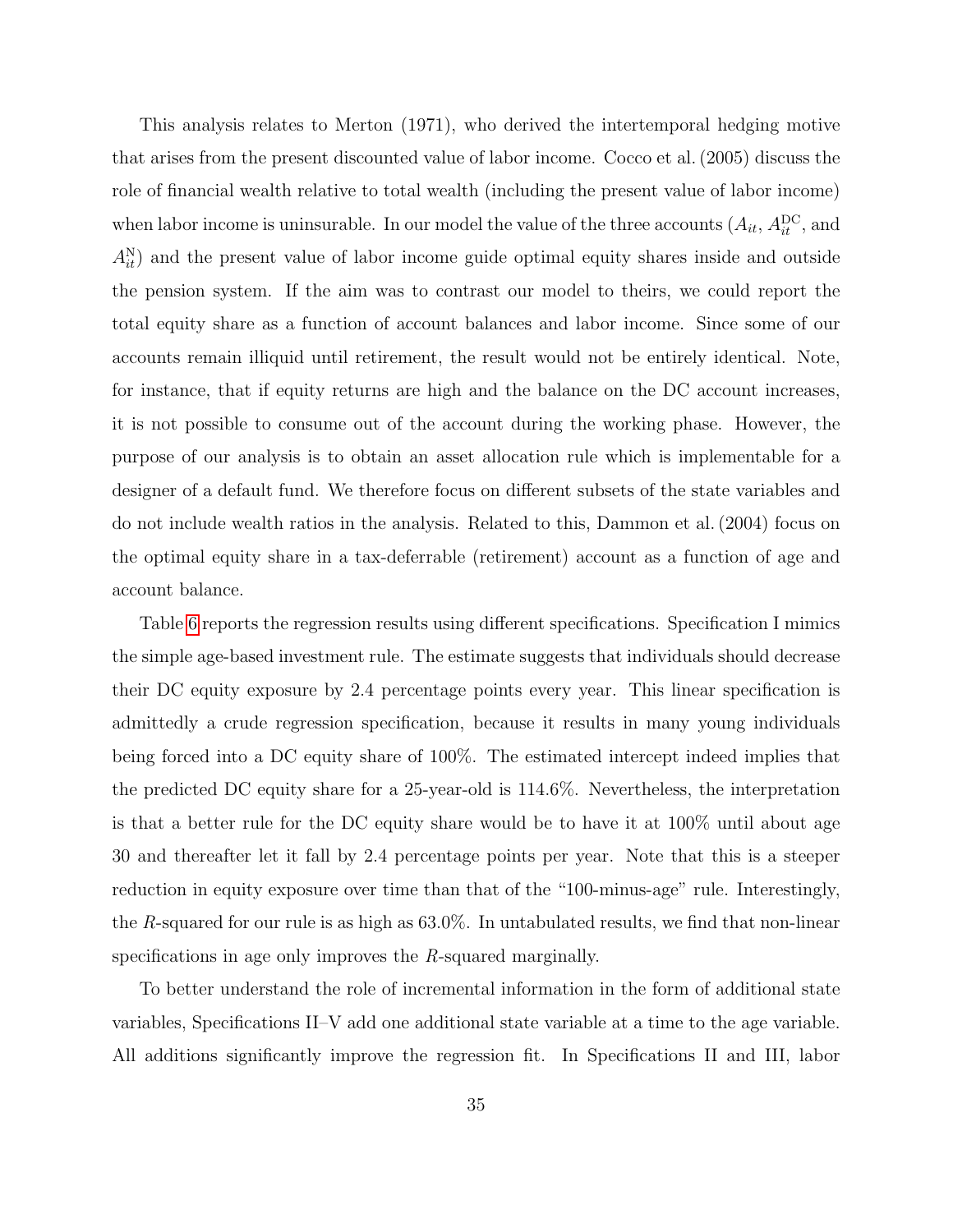income and financial wealth add six and eleven percentage points to the R-squared. The stock market participation status in Specification IV adds ten percentage points, and the estimates suggest that stock market participants should have 23.3 percentage points less exposure to equity than do non-participants, a substantial difference. However, the single most influential state variable is the DC account balance. Specification V shows that the DC equity share should be reduced by 0.9 percentage points per year as a direct effect of age. The remaining reduction is contingent on the development of the account balance. In addition to the direct effect, the DC equity share should be reduced by 6.7 percentage points for every increase of SEK 100,000 in the account balance. This increase is in turn a function of the contribution to the account (i.e., labor income) and the realized equity return. The R-squared associated with this simple asset allocation rule increases by 16 percentage points relative to Specification I, implying that the rule can account for an impressive 78.6% of the variation in the optimal allocation. It is particularly encouraging that the account balance is the single best piece of incremental information, as it is directly observable.

Specification VI shows the effects of the rule based on both the DC account balance and stock market participation. The optimal rule can be stated as follows: Reduce the DC equity share by 0.8 percentage point every year. In addition, reduce the DC equity share by 6.0 percentage points for every SEK 100,000 invested in the account. Finally, reduce the life-cycle path by 19.6 percentage points if the individual is a stock market participant. This rule summarizes the model implications well and accounts for 85.5% of the model's optimal asset allocation rule. The R-squared for Specification VII reveals that labor income and financial wealth add little on the margin.

## 6.5 Welfare effects

We next analyze the welfare effects that arise from implementing a more and more customized default design. Along with the welfare effects we also analyze the endogenous change in the shares of default and opt-out investors.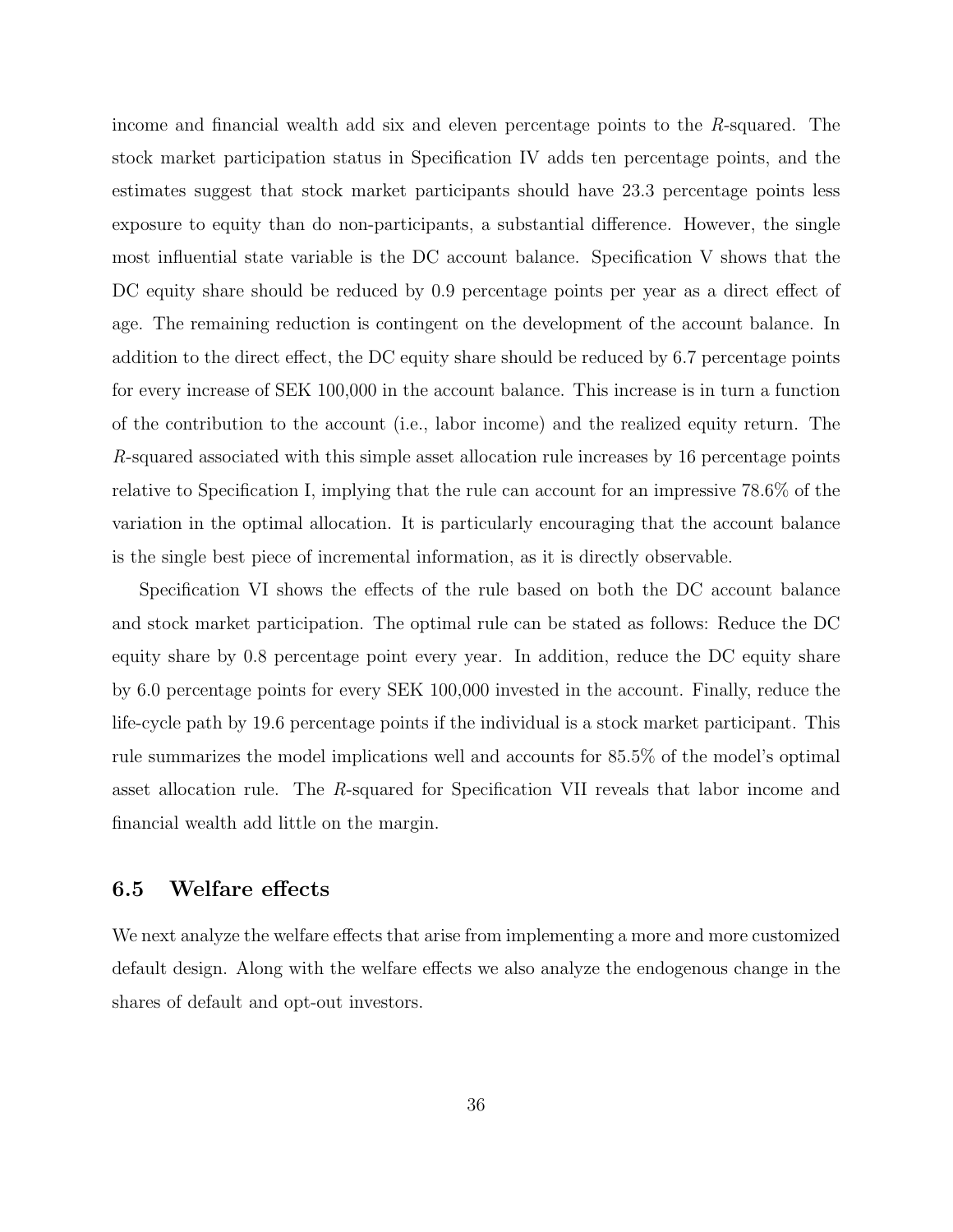#### Three default designs and three groups of default investors

We gradually increase the customization: we start from the baseline calibration "100-minusage" and its sample. This is our first allocation rule and default investor sample (58.7% of all individuals). Based on the optimal design for this sample, we obtain the average optimal age-based rule, which represents the best purely age-based rule for default investors in our model. The bottom-right panel of Figure [3](#page-58-0) reports its glide path. Based on this design, we obtain a second sample of default investors. The share of default investors is expected to be greater as the default is closer to the optimal allocation. From this sample we estimate a rule-of-thumb allocation using specification VI in Table [6.](#page-54-0) We implement this rule of thumb and obtain a third sample of default investors. Finally, we report results for the optimal design. Again, we expect the share of default investors to increase further as the rule of thumb involves even more customization. For each incremental shift in customization we report the welfare gain relative to the previous design and the share of default investors. We report effects for the sample of individuals that stay in the default under "100-minus-age" unless otherwise noted.

#### Increasing share of default investors and responses to the optimal design

The first row of Table [7](#page-55-0) reports how the share of default investors increases as the degree of customization of the design increases. Shifting the glide path to average within the model increases the share by 9.2 percentage points to 67.9%. Shifting the design from the average to the rule of thumb further increases the share of default investors by 7.4 percentage points to 75.3%. Put differently, the implementation of the rule of thumb induces an endogenous response so that the share of opt-out investors is reduced from 41.3% to 24.7%.

A central insight is that the groups of opt-out and default investors are endogenously generated. They have arisen as an endogenous response to a particular default design and institutional setting. Carroll et al. (2009) study how the optimal design depends on the underlying characteristics of the default group (e.g., whether they are procrastinators or whether they lack financial literacy). We have a limited ability in exploring such differences.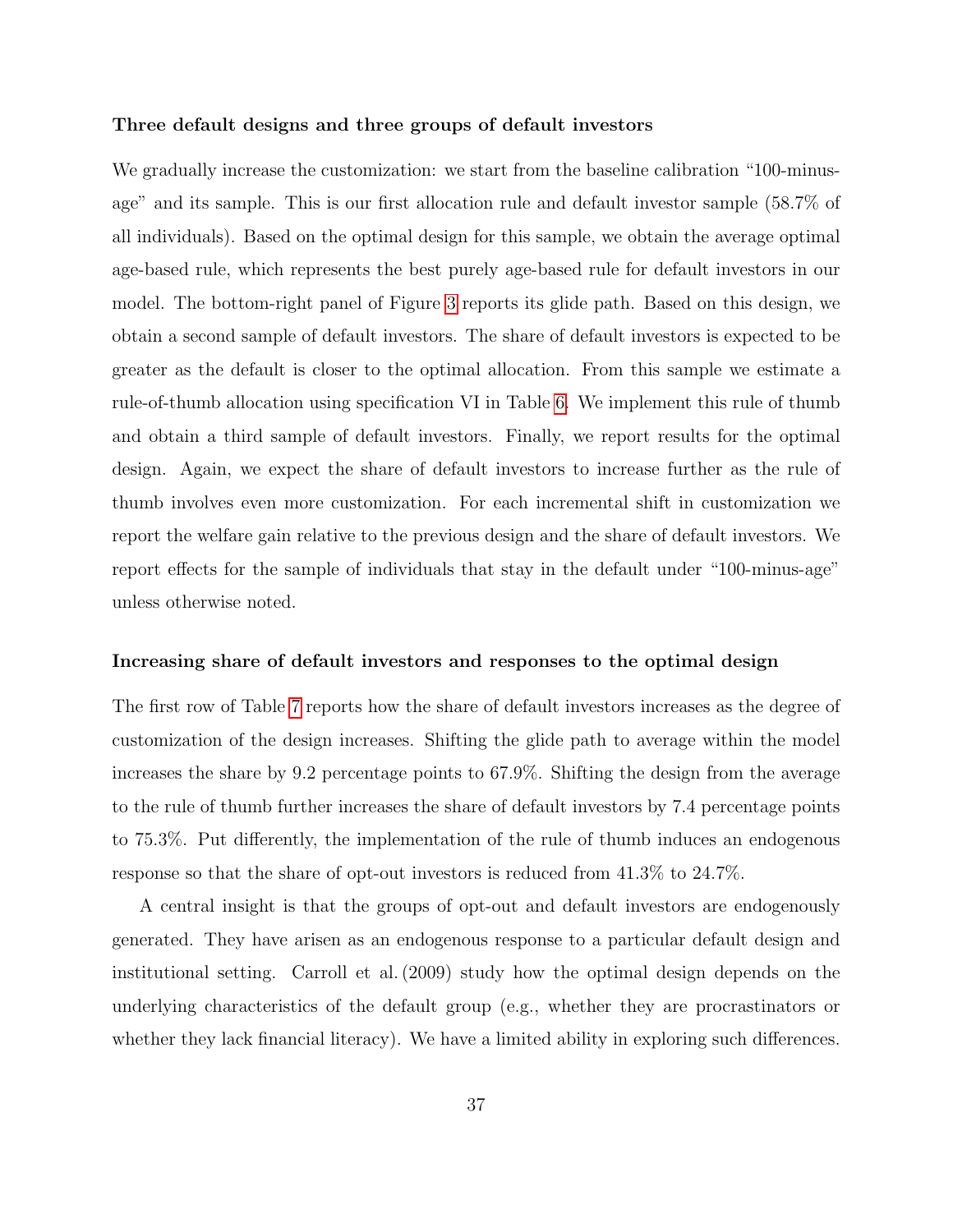However, we explore how the optimal default design changes across our samples of default investors that arose from different default designs. The default investors are less negatively selected the more customized the default fund is. Considering, the life-cycle paths for the sub-optimal default designs, labor income peaks at SEK 261,400 under the "100-minusage" design and at SEK 282,200 under the rule of thumb. The corresponding numbers for financial wealth are SEK 365,500 and SEK 423,700. Despite of these fairly large differences, the discrepancy of the average DC equity share is small – at most three percentage points in mid-working life. We view this a quite encouraging. It indicates that the optimal DC equity share seems robust to particular historical default designs.

#### Welfare

Welfare is our main metric for evaluating improvements to the design of the default fund. We report welfare effects based on ex ante increases in certainty-equivalent consumption during the retirement phase. In other words, the welfare gain is measured as the percent increase in certainty-equivalent consumption during retirement, viewed from the perspective of a 25 year-old investor. That is, the 25 year-old investor is promised the same consumption during the working phase but promised different consumption levels during the retirement phase. The main advantage of this measure is that it trades off increases to returns (i.e., pension income) and increases to risk (in returns and pension income) in a consistent manner. (In contrast, if we were to maximize the average ex post replacement rate it would suffice to max out the allocation to equity.) It also captures any benefits to re-optimization during the working phase. The Online Appendix explains how we derive this measure based on the investors' value function.

The second row of Table [7](#page-55-0) reports the incremental increases of welfare as the design becomes more customized. Moving from "100-minus-age" to the average optimal glide path increases investors' welfare by 0.3% on average. However, this effect is small in comparison to the effect of moving from the average optimal to the rule of thumb, which implies a gain of 0.6%. Finally, moving from the rule of thumb to the true optimal adds an incremental effect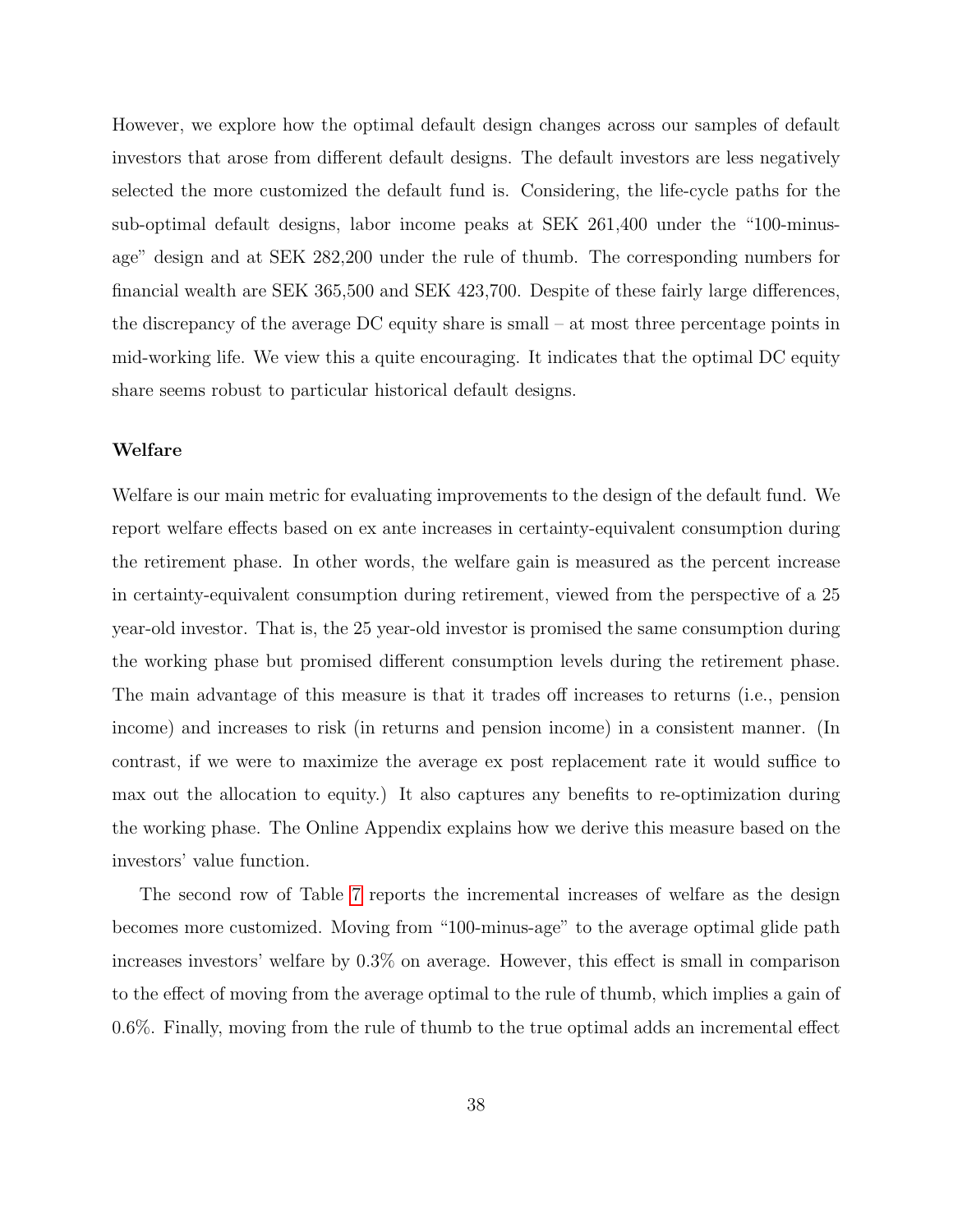of 0.6%. The total effect of moving from "100-minus-age" to the optimal allocation is thus 1.5%. This is a sizeable gain for this class of incomplete market models. As a comparison, Campbell and Cocco (2015) report a 1.1% welfare gain of offering adjustable rate mortgages in high yield states. Furthermore, unlike many other reforms (such as tax reforms or reforms to unemployment insurance) an increasing degree of customization is Pareto improving. Ex ante there are no losers from a better design. We find that the range of the total welfare gain ("100-minus-age" to optimal) is between 0.9% and 2.9%. In unreported analysis we have also investigated how much individuals who switch from opting out to being default investors gain relative to those who already were default investors. Switchers only gain 0.1 percentage points more which reassures us that the results are not driven by reductions in the cost of opting out (i.e., that fewer individuals pay the cost  $\kappa_i^{\rm DC}$ ). Moreover, we have checked that the gross flow of individuals between the opt-out group and the default group is not greater than the net flow. No default investors abandon the default fund and opt out as customization increases.

We emphasize that moving from a sub-optimal age-based investment rule (such as "100 minus-age") to the rule of thumb achieves a large share (60%) of the potential welfare gain of implementing the optimal design. Furthermore, it turns out to be of little importance to tailor the rule precisely to a particular endogenous sample of default investors. The bottom panel of Table [7](#page-55-0) reports regression results. For any of our samples of default investors the rule is quite similar – the differences are not economically meaningful. This is compelling for two reasons. First, the similarity further supports our previous argument that the optimal default design seems robust to particular initial sub-optimal default offerings. Second, it indicates that a simple rule of thumb can assist plan sponsors in achieving mass-customization.

## 6.6 Effects on pension income

The optimal design trades off risk and return perfectly. To understand how this impacts pension income the bottom panel of Table [7](#page-55-0) reports average pension, equity risk, and inequality for the four alternative designs of the default fund. The former measure is an average over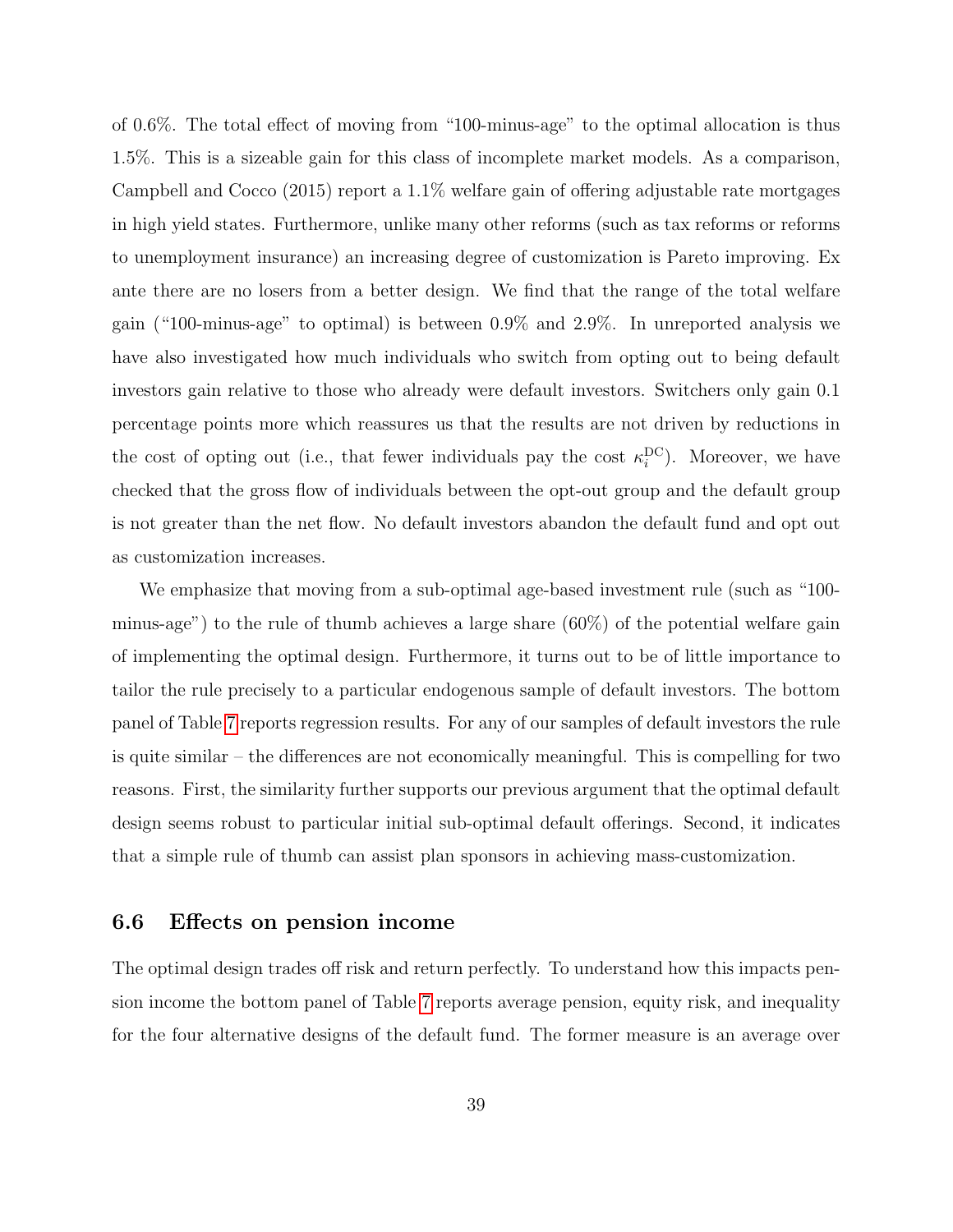individuals and over economies. The latter two measures are standard deviations of log pension income, either computed across economies or across individuals. Notably, average pension is not affected very much by customization. It is highest for the rule of thumb but lowest in the optimal design. However, the variation is small compared to the variation in equity risk and inequality. Inequality is reduced by 16% in the optimal design and equity risk is reduced by 28%. The bottom line is that the optimal default mainly reduces excess equity risk and provides a means to reduce inequality, while maintaining approximately the same average pension income.

Our proposed linear rule of thumb is a little coarse in terms of managing equity risk. It offers the most equity risk and hence the average pension is high under its implementation. The reason is that linearity implies that the equity exposure late in life exceeds the optimal design. It is easy to formulate an extended rule that corrects this and provides an average pension, equity risk, and inequality which lie in between the average optimal and the optimal design. Designers will need to trade off simplicity with accuracy.

## 6.7 Robustness

We investigate how our main results are affected as we make alternative assumptions in our model. Importantly, we re-calibrate our model to these assumptions in order to maintain the best possible fit for the targeted moments in data. We report the details of the alternative calibrations, the targeted moments, and the main results in the Online Appendix.

We find that our main results hold both qualitatively and quantitatively throughout the exercises. In particular, the welfare gain, the fraction of it that can be achieved by either using the optimal average allocation or the rule of thumb, and the changes in the fraction of investors who opt out, are all similar to those for the benchmark case.

#### Sub-optimal portfolio choice outside the pension system

In our main analysis, we let stock market participants allocate their portfolio optimally outside of the pension system. We view this as a natural baseline as the implementation of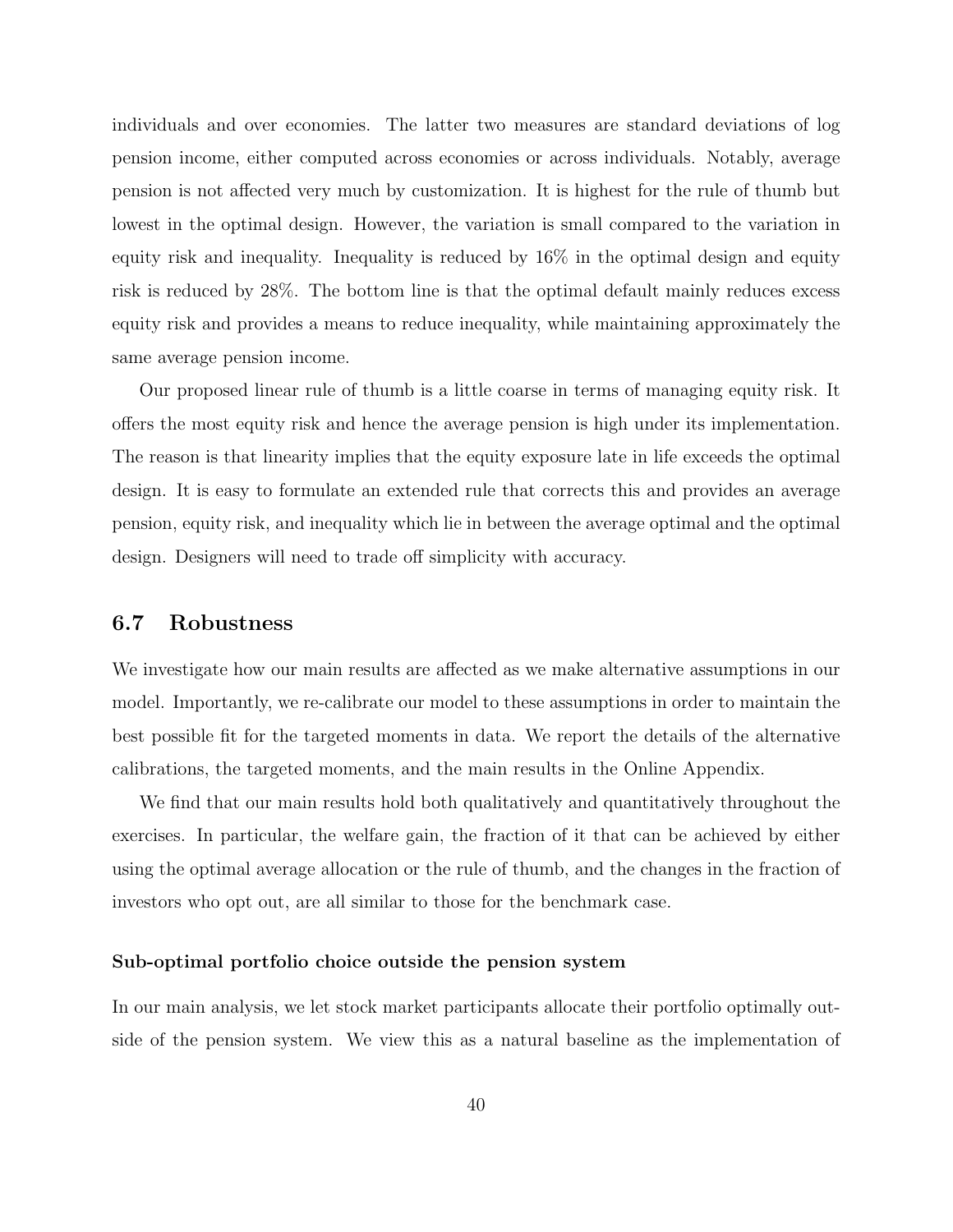any systematic sub-optimal behavior outside the pension system would increase the value of a well-designed default allocation inside the pension system. However, empirical evidence suggests that investors lack knowledge of different asset classes' risk-return properties and consequently how to form their portfolio (see, e.g., Carrol et al., 2009). Empirical evidence also suggests that individuals make savings and allocation choices in one account independently of what is happening in other accounts (Choi et al., 2009; Card and Ransom, 2011; Chetty et al., 2014). We therefore analyze if our results are affected by the assumption that individuals make mistakes outside the pension system. More specifically, we consider three kinds of mistakes.

First, we assume that individuals who participate in the stock market hold a constant fraction of their financial wealth in equity. We let this fraction be equal to the mean in the data (43.2%). This fraction is thus set independent of their value of financial wealth, their labor income, the value of their DC account and in particular its asset allocation, or of their age. (As a consequence, the value of being a stock market participant decreases so we recalibrate the upper support for  $\kappa$  to SEK 5,400.) Under this behavior the value of a customized default in the DC account increases. Moving from "100-minus-age" to the optimal design implies a welfare gain of 2.1%. Implementation of the rule of thumb implies that half of this gain is attained.

Second, we assume that individuals who participate in the stock market make random allocation mistakes. That is, unlike in the first analysis, there is variation in the crosssection. We implement this as an exogenous time-invariant state variable. Individuals are pre-destined to hold one of five equity shares if they choose to become stock market participants. The five values correspond to the mean of each quintile in the cross-sectional distribution. That individuals are aware of their tendency to make mistakes is consistent with the argumentation by Calvet, Campbell, and Sodini (2007). Just as for  $\kappa$  and  $\kappa$ <sup>DC</sup> we assume that the designer of the default fund cannot observe these five types when implementing the rule of thumb. This is a considerably tougher robustness exercise, as it treats the behavioral mistake as unobserved to the default designer. Consequently, we find in an untabulated regression that the gap between participants' and non-participants' optimal eq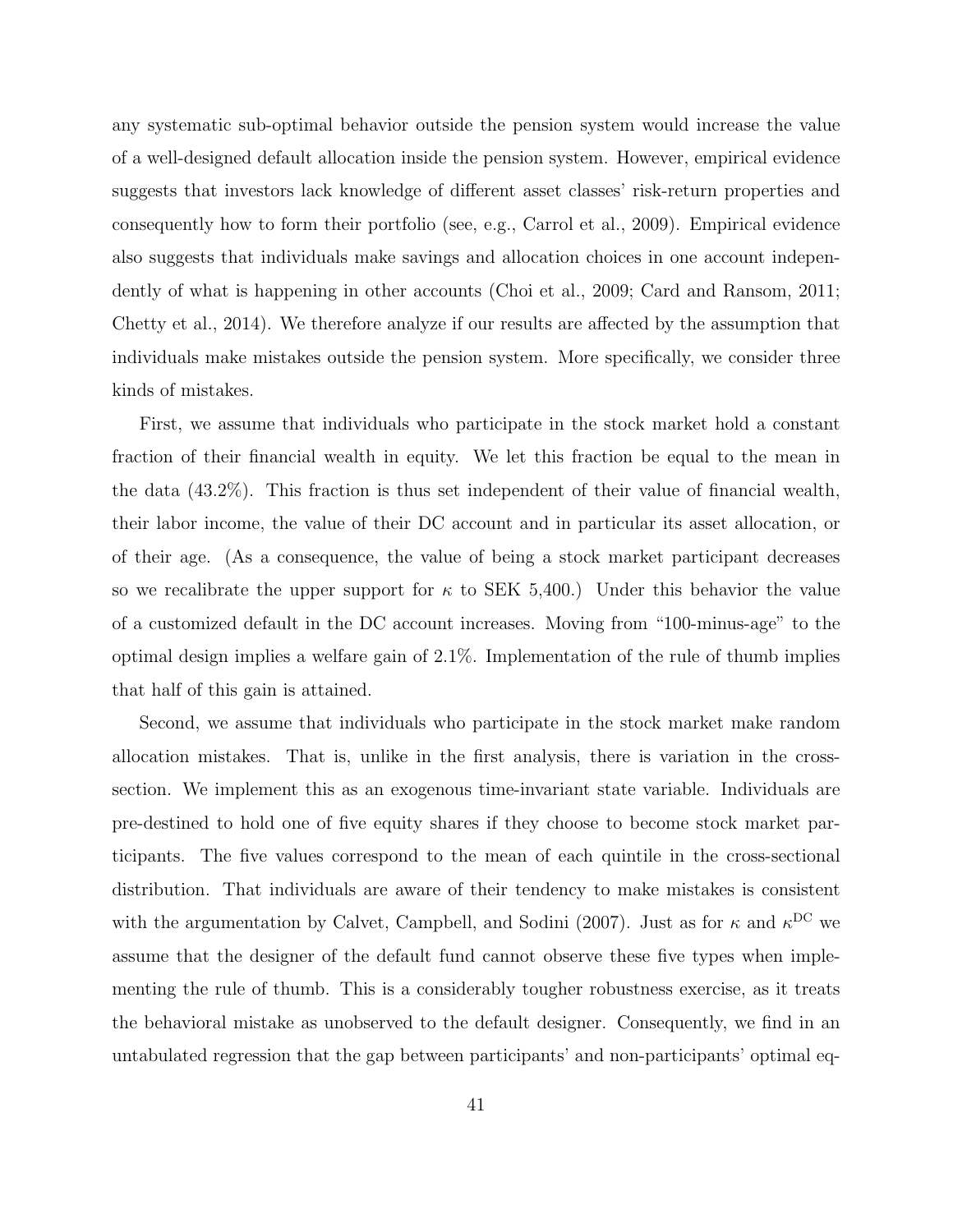uity shares decreases as participation is less informative about the equity exposure outside the pension system. Nevertheless, the value of the optimal default compared to "100-minusage" in this exercise is 2.3%. In the implementation of the rule of thumb, the share of the gain is 52%. The exercise suggests that even if with cross-sectional unobserved variation in sub-optimally chosen equity shares there is a lot to be gained from customizing the default fund.

Third, we mimic random stock market participation. We do so in a simple fashion by letting  $\kappa$  in the cross-section be either zero or SEK 15,600. The variation in  $\kappa^{\rm DC}$  is preserved as in the main calibration. In this exercise, the participation rate increases somewhat to 56%. Our results and message remain intact.

These results illustrate how a wise default can compensate for systematic portfolio choice mistakes outside the pension system. The results also illustrate the robustness of the analysis.

#### Alternative processes for equity returns and model misspecification

It is well-documented that equity returns are left-skewed. In life-cycle portfolio-choice models this feature has been implemented as a small probability of a disaster shock to equity returns (see, e.g., Alan, 2012, and Fagereng et al., 2015). We follow the approach of Judd et al. (2011) and modify the equity return distribution so that an annual return of  $-41\%$  (expected return minus two and a half standard deviations) is drawn with a 2% probability. We find our main results to be robust to this modification. At 1.5%, the total welfare effect is essentially unaffected. The rule of thumb accounts for as much as 60% of the total welfare gain.

The most common choice for the equity risk premium in portfolio choice models is 4% as in our baseline calibration. We investigate how our results depend on its magnitude by decreasing it to 2%. Note that a lower equity premium comes with a lower risk aversion, so this case is also a robustness check on the importance of a high risk aversion. Our main results on welfare are insensitive to this change. The welfare gain associated with a shift from "100-minus-age" to optimal is 1.6%, where 63% of it can be attained by the rule of thumb. The changes to the opt-out rates from offering incremental customization are also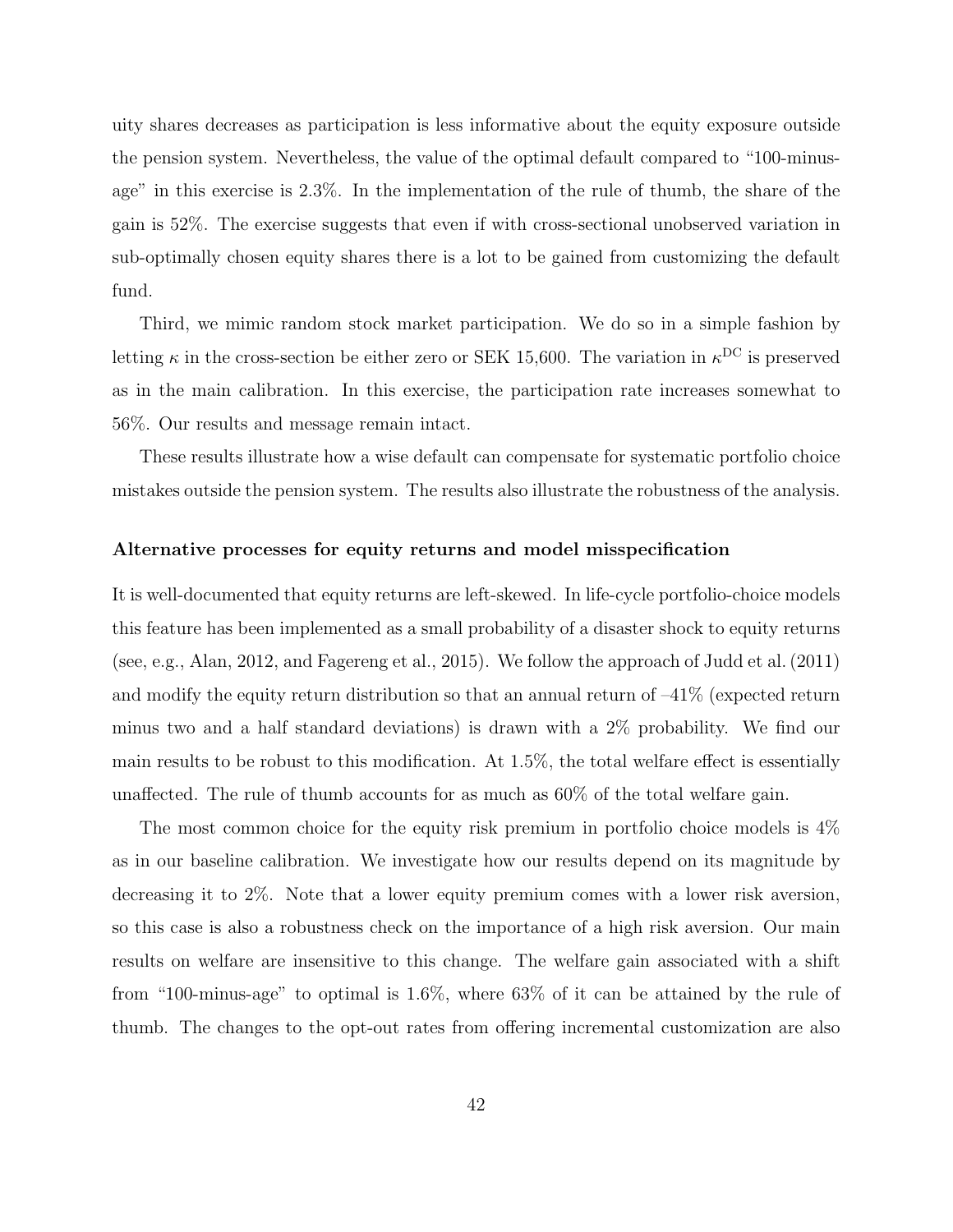unaffected. That the results are robust to this change is not obvious. On the one hand, equity and bonds become more similar in terms of expected return and thus the asset allocation decision becomes less potent. On the other hand, it may be valuable to extract even a small equity premium in states in which risk averse individuals can tolerate it. These two effects net out in our model.

We also consider the effects of model misspecification along these dimensions, analogous to Michaelides and Zhang (2015). We implement the benchmark estimates for the rule of thumb (i.e., column 2 of Table [7\)](#page-55-0) and in a model with either of the deviations. Even with such a misspecified rule of thumb, there are no economically meaningful differences.

#### Share of default investors

In our baseline analysis, we calibrate the model so that 58.7% of pension investors remain in the default fund. While we argue that this is a fair reflection of the empirical pattern of investors' passivity, we recalibrate the model so that the share of default investors reflect the 32.8% of default investors in the data. In this setting, the welfare gain of implementing the optimal design increases slightly from 1.5% to 1.7%. Furthermore, the share attainable by the rule of thumb increases from 60% to 65%. We view this as a consequence of default investors becoming endogenously more negatively selected.

# <span id="page-43-0"></span>7 Concluding remarks

We examine the effects of different equity exposures in the default fund in a defined contribution plan whose investors are heterogeneous and endogenously determined.

Using detailed data on individuals and their holdings inside and outside the pension system, we compare different investor types. We find that passive investors are less educated, have less labor income, have less wealth, and are more reliant on their pension savings than active investors. Taken together, passive investors can be viewed as less sophisticated on average. The observable characteristics capture a large part, but not all, of the unconditional differences in stock market participation. We also find that there is great heterogeneity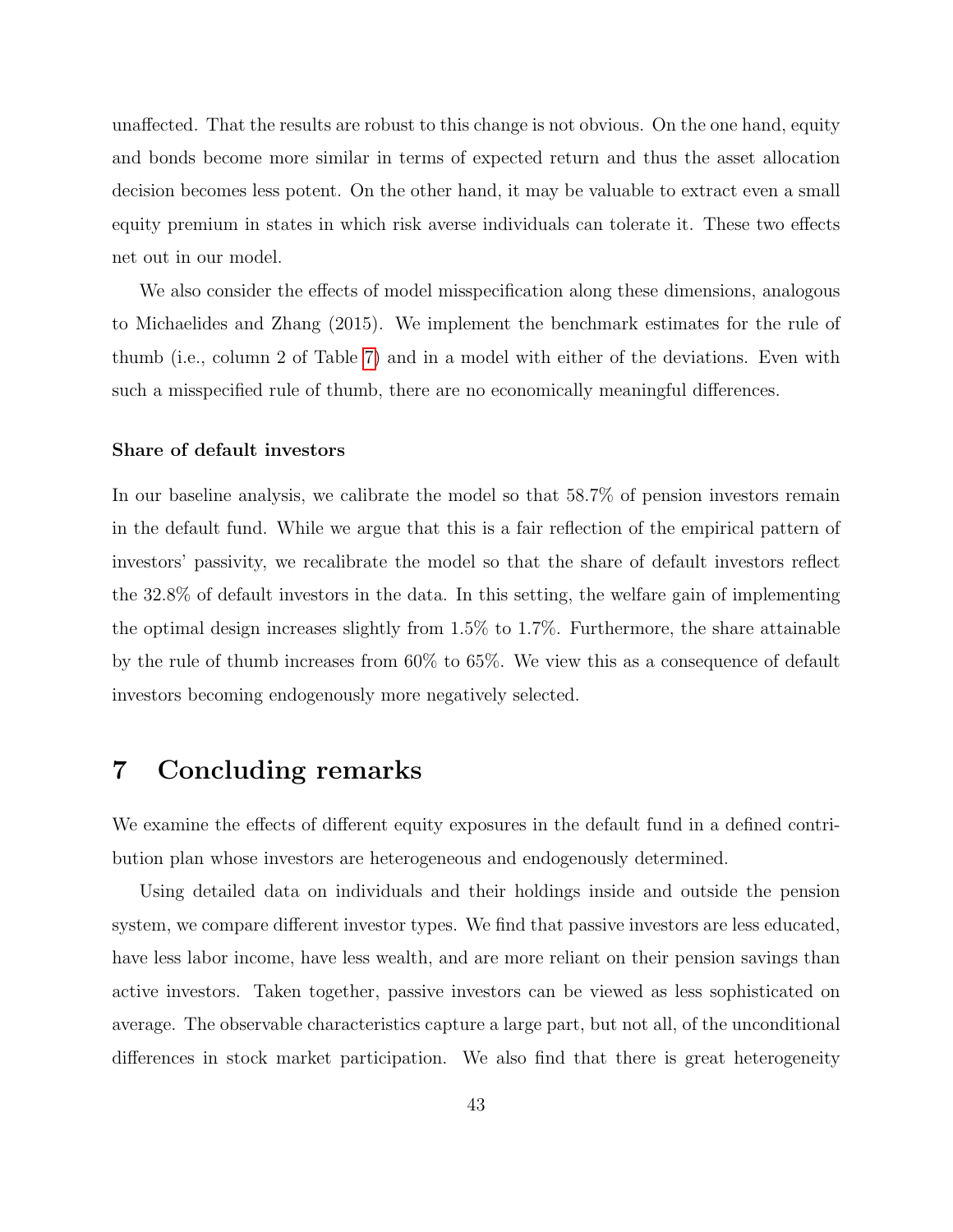among passive investors and that stock market participation serves as an indicator for high labor income and financial wealth.

Following these findings, we set up a life-cycle model that captures the economic situation of investors. The model has standard building blocks such as risky labor income, independently and identically distributed returns to equity, a consumption–savings decision, and a portfolio choice. We augment the standard model with a pension system in which individuals save in illiquid pension accounts from which their pension is received as annuities. We also augment the model with an endogenous opt-out/default choice. In sum, the model provides realistic heterogeneity over labor income, financial wealth, and stock market participation across opt-out/default investors. We use the model to discuss the optimal asset allocation of the default fund for samples of default investors that have arisen under varying default offerings.

Relative to a common age-based allocation rule, "100-minus-age," the average ex ante welfare gain of implementing the optimal asset allocation equals 1.5%. We explore how the optimal design relates to other characteristics in addition to the age of the investor. We find that age is indeed important but that the optimal rule also relies heavily on the pension account balance and stock market participation outside the pension system. Most of the welfare gain is attainable by implementing a simple rule of thumb that conditions on these three characteristics. Our model suggests that 40% of active investors would choose the default fund under such a design. We find this to be a promising avenue for masscustomization. We encourage pension agencies and plan sponsors to study the practical and legal aspects of designing a default fund based not only on age but also on other observable characteristics.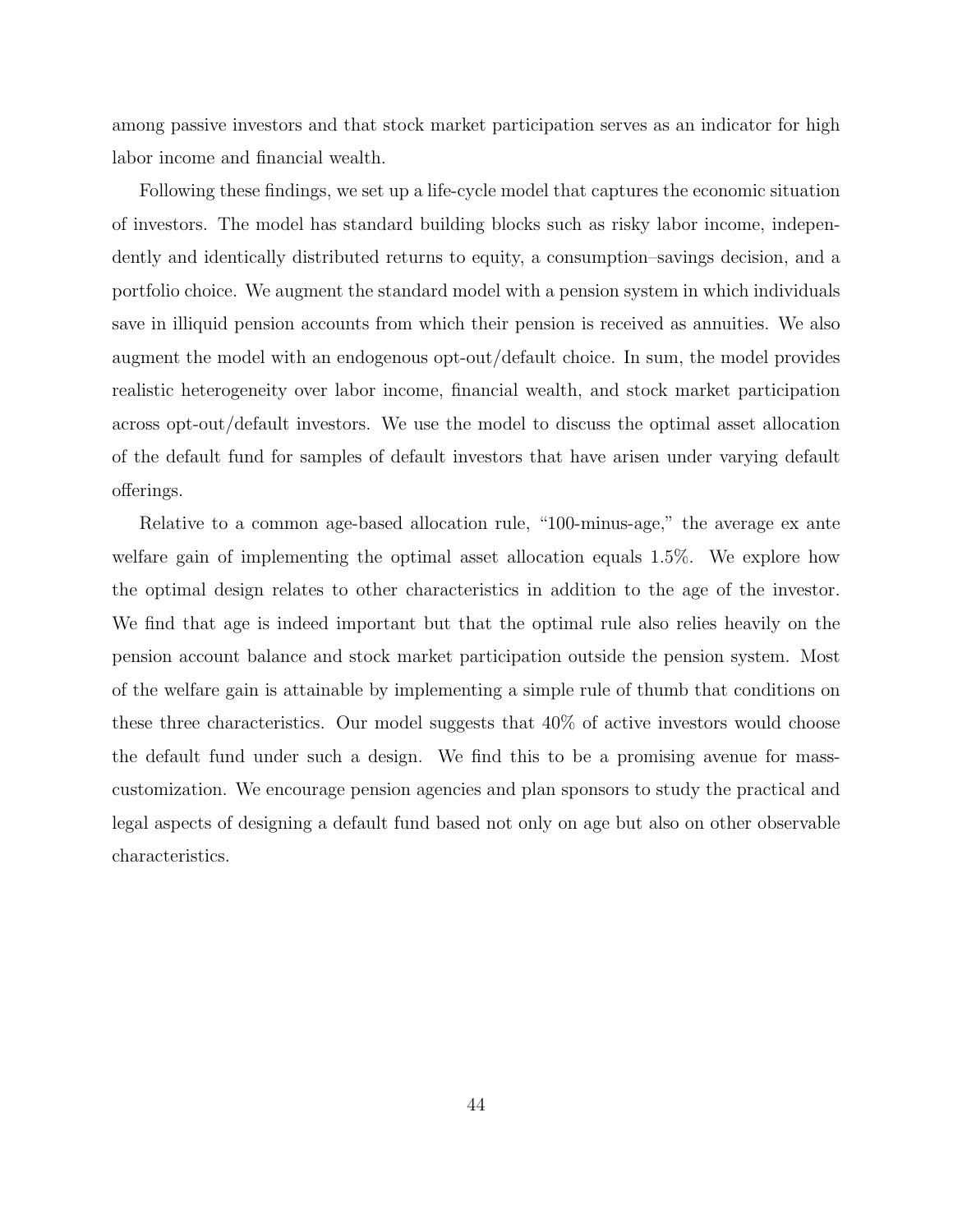# References

- Alan, Sule, 2006, Entry Costs and Stock Market Participation Over the Life Cycle, Review of Economic Dynamics 9, 588–611.
- Alan, Sule, 2012, Do Disaster Expectations Explain Household Portfolios?, Quantitative Economics 3, 1–28.
- Ameriks, John, and Stephen P. Zeldes, 2004, How Do Household Portfolio Shares Vary With Age?, Working Paper.
- Benartzi, Shlomo, and Richard H. Thaler, 2001, Naive Diversification Strategies in Defined Contribution Saving Plans, American Economic Review 91, 79–98.
- Benartzi, Shlomo, and Richard H. Thaler, 2007, Heuristics and Biases in Retirement Savings Behavior, Journal of Economic Perspectives 21, 81–104.
- Bergstresser, Daniel, and James Poterba, 2004, Asset Allocation and Asset Location: Household Evidence from the Survey of Consumer Finances, *Journal of Public Economics* 88, 1893–1915.
- Bodie, Zvi, Jérôme Detemple, and Marcel Rindisbacher, 2009, Life-Cycle Finance and the Design of Pension Plans, Annual Review of Financial Economics 1, 249–260.
- Bodie, Zvi, Robert C. Merton, and William F. Samuelson, 1992, Labor Supply Flexibility and Portfolio Choice in a Life Cycle Model, Journal of Economic Dynamics & Control 16, 427–449.
- Calvet, Laurent E., John Y. Campbell, and Paolo Sodini, 2007, Down or Out: Assessing the Welfare Costs of Household Investment Mistakes, Journal of Political Economy 115, 707–747.
- Calvet, Laurent E., John Y. Campbell, and Paolo Sodini, 2009, Fight or Flight? Portfolio Rebalancing by Individual Investors, Quarterly Journal of Economics 124, 301–348.
- Campanale, Claudio, Carolina Fugazza, and Francisco Gomes, 2014, Life-Cycle Portfolio Choice with Liquid and Illiquid Financial Assets, Journal of Monetary Economics 71, 67–83.
- Campbell, John Y., 2016, Restoring Rational Choice: The Challenge of Consumer Financial Regulation, American Economic Review, Papers & Proceedings 106, 1–30.
- Campbell, John Y., and João F. Cocco, 2015, A Model of Mortgage Default, *Journal of* Finance 70, 1495–1554.
- Card, David, and Michael Ransom, 2011, Pension Plan Characteristics and Framing Effects in Employee Savings Behavior, Review of Economics and Statistics 93, 228–243.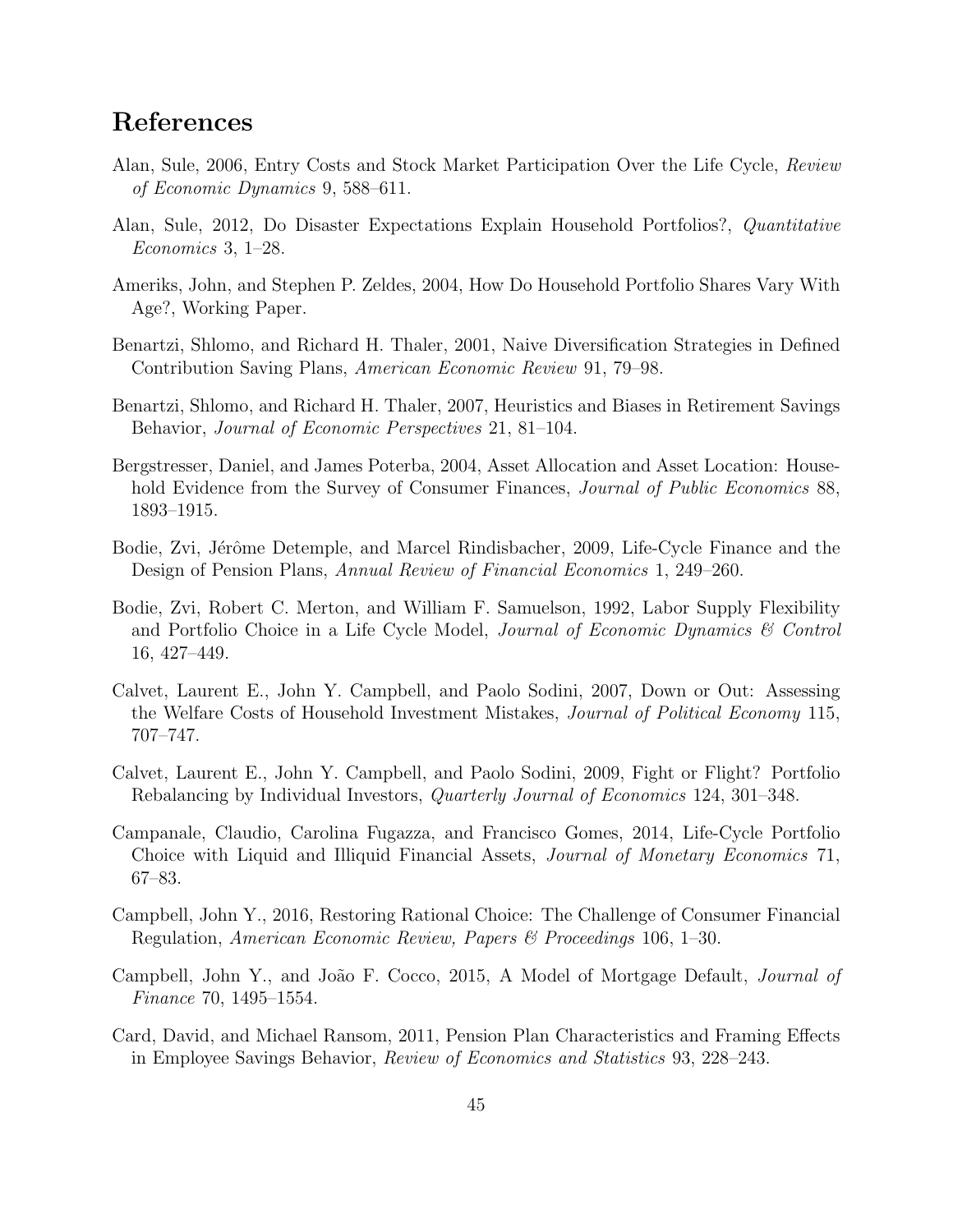- Carroll, Christopher D., and Andrew A. Samwick, 1997, The Nature of Precautionary Wealth, Journal of Monetary Economics 40, 41–71.
- Carroll, Gabriel D., James J. Choi, David Laibson, Brigitte C. Madrian, and Andrew Metrick, 2009, Optimal Defaults and Active Decisions, Quarterly Journal of Economics 124, 1639–1674.
- Chetty, Raj, John N. Friedman, Søren Leth-Petersen, Torben Heien Nielsen, and Tore Olsen, 2014, Active vs. Passive Decisions and Crowd-Out in Retirement Savings Accounts: Evidence from Denmark, Quarterly Journal of Economics 129, 1141–1219.
- Choi, James, David Laibson, and Brigitte C. Madrian, 2009, Mental Accounting in Portfolio Choice: Evidence from a Flypaper Effect, American Economic Review 99, 2085–2099.
- Choi, James J., David Laibson, and Brigitte C. Madrian, 2010, Why Does the Law of One Price Fail? An Experiment on Index Mutual Funds, Review of Financial Studies 23, 1405–1432.
- Choi, James J., David Laibson, Brigitte C. Madrian, and Andrew Metrick, 2003, Optimal Defaults, American Economic Review: Papers & Proceedings 93, 180–185.
- Christelis, Dimitris, Dimitris Georgarakos, and Michael Haliassos, 2011, Stockholding: Participation, Location, and Spillovers, Journal of Banking and Finance 35, 1918–1930.
- Cocco, João F., Francisco J. Gomes, and Pascal J. Maenhout, 2005, Consumption and Portfolio Choice over the Life Cycle, Review of Financial Studies 18, 491–533.
- Cocco, João F., and Paula Lopes, 2011, Defined Benefit or Defined Contribution? A Study of Pension Choices, Journal of Risk and Insurance 78, 931–960.
- Cronqvist, Henrik, and Richard H. Thaler, 2004, Design Choices in Privatized Social-Security Systems: Learning from the Swedish Experience, American Economic Review: Papers & Proceedings 94, 424–428.
- Dahlquist, Magnus, José Vicente Martinez, and Paul Söderlind, 2016, Individual Investor Activity and Performance, forthcoming in Review of Financial Studies.
- Dammon, Robert M., Chester C. Spatt, and Harold H. Zhang, 2004, Optimal Asset Location and Allocation with Taxable and Tax-Deferred Investing, Journal of Finance 59, 999–1037.
- Epstein, Larry G., and Stanley E. Zin, 1989, Substitution, Risk Aversion, and the Temporal Behavior of Consumption and Asset Returns: A Theoretical Framework, Econometrica 57, 937–969.
- Fagereng, Andreas, Charles Gottlieb, and Luigi Guiso, 2015, Asset Market Participation and Portfolio Choice over the Life-Cycle, forthcoming in Journal of Finance.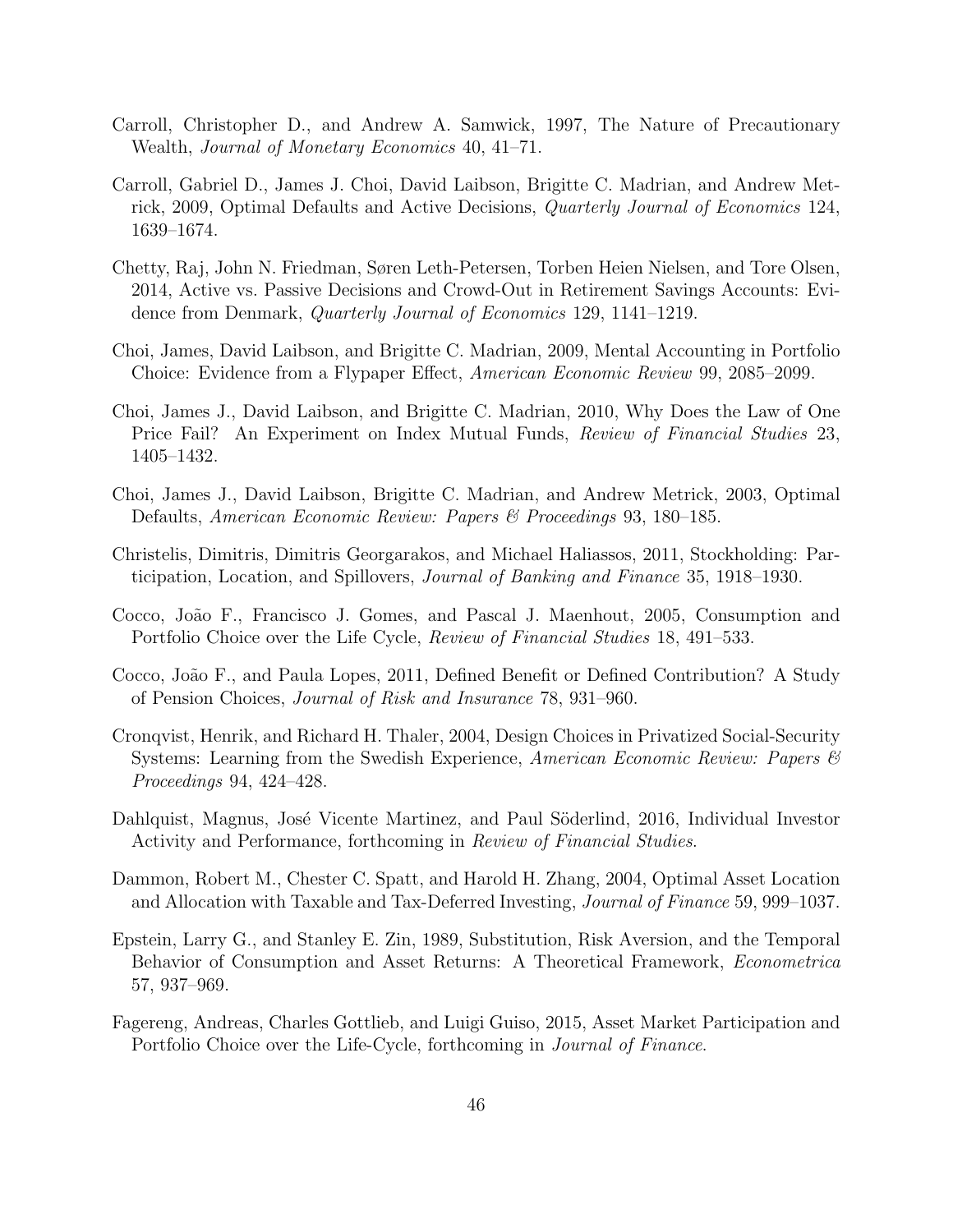- Fischer, Marcel, Holger Kraft, and Claus Munk, 2013, Asset Allocation over the Life Cycle: How Much Do Taxes Matter?, Journal of Economic Dynamics & Control 37, 2217–2240.
- French, Eric, and John Bailey Jones, 2011, The Effects of Health Insurance and Self-Insurance on Retirement Behavior, Econometrica 79, 693–732.
- Gomes, Francisco, and Alexander Michaelides, 2005, Optimal Life-Cycle Asset Allocation: Understanding the Empirical Evidence, Journal of Finance 60, 869–904.
- Gomes, Francisco, and Alexander Michaelides, 2008, Asset Pricing with Limited Risk Sharing and Heterogeneous Agents, Review of Financial Studies 21, 415–449.
- Gomes, Francisco, Alexander Michaelides, and Valery Polkovnichenko, 2009, Optimal Savings with Taxable and Tax-Deferred Accounts, Review of Economic Dynamics 12, 718–735.
- Gomes, Francisco J., Laurence J. Kotlikoff, and Luis M. Viceira, 2008, Optimal Life-Cycle Investing with Flexible Labor Supply: A Welfare Analysis of Life-Cycle Funds, American Economic Review: Papers & Proceedings 98, 297–303.
- Huberman, Gur, and Wei Jiang, 2006, Offering versus Choice in 401(k) Plans: Equity Exposure and Number of Funds, Journal of Finance 61, 763–801.
- Judd, Kenneth L., Lilia Maliar, and Serguei Maliar, 2011, Numerically Stable and Accurate Stochastic Simulation Approaches for Solving Dynamic Economic Models, Quantitative Economics 2, 173–210.
- Koijen, Ralph S.J., Stijn Van Nieuwerburgh, and Roine Vestman, 2015, Judging the Quality of Survey Data by Comparison with "Truth" as Measured by Administrative Records: Evidence from Sweden, Chapter in Improving the Measurement of Consumer Expenditures, edited by Christopher Carroll, Thomas Crossley, and John Sabelhaus. (University of Chicago Press).
- Lucas, Deborah J., and Stephen P. Zeldes, 2009, How Should Public Pension Plans Invest?, American Economic Review: Papers & Proceedings 99, 527–532.
- Lusardi, Annamaria, and Olivia S. Mitchell, 2014, The Economic Importance of Financial Literacy: Theory and Evidence, Journal of Economic Literature 52, 5–44.
- Madrian, Brigitte C., and Dennis F. Shea, 2001, The Power of Suggestion: Inertia in 401(k) Participation and Savings Behavior, Quarterly Journal of Economics 116, 1149–1187.
- Merton, Robert C., 1971, Optimal Consumption and Portfolio Rules in a Continuous-Time Model, Journal of Economic Theory 3, 373–413.
- Michaelides, Alexander, and Yuxin Zhang, 2015, Stock Market Mean Reversion and Portfolio Choice over the Life Cycle, forthcoming in Journal of Financial and Quantitative Analysis.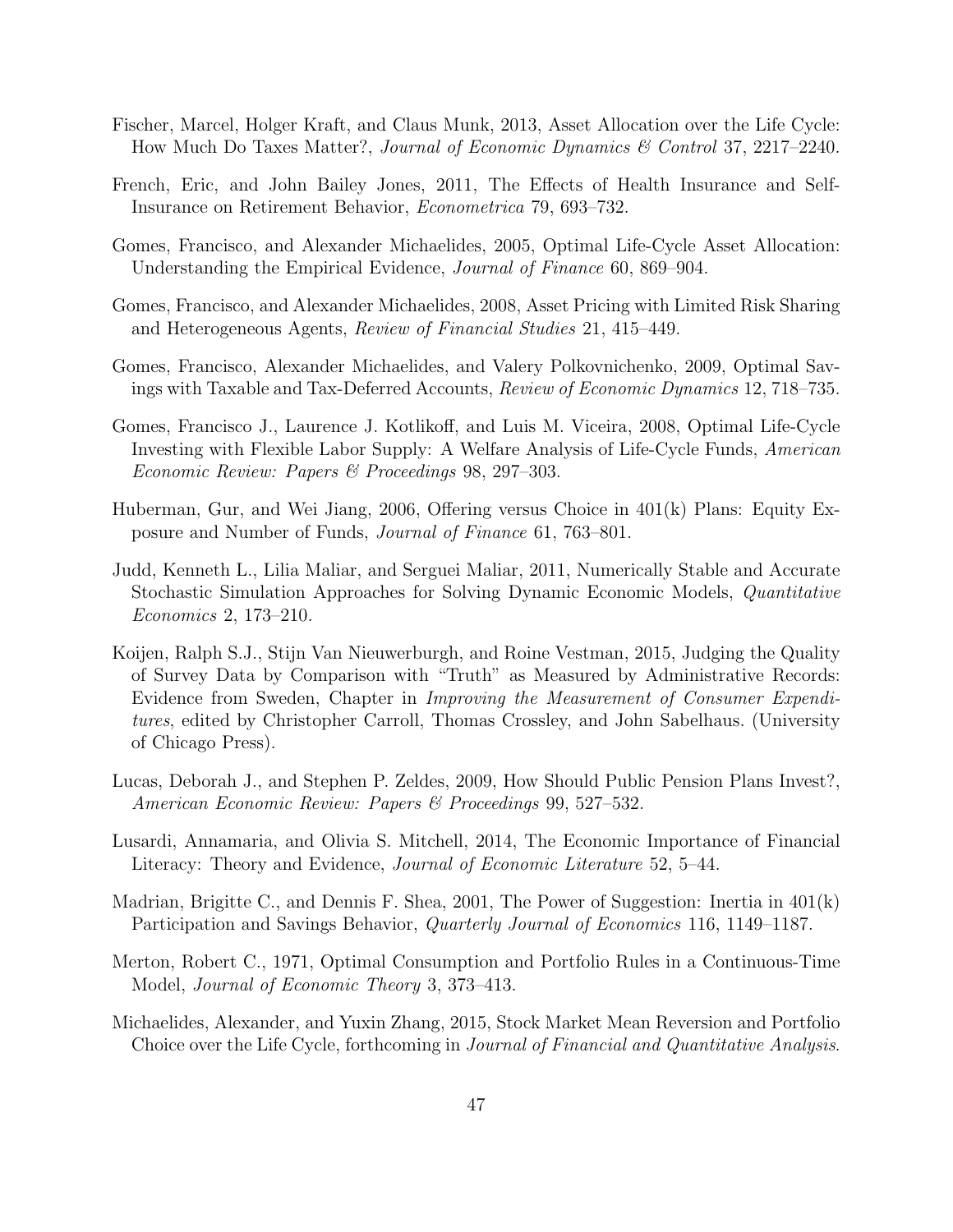- Poterba, James, Joshua Rauh, Steven Venti, and David Wise, 2007, Defined Contribution Plans, Defined Benefit Plans, and the Accumulation of Retirement Wealth, Journal of Public Economics 91, 2062–2086.
- Poterba, James M., 2014, Retirement Security in an Aging Population, American Economic Review: Papers & Proceedings 104, 1–30.
- Shiller, Robert J., 2006, Life-Cycle Personal Accounts Proposal for Social Security: An Evaluation of President Bush's Proposal, Journal of Policy Modeling 28, 427–444.
- Sialm, Clemens, Laura T. Starks, and Hanjiang Zhang, 2015, Defined Contribution Pension Plans: Sticky or Discerning Money?, Journal of Finance 70, 805–838.
- Vestman, Roine, 2015, Limited Stock Market Participation Among Renters and Home Owners, Working Paper.
- Viceira, Luis M., 2001, Optimal Portfolio Choice for Long-Horizon Investors with Nontradable Labor Income, Journal of Finance 56, 433–470.
- Vissing-Jørgensen, Annette, 2002, Towards an Explanation of Household Portfolio Choice Heterogeneity: Nonfinancial Income and Participation Cost Structures, Working Paper.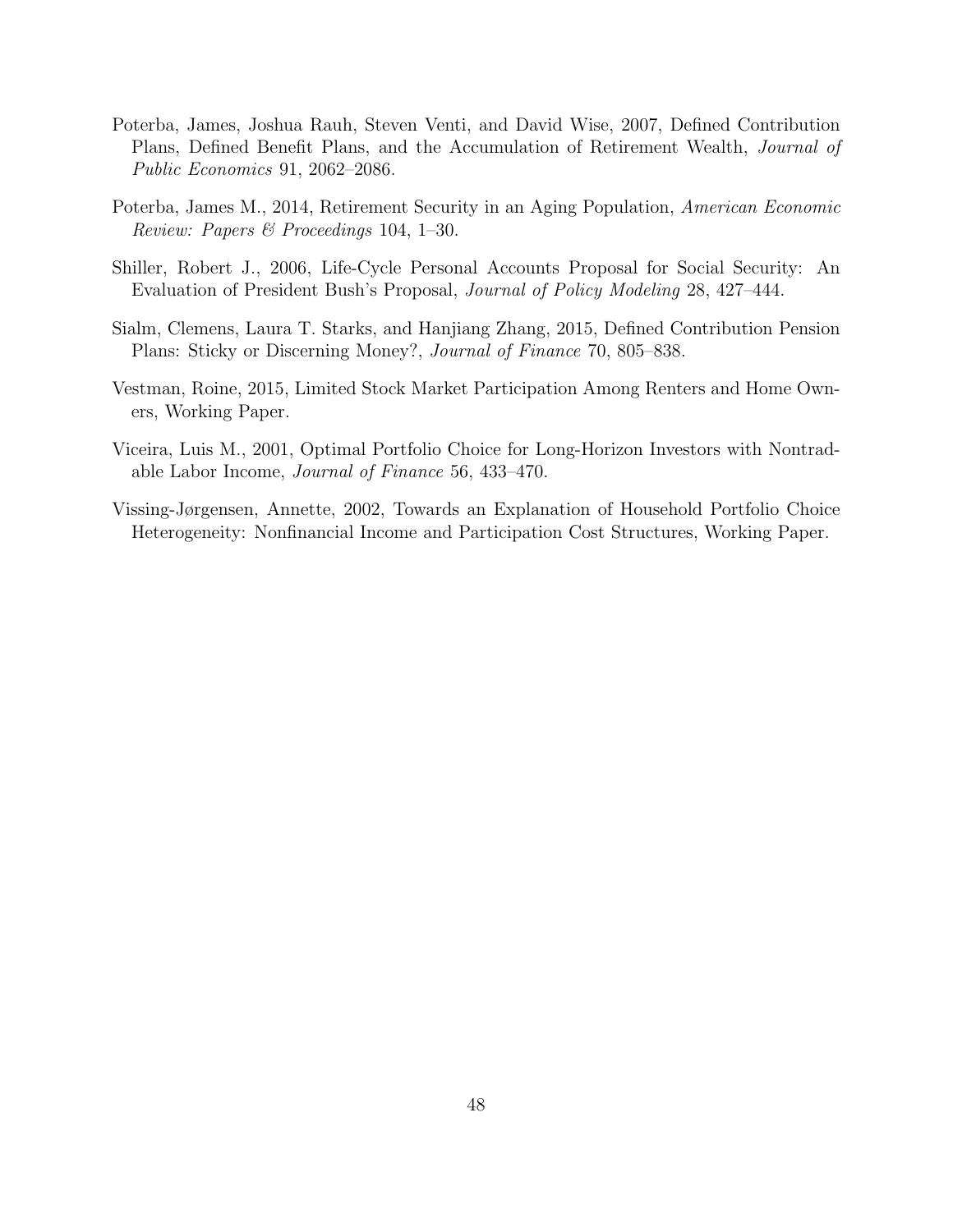<span id="page-49-0"></span>

|                                     | All     | Passive | Active    |
|-------------------------------------|---------|---------|-----------|
| Investors                           |         |         |           |
| Number of investors                 | 301,632 | 182,487 | 119,145   |
| Fraction of investors               | 1.000   | 0.605   | 0.395     |
| State variables                     |         |         |           |
| Age                                 | 46.8    | 46.6    | 47.0      |
| Labor income                        | 248,420 | 224,526 | 285,017   |
| Financial wealth                    | 248,039 | 217,846 | 294,284   |
| Stock market exposure               |         |         |           |
| Participation dummy                 | 0.520   | 0.455   | 0.619     |
| Equity share (unconditional)        | 0.234   | 0.196   | 0.290     |
| Equity share (conditional)          | 0.449   | 0.432   | 0.469     |
| Real estate ownership and net worth |         |         |           |
| Real estate dummy                   | 0.708   | 0.652   | 0.793     |
| Real estate wealth                  | 893,784 | 817,972 | 1,009,899 |
| Net worth                           | 737,760 | 665,790 | 847,993   |
| Educational dummies                 |         |         |           |
| Elementary school                   | 0.157   | 0.184   | 0.116     |
| High school                         | 0.544   | 0.539   | 0.551     |
| College                             | 0.288   | 0.267   | 0.320     |
| PhD                                 | 0.011   | 0.010   | 0.013     |
|                                     |         |         |           |

The table presents averages of variables for all investors and investor categories in 2007. At the end of 2007, the SEK/USD exchange rate was 6.47. "Passive" refers to investors who are invested in the default fund or who opted out of the default fund when entering the pension system but have since never changed their allocations. Out of the passive investors, 94,496 (or 51.8%) are default investors. "Active" refers to investors who, after entering the pension system, made at least one change to their allocations. The number of investors refers to the number of investors in each category. The fraction of investors refers to the number of investors in each category relative to the total number of investors. Labor income refers to gross annual labor income. Financial wealth includes financial wealth outside the pension system, i.e., bank accounts, direct bond and stock holdings, mutual funds, as well as the balances in private pension accounts and capital insurance. The participation dummy is assigned a value of one if the investor holds either stocks or equity funds outside the pension system. The conditional equity share is for investors who participate in the stock market, where we assume that capital insurance accounts and private pension accounts include 60% equities and 40% bonds. The unconditional equity share is the value-weighted equity share over all investors. The real estate dummy is assigned a value of one if the investor owns either a house or an apartment. Real estate wealth is the value of houses and apartments (not conditioning on owning real estate). Net worth is the sum of financial wealth and real estate wealth minus total debt (e.g., mortgages, credit card debt, and student loans). The educational dummies are assigned a value of one for the investor's highest obtained education.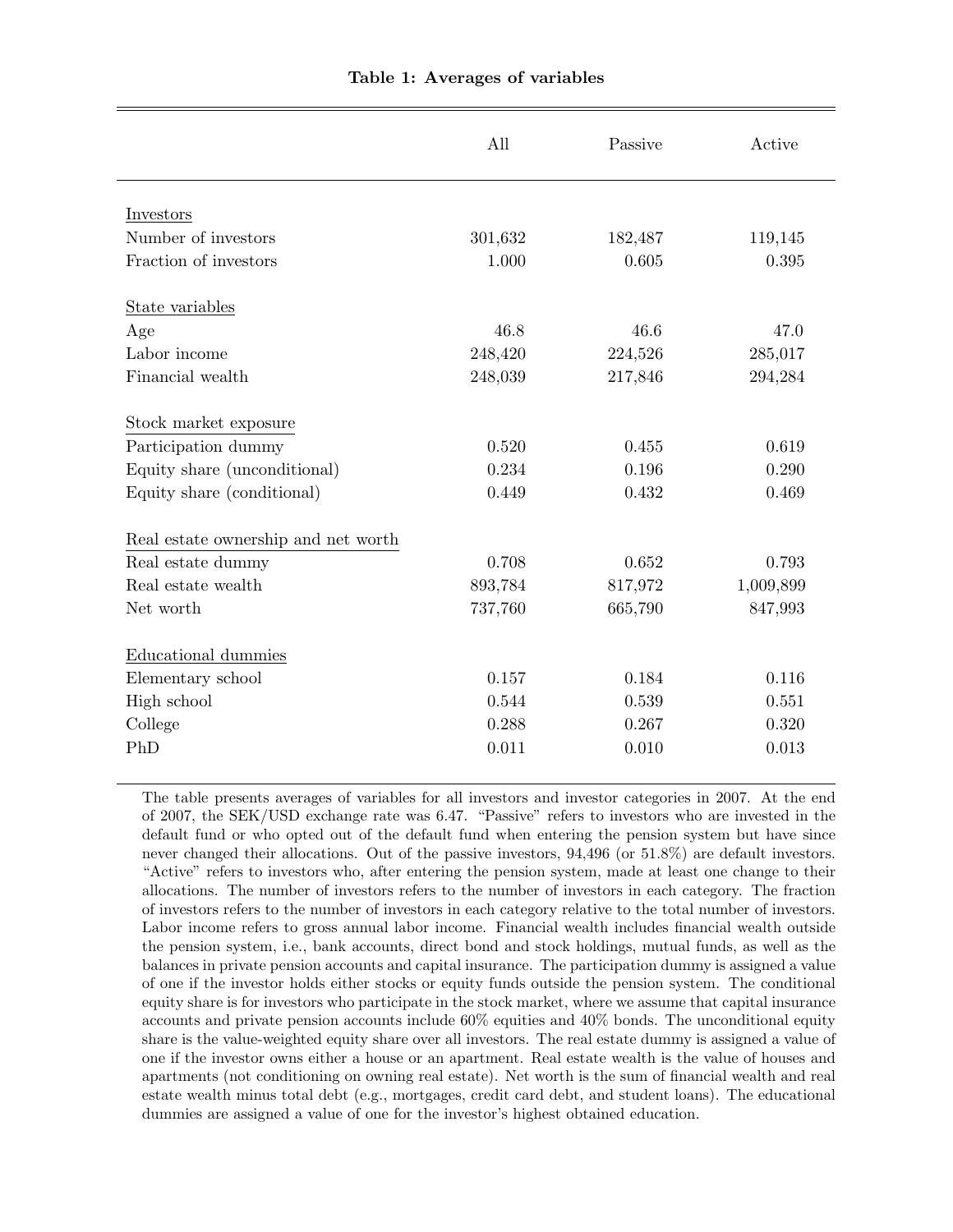|                                | Activity dummy        |                       | Participation dummy   |                       |
|--------------------------------|-----------------------|-----------------------|-----------------------|-----------------------|
|                                | $\mathbf I$           | $\mathbf{I}$          | $\rm III$             | IV                    |
| A. Main regressions            |                       |                       |                       |                       |
| Age                            | $0.038***$<br>(0.008) |                       | $0.220***$<br>(0.008) |                       |
| Labor income                   | $0.216***$<br>(0.004) |                       | $0.173***$<br>(0.004) |                       |
| Financial wealth               | $0.049***$<br>(0.002) |                       | $0.281***$<br>(0.002) |                       |
| Real estate dummy              | $0.122***$<br>(0.002) | $0.068***$<br>(0.002) | $0.167***$<br>(0.002) | $0.074***$<br>(0.002) |
| Educational dummies            | Yes                   | Yes                   | Yes                   | Yes                   |
| Geographical dummies           | Yes                   | Yes                   | Yes                   | Yes                   |
| Age/income/wealth splines      | N <sub>o</sub>        | Yes                   | N <sub>o</sub>        | Yes                   |
| $R$ -squared                   | 0.044                 | 0.067                 | 0.150                 | 0.291                 |
| Number of observations         | 301,632               | 301,632               | 301,632               | 301,632               |
| <b>B.</b> Residual regressions |                       |                       |                       |                       |
| Activity                       |                       |                       | $0.101***$<br>(0.002) | $0.060***$<br>(0.002) |
| $R$ -squared                   |                       |                       | 0.011                 | 0.005                 |
| Number of observations         |                       |                       | 301,632               | 301,632               |

<span id="page-50-0"></span>Table 2: Activity and stock market participation

Panel A presents the results of regressions of activity and stock market participation on various variables. Specifications I and II regress an activity dummy (one if the investor is active in the pension system, zero otherwise) on the variables; Specifications III and IV regress a participation dummy (one if the investor participates in the stock market, zero otherwise) on the variables. Specifications I and III use the state variables of a life-cycle portfolio choice model (i.e., age, labor income, and financial wealth) and a dummy for real estate ownership as regression variables. Age is scaled down by 100, and labor income and financial wealth are scaled down by 1,000,000. All specifications include educational and geographical dummy variables. Specifications II and IV replace the linear specifications of age, labor income, and financial wealth with piecewise linear splines. For brevity, the coefficients of these variables are not presented in the table. Panel B presents the results of regressions of the residuals from the participation regressions (Specifications III and IV) on the residuals from the activity regressions (Specifications I and II). The sample consists of investors in 2007. At the end of 2007, the SEK/USD exchange rate was 6.47. Standard errors, robust to conditional heteroscedasticity, are reported in parentheses. \*, \*\*, and \*\*\* denote significance at the 10%, 5%, and 1% level, respectively.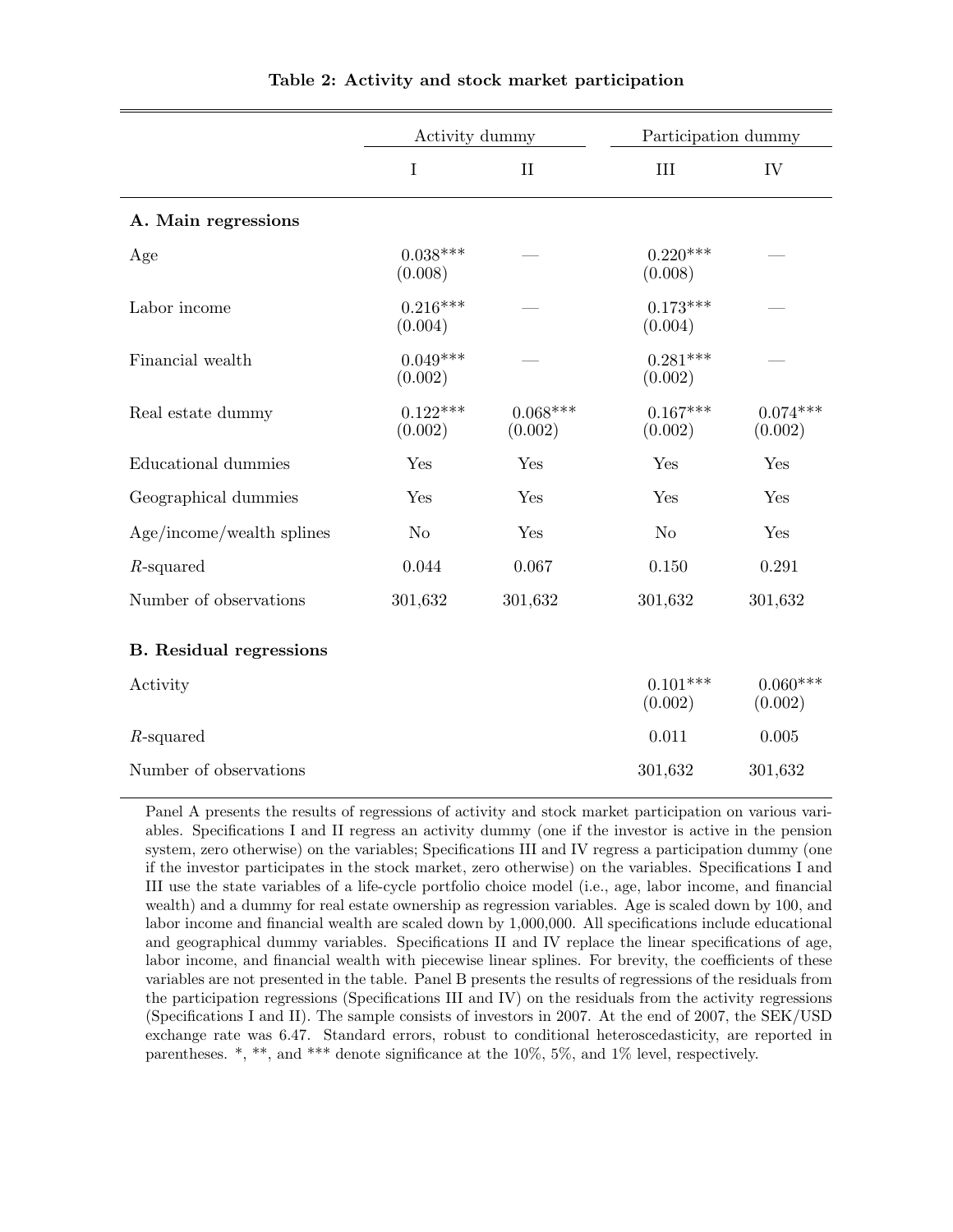|                          | 10%              | 25\%    | 50%     | 75%     | 90%     | Mean    |
|--------------------------|------------------|---------|---------|---------|---------|---------|
| A. All passive investors |                  |         |         |         |         |         |
| Age                      | 30               | 38      | 46      | 56      | 64      | 46.6    |
| Labor income             | $\overline{0}$   | 99,911  | 225,373 | 303,797 | 401,252 | 224,526 |
| Financial wealth         | 7,135            | 17,116  | 68,580  | 218,505 | 560,981 | 217,846 |
| Equity share             | 0.000            | 0.000   | 0.000   | 0.401   | 0.634   | 0.196   |
| <b>B.</b> Participants   |                  |         |         |         |         |         |
| Age                      | 32               | 39      | 48      | 58      | 65      | 48.3    |
| Labor income             | $\boldsymbol{0}$ | 137,245 | 250,315 | 336,004 | 460,812 | 258,714 |
| Financial wealth         | 26,272           | 68,468  | 176,367 | 432,910 | 934,804 | 374,888 |
| Equity share             | 0.088            | 0.234   | 0.438   | 0.609   | 0.764   | 0.432   |
| C. Non-participants      |                  |         |         |         |         |         |
| Age                      | 30               | 36      | 44      | 54      | 62      | 45.2    |
| Labor income             | $\overline{0}$   | 72,964  | 205,647 | 277,920 | 350,952 | 195,969 |
| Financial wealth         | 7,135            | 7,135   | 26,996  | 83,589  | 207,063 | 86,676  |
| Equity share             | 0.000            | 0.000   | 0.000   | 0.000   | 0.000   | 0.000   |

<span id="page-51-0"></span>Table 3: Distribution of variables for passive investors

The table presents the averages of variables for passive investors by percentiles in 2007. At the end of 2007, the SEK/USD exchange rate was 6.47. Panel A refers to all passive investors. Panel B refers to passive investors who participate in the stock market. Panel C refers to passive investors who do not participate in the stock market. Labor income refers to gross annual labor income. A total of 182,487 investors are represented in Panel A, 83,053 in Panel B, and 99,434 in Panel C. Financial wealth includes financial wealth outside the pension system, i.e., bank accounts, direct bond and stock holdings, mutual funds, as well as the balances in private pension accounts and capital insurance. Missing bank account balances have been imputed to SEK 7,135. The equity share in Panel B is for investors who participate in the stock market, where we assume that capital insurance accounts and private pension accounts include 60% equities and 40% bonds; the equity share in Panel C is that of investors who do not participate in the stock market and by definition equals zero.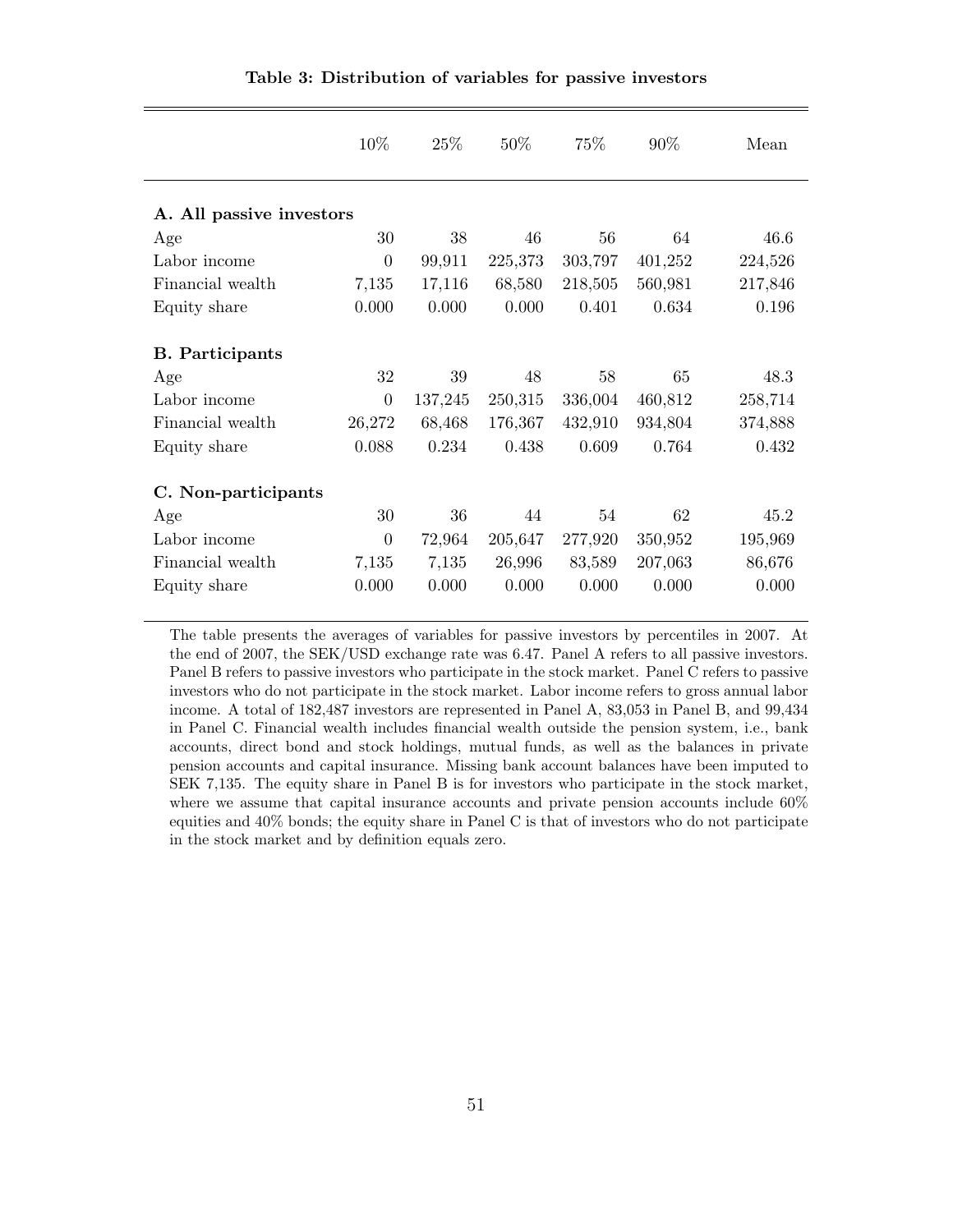|                                                        | Notation                        | Value  |
|--------------------------------------------------------|---------------------------------|--------|
| Returns                                                |                                 |        |
| Gross risk-free rate                                   | $R_f$                           | 1.00   |
| Equity premium                                         | $\mu$                           | 0.04   |
| Standard deviation of stock market return              | $\sigma_{\varepsilon}$          | 0.18   |
| Labor income and financial wealth                      |                                 |        |
| Standard deviation of idiosyncratic labor income shock | $\sigma_{\eta}$                 | 0.072  |
| Weight of stock market shock in labor income           | $\theta$                        | 0.040  |
| Standard deviation of initial labor income             | $\sigma_z$                      | 0.366  |
| Standard deviation of initial financial wealth         | $\sigma_A$                      | 1.392  |
| Mean of initial financial wealth                       |                                 | 76,800 |
| Contribution rates in pension accounts                 |                                 |        |
| $DC$ account                                           | $\lambda$ DC                    | $7\%$  |
| Notional account                                       | $\lambda^{\rm N}$               | 16%    |
| Life-cycle profiles                                    |                                 |        |
| Labor-income profile                                   | $g_t$                           |        |
| Survival rates                                         | $\phi_t$                        |        |
| Preferences and stock market participation cost        |                                 |        |
| Elasticity of intertemporal substitution               | $1/\rho$                        | 0.500  |
| Discount factor*                                       | $\beta$                         | 0.933  |
| Relative risk aversion*                                | $\gamma$                        | 14     |
| Ceiling for opt-out cost*                              | $\overline{\kappa}^{\text{DC}}$ | 3,600  |
| Ceiling for stock market entry cost*                   | $\overline{\kappa}$             | 15,600 |
| Number of layers in the cost distribution*             |                                 | 3      |

#### <span id="page-52-0"></span>Table 4: Model parameters

The table presents the parameter values of the model. \* The parameter value has been determined endogenously by simulation of the model. The labor-income profiles are discussed in detail in the main text. The survival rates are computed from unisex statistics provided by Statistics Sweden. At the end of 2007, the SEK/USD exchange rate was 6.47.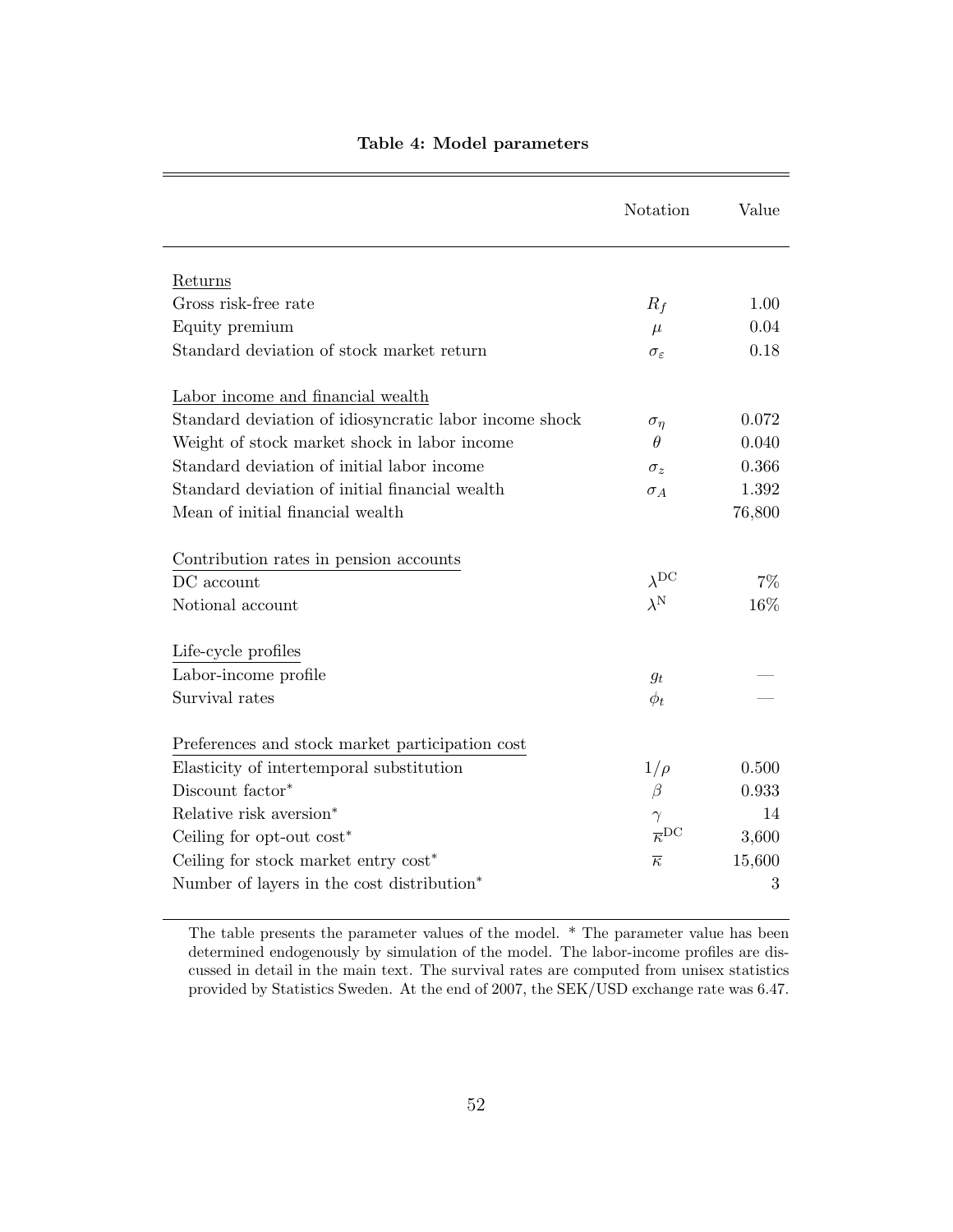|                                                                                                                                                                | Data.                            | Model                            |
|----------------------------------------------------------------------------------------------------------------------------------------------------------------|----------------------------------|----------------------------------|
| Financial wealth to labor income ratio                                                                                                                         | 0.922                            | 0.921                            |
| Equity share (conditional)                                                                                                                                     | 0.454                            | 0.519                            |
| Active (opting out) / non-participation<br>Active (opting out) / participation<br>Passive (default) $/$ non-participation<br>Passive (default) / participation | 0.151<br>0.244<br>0.330<br>0.275 | 0.158<br>0.255<br>0.316<br>0.271 |

<span id="page-53-0"></span>Table 5: Matched moments in the data and model

The table presents matched moments in the data and model. We consider data from the working phase. Activity in the data corresponds to opting out in the model. The table implies that the share of passive (default) investors is 0.605 (0.330+0.275) in the data and  $0.587$   $(0.316+0.271)$  in the model; the share of non-participating investors is 0.481 (0.151+0.330) in the data and 0.474 (0.158+0.316) in the model.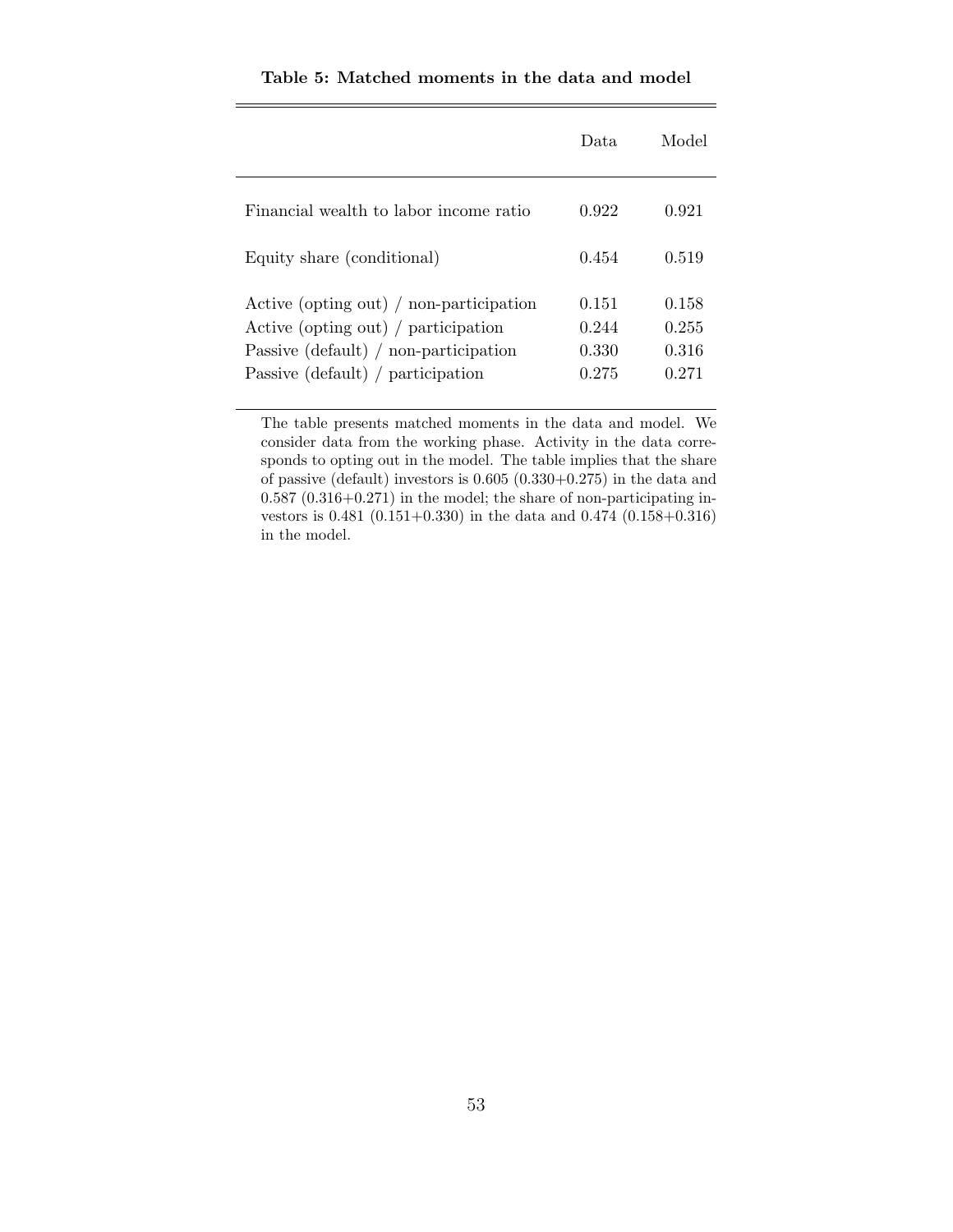<span id="page-54-0"></span>

|                                                                                                                                                                                                                                                                                                |                        |                        | 彐                      | $\geq$                 | $\triangleright$       | $\mathop{\triangleright}$ |                        |
|------------------------------------------------------------------------------------------------------------------------------------------------------------------------------------------------------------------------------------------------------------------------------------------------|------------------------|------------------------|------------------------|------------------------|------------------------|---------------------------|------------------------|
| Constant                                                                                                                                                                                                                                                                                       | $1.746***$<br>(0.016)  | $1.873***$<br>(0.015)  | $1.585***$<br>(0.018)  | $1.738***$<br>(0.016)  | $1.313***$<br>(0.013)  | $1.347***$<br>(0.011)     | 1.266***<br>(0.012)    |
| Age                                                                                                                                                                                                                                                                                            | $-0.024***$<br>(0.001) | $-0.023***$<br>(0.001) | $-0.018***$<br>(0.001) | $-0.022***$<br>(0.001) | $-0.009***$<br>(0.001) | $-0.008***$<br>(0.001)    | $-0.007***$<br>(0.001) |
| Labor income                                                                                                                                                                                                                                                                                   |                        | $-0.760***$<br>(0.039) |                        |                        |                        |                           | $0.262***$<br>(0.025)  |
| Financial wealth                                                                                                                                                                                                                                                                               |                        |                        | $-0.565***$<br>(0.041) |                        |                        |                           | $-0.096***$<br>(0.032) |
| Participation dummy                                                                                                                                                                                                                                                                            |                        |                        |                        | $-0.233***$<br>(0.006) |                        | $-0.196***$<br>(0.003)    | $-0.198***$<br>(0.004) |
| DC account balance                                                                                                                                                                                                                                                                             |                        |                        |                        |                        | $-0.666***$<br>(0.026) | $-0.603***$<br>(0.022)    | $-0.618***$<br>(0.017) |
| $R$ -squared                                                                                                                                                                                                                                                                                   | 0.630                  | 0.687                  | 0.740                  | 0.730                  | 0.786                  | 0.855                     | 0.859                  |
| The table presents the results of regressions of the model's optimal DC equity share on some of the model's state variables. The simulated data<br>are based on 50 economies, each of which has 11,500 investors (500 individuals with 23 different combinations of stock market participation |                        |                        |                        |                        |                        |                           |                        |

Table 6: DC account equity share in model simulated data Table 6: DC account equity share in model simulated data

and opt-out costs) who each work for 40 years. The number of default investors is endogenous (here 58.7% of all investors), giving a total 13,492,000 simulated observations in each of the regressions. Labor income, financ are based on 50 economies, each of which has 11,500 investors (500 individuals with 23 different combinations of stock market participation and opt-out costs) who each work for 40 years. The number of default investors is endogenous (here 58.7% of all investors), giving a total 13,492,000 simulated observations in each of the regressions. Labor income, financial wealth, and DC account balance are scaled down by 1,000,000. Standard errors, robust to conditional heteroscedasticity and clustered over economy and individual, are reported in parentheses. \*, \*\*, and \*\*\* denote significance at the 10%, 5%, and 1% level, respectively.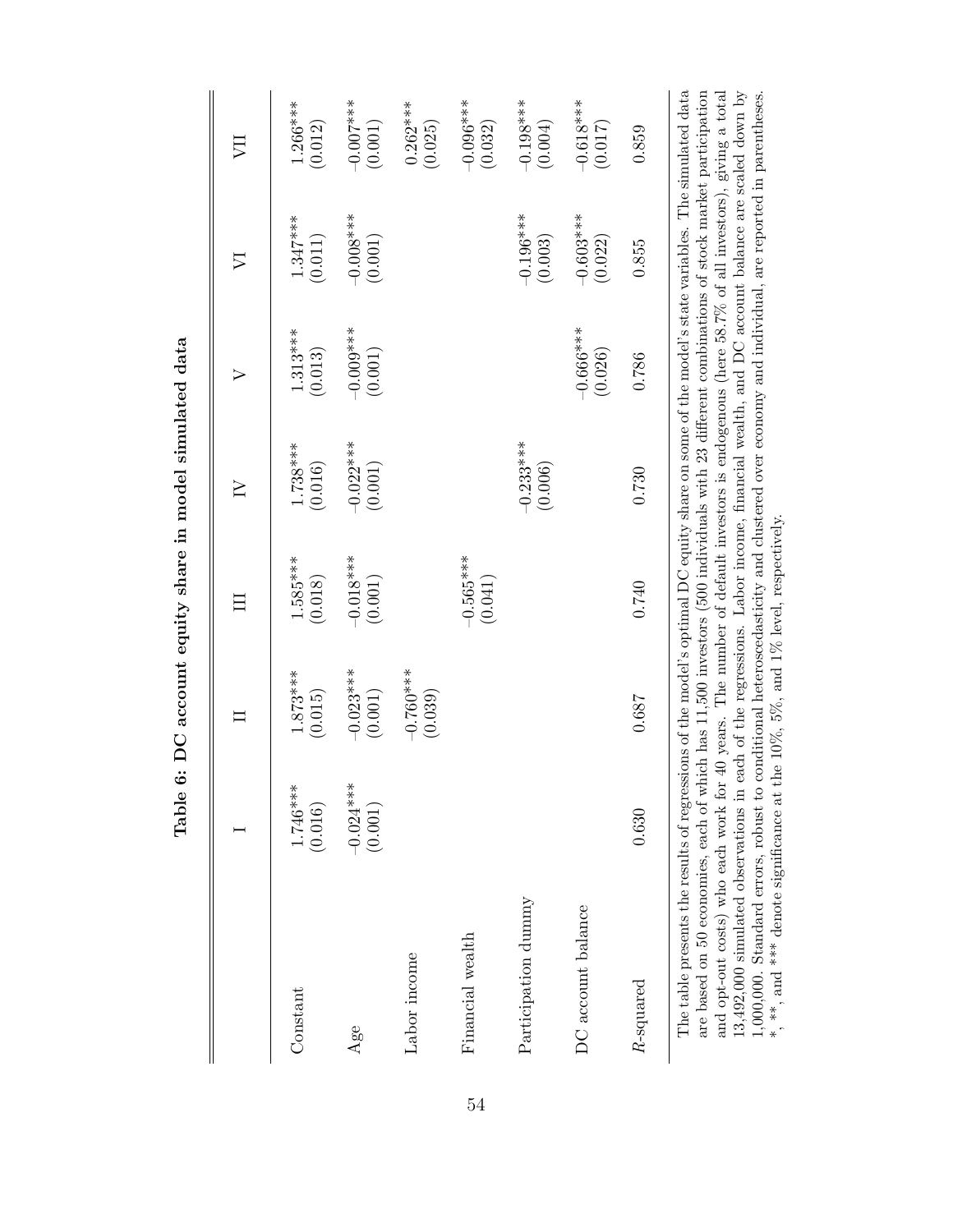|                            | "100-minus-age"        | Average optimal        | Rule of thumb          | Optimal                |
|----------------------------|------------------------|------------------------|------------------------|------------------------|
| Share of default investors | 0.587                  | 0.679                  | 0.753                  | 1.000                  |
| Incremental welfare gain   |                        | 0.3%                   | $0.6\%$                | 0.6%                   |
| Cumulated welfare gain     |                        | $0.3\%$                | $0.9\%$                | 1.5%                   |
| Regressions                |                        |                        |                        |                        |
| Constant                   | $1.347***$<br>(0.011)  | $1.363***$<br>(0.015)  | $1.384***$<br>(0.018)  | $1.411***$<br>(0.022)  |
| Age                        | $-0.008***$<br>(0.001) | $-0.009***$<br>(0.001) | $-0.009***$<br>(0.001) | $-0.010***$<br>(0.001) |
| Participation dummy        | $-0.196***$<br>(0.003) | $-0.199***$<br>(0.003) | $-0.198***$<br>(0.003) | $-0.195***$<br>(0.003) |
| $DC$ account balance       | $-0.603***$<br>(0.022) | $-0.564***$<br>(0.027) | $-0.533***$<br>(0.031) | $-0.505***$<br>(0.035) |
| $R$ -squared               | 0.855                  | $0.855\,$              | 0.853                  | 0.850                  |
| Pension income             |                        |                        |                        |                        |
| Mean                       | 154,880                | 155,461                | 158,952                | 152,281                |
| Equity risk                | 0.121                  | 0.122                  | 0.127                  | 0.087                  |
| Inequality                 | 0.234                  | 0.233                  | 0.194                  | 0.196                  |

<span id="page-55-0"></span>Table 7: Welfare analysis and endogenously determined default investors

The table presents the effects of a gradual implementation of a more customized default fund. The first column indicates the initial design, "100-minus-age." The fourth column indicates implementation of the model's optimal (fully customized) default allocation. The second and third column are intermediary allocations steps (average optimal and rule-of-thumb allocations). The first line reports the share of default investors out of a total population default and opt-out investors equal to 11,500. The second line reports the incremental welfare gain in percent during the retirement phase of moving one step towards more customization from the first column. The third line reports the cumulative gain in percent. The regressions report regression as in Table [6](#page-54-0) for the group of default investors generated under the respective default design. The first column is identical to column VI of Table [6.](#page-54-0) The simulated data are based on 50 economies, each of which has 11,500 investors who each work for 40 years. The number of default investors in each column are as follows: 13,492,000; 15,624,000; 17,326,000 and 23,000,000. Labor income, financial wealth, and DC account balance are scaled down by 1,000,000. Standard errors, robust to conditional heteroscedasticity and clustered over economy and individual, are reported in parentheses. \*, \*\*, and \*\*\* denote significance at the 10%, 5%, and 1% level, respectively. Pension income refers to pension income at 65. For pension income, the sample in all columns is held constant to the default investors under "100-minus-age" (6,746 individuals). The mean refers to the average over economies and individuals. Equity risk is the standard deviation of the log of average pension income across 50 economies. Inequality is the standard deviation of the log of average pension income across 6,746 individuals.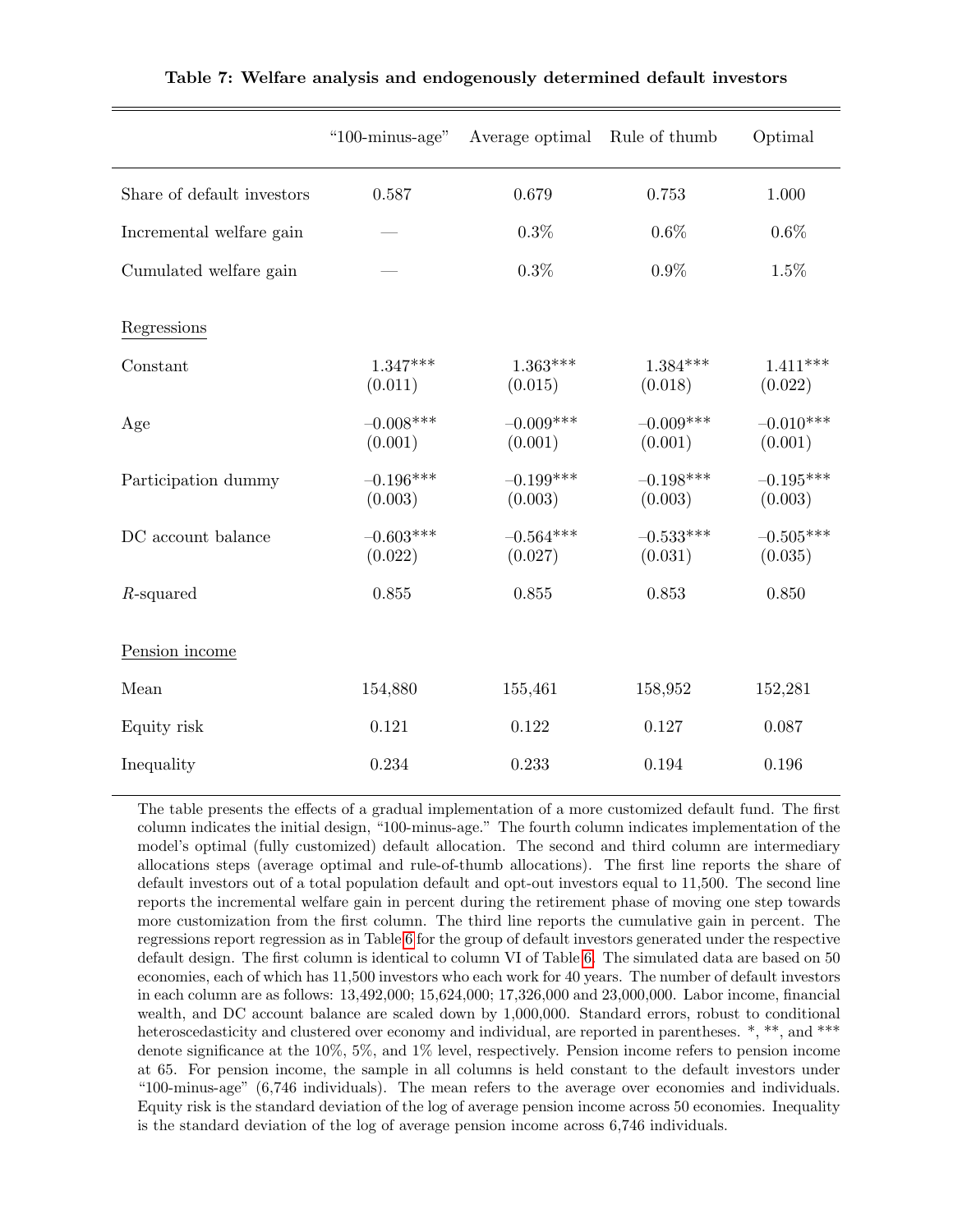

<span id="page-56-0"></span>Figure 1: Calibration and model fit

The figure shows the fit of the model relative to data. The model simulation is based on 50 economies and 11,500 individuals. Financial wealth is expressed in SEK 1000s.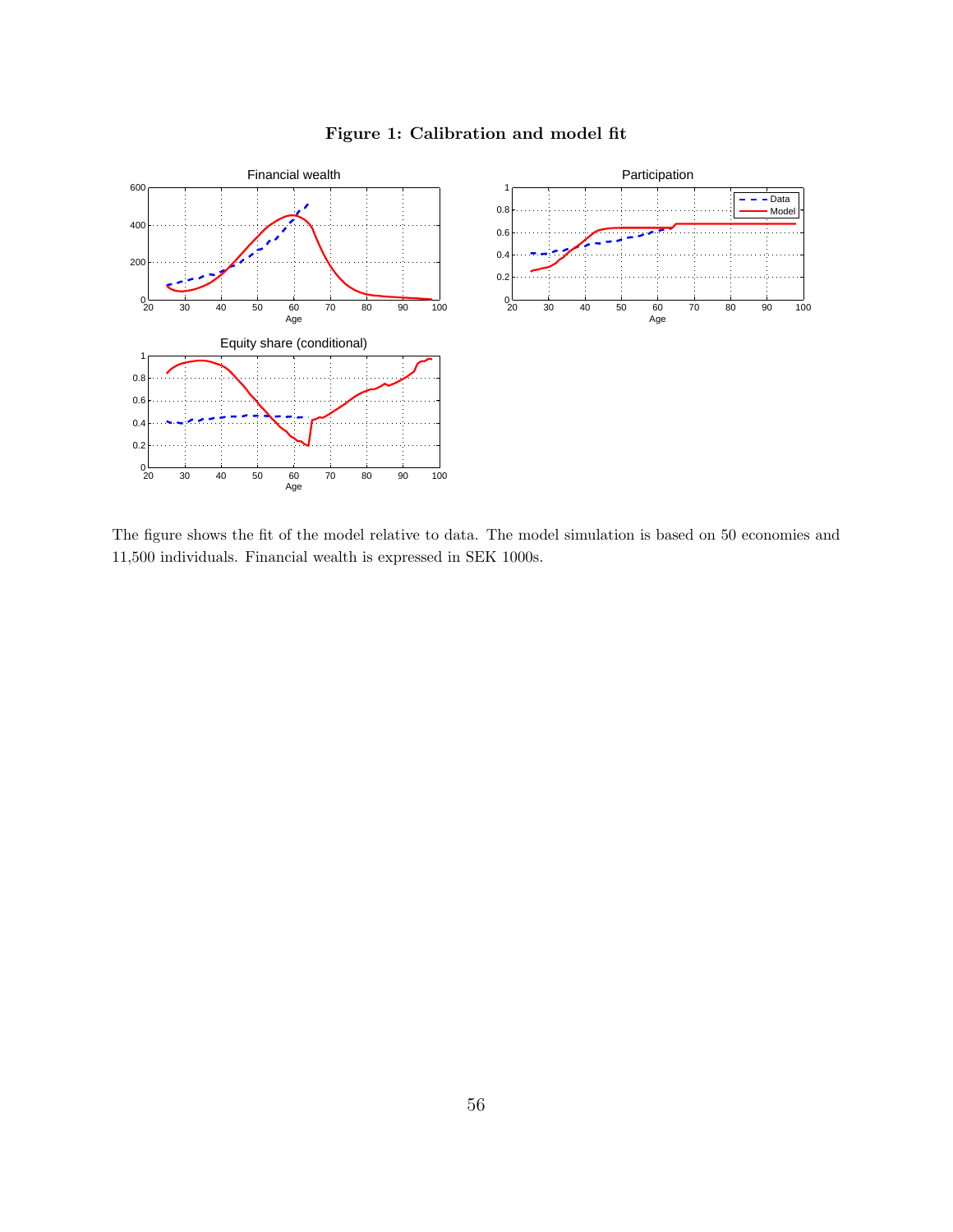

<span id="page-57-0"></span>Figure 2: Model fit of participants/non-participants and default/opt-out investors

The figure shows the average labor income and financial wealth (both in SEK 1000s) for default/opt-out and participants/non-participants investors due to endogenous sorting.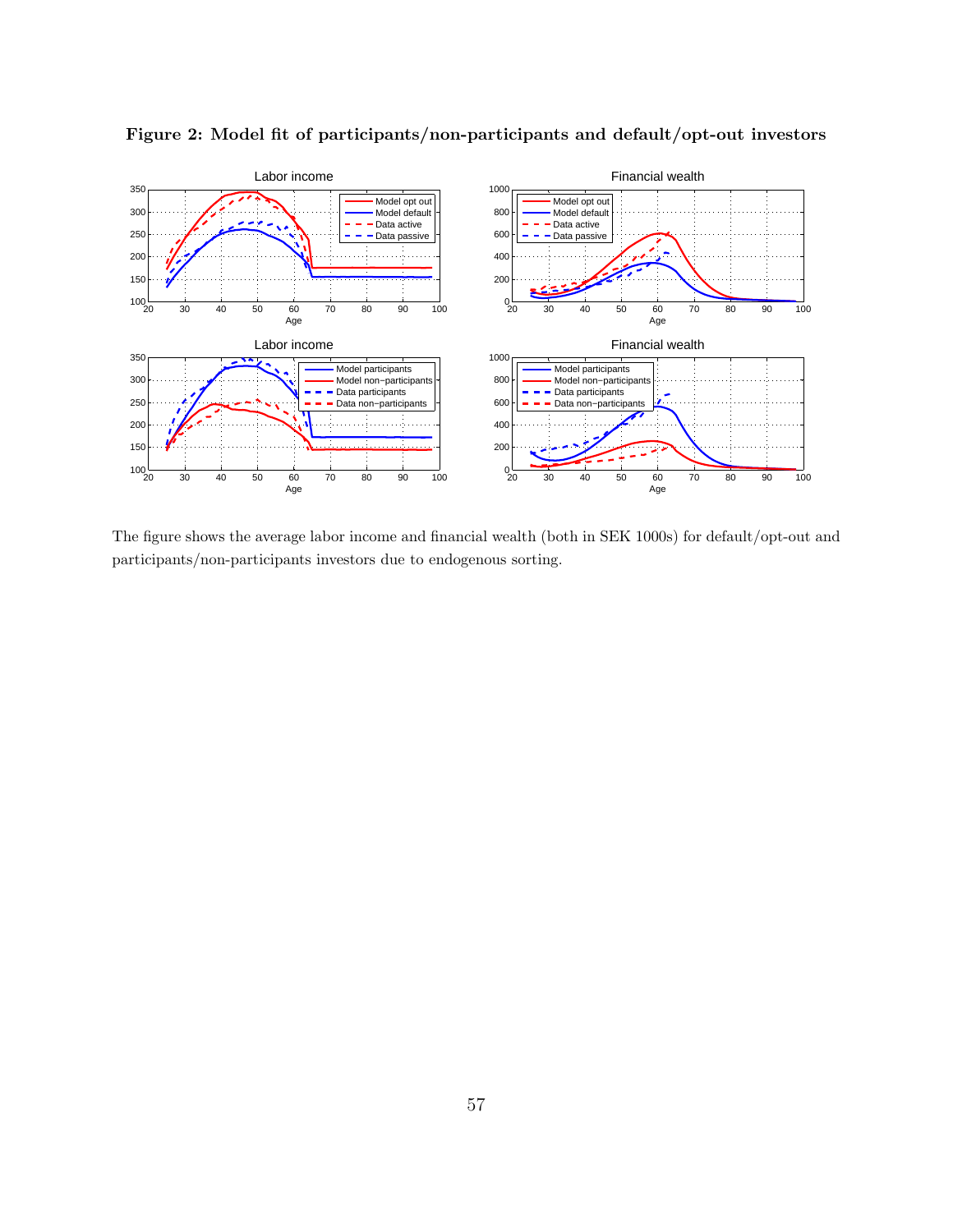

#### <span id="page-58-0"></span>Figure 3: Averages for default and opt-out investors

The figure shows averages over 50 economies and 11,500 individuals for the optimal asset allocation of opt-out and default investors (4,754 versus 6,746 individuals). The endogenous separation between the two groups was generated under a DC equity share equal to "100-minus-age" (as in the calibration). Labor income and pension, consumption, notional and DC accounts, and financial wealth are expressed in SEK 1000s.